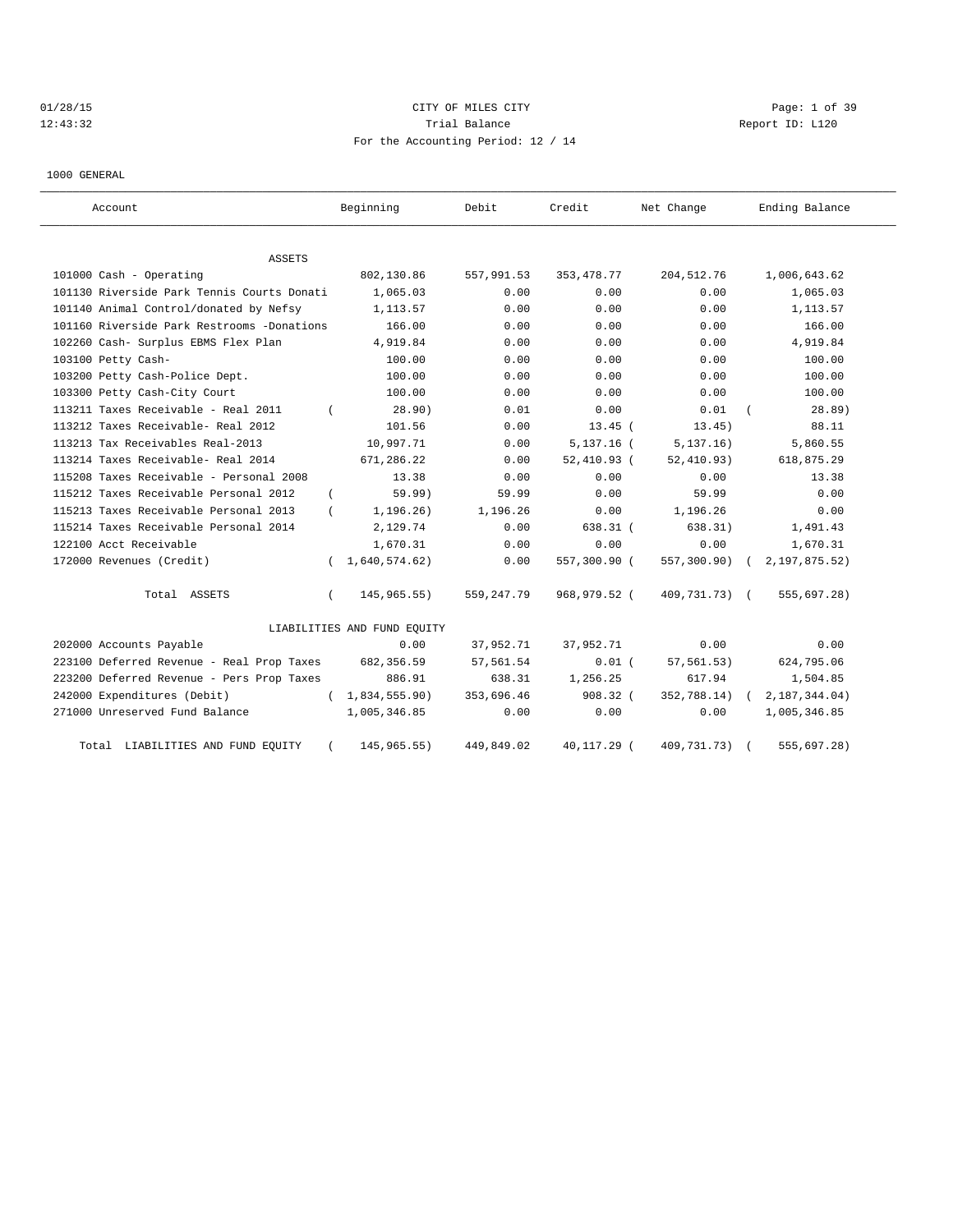### 01/28/15 CITY OF MILES CITY Page: 2 of 39 12:43:32 Trial Balance Report ID: L120 For the Accounting Period: 12 / 14

### 2220 LIBRARY

| Ending Balance<br>Beginning<br>Debit<br>Credit<br>Net Change<br>Account<br>ASSETS<br>734.65<br>101000 Cash - Operating<br>4,180.28<br>24,197.60<br>27,643.23 (<br>3,445.63)<br>1,503.02<br>0.00<br>101032 Cash- Library Board of Trustees Mul<br>17,432.75<br>1,503.02<br>18,935.77<br>75.00<br>0.00<br>0.00<br>0.00<br>103000 Petty Cash<br>75.00<br>172000 Revenues (Credit)<br>122,818.02)<br>0.00<br>25,700.62 (<br>25,700.62) (<br>148,518.64)<br>Total ASSETS<br>101, 129.99)<br>25,700.62<br>27,643.23) (<br>128,773.22)<br>53,343.85 (<br>LIABILITIES AND FUND EQUITY<br>0.00<br>0.00<br>202000 Accounts Payable<br>3,948.81<br>3,948.81<br>0.00<br>242000 Expenditures (Debit)<br>135, 340. 34)<br>27,643.23<br>0.00(<br>27,643.23) (<br>162,983.57)<br>$\left($<br>271000 Unreserved Fund Balance<br>0.00<br>0.00<br>34, 210.35<br>0.00<br>34, 210.35<br>31,592.04<br>27,643.23) (<br>Total LIABILITIES AND FUND EQUITY<br>101,129.99)<br>3,948.81 (<br>128,773.22) |  |  |  |  |  |  |
|-------------------------------------------------------------------------------------------------------------------------------------------------------------------------------------------------------------------------------------------------------------------------------------------------------------------------------------------------------------------------------------------------------------------------------------------------------------------------------------------------------------------------------------------------------------------------------------------------------------------------------------------------------------------------------------------------------------------------------------------------------------------------------------------------------------------------------------------------------------------------------------------------------------------------------------------------------------------------------|--|--|--|--|--|--|
|                                                                                                                                                                                                                                                                                                                                                                                                                                                                                                                                                                                                                                                                                                                                                                                                                                                                                                                                                                               |  |  |  |  |  |  |
|                                                                                                                                                                                                                                                                                                                                                                                                                                                                                                                                                                                                                                                                                                                                                                                                                                                                                                                                                                               |  |  |  |  |  |  |
|                                                                                                                                                                                                                                                                                                                                                                                                                                                                                                                                                                                                                                                                                                                                                                                                                                                                                                                                                                               |  |  |  |  |  |  |
|                                                                                                                                                                                                                                                                                                                                                                                                                                                                                                                                                                                                                                                                                                                                                                                                                                                                                                                                                                               |  |  |  |  |  |  |
|                                                                                                                                                                                                                                                                                                                                                                                                                                                                                                                                                                                                                                                                                                                                                                                                                                                                                                                                                                               |  |  |  |  |  |  |
|                                                                                                                                                                                                                                                                                                                                                                                                                                                                                                                                                                                                                                                                                                                                                                                                                                                                                                                                                                               |  |  |  |  |  |  |
|                                                                                                                                                                                                                                                                                                                                                                                                                                                                                                                                                                                                                                                                                                                                                                                                                                                                                                                                                                               |  |  |  |  |  |  |
|                                                                                                                                                                                                                                                                                                                                                                                                                                                                                                                                                                                                                                                                                                                                                                                                                                                                                                                                                                               |  |  |  |  |  |  |
|                                                                                                                                                                                                                                                                                                                                                                                                                                                                                                                                                                                                                                                                                                                                                                                                                                                                                                                                                                               |  |  |  |  |  |  |
|                                                                                                                                                                                                                                                                                                                                                                                                                                                                                                                                                                                                                                                                                                                                                                                                                                                                                                                                                                               |  |  |  |  |  |  |
|                                                                                                                                                                                                                                                                                                                                                                                                                                                                                                                                                                                                                                                                                                                                                                                                                                                                                                                                                                               |  |  |  |  |  |  |
|                                                                                                                                                                                                                                                                                                                                                                                                                                                                                                                                                                                                                                                                                                                                                                                                                                                                                                                                                                               |  |  |  |  |  |  |
|                                                                                                                                                                                                                                                                                                                                                                                                                                                                                                                                                                                                                                                                                                                                                                                                                                                                                                                                                                               |  |  |  |  |  |  |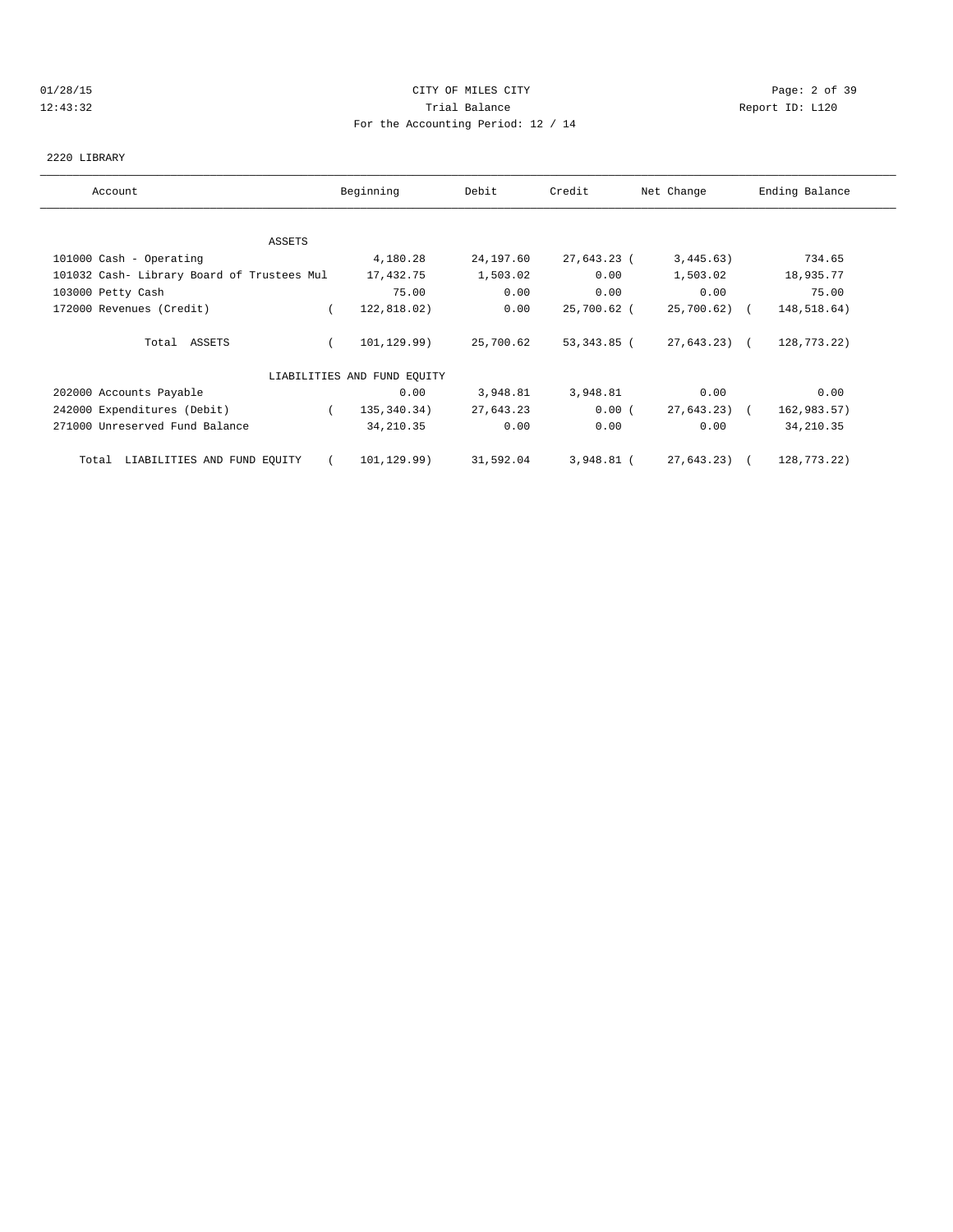# 01/28/15 CITY OF MILES CITY Page: 3 of 39 12:43:32 Trial Balance Report ID: L120 For the Accounting Period: 12 / 14

### 2260 EMERGENCY DISASTER

| Account                                   | Beginning                   | Debit | Credit | Net Change | Ending Balance |
|-------------------------------------------|-----------------------------|-------|--------|------------|----------------|
|                                           |                             |       |        |            |                |
| ASSETS                                    |                             |       |        |            |                |
| 101000 Cash - Operating                   | 16.70                       | 8.63  | 0.00   | 8.63       | 25.33          |
| 113211 Taxes Receivable - Real 2011       | 3.46                        | 0.00  | 0.00   | 0.00       | 3.46           |
| 172000 Revenues (Credit)                  | 16.70)                      | 0.00  | 8.63(  | 8.63)      | 25.33)         |
| Total ASSETS                              | 3.46                        | 8.63  | 8.63   | 0.00       | 3.46           |
|                                           | LIABILITIES AND FUND EQUITY |       |        |            |                |
| 223100 Deferred Revenue - Real Prop Taxes | 3.46                        | 0.00  | 0.00   | 0.00       | 3.46           |
| LIABILITIES AND FUND EQUITY<br>Total      | 3.46                        | 0.00  | 0.00   | 0.00       | 3.46           |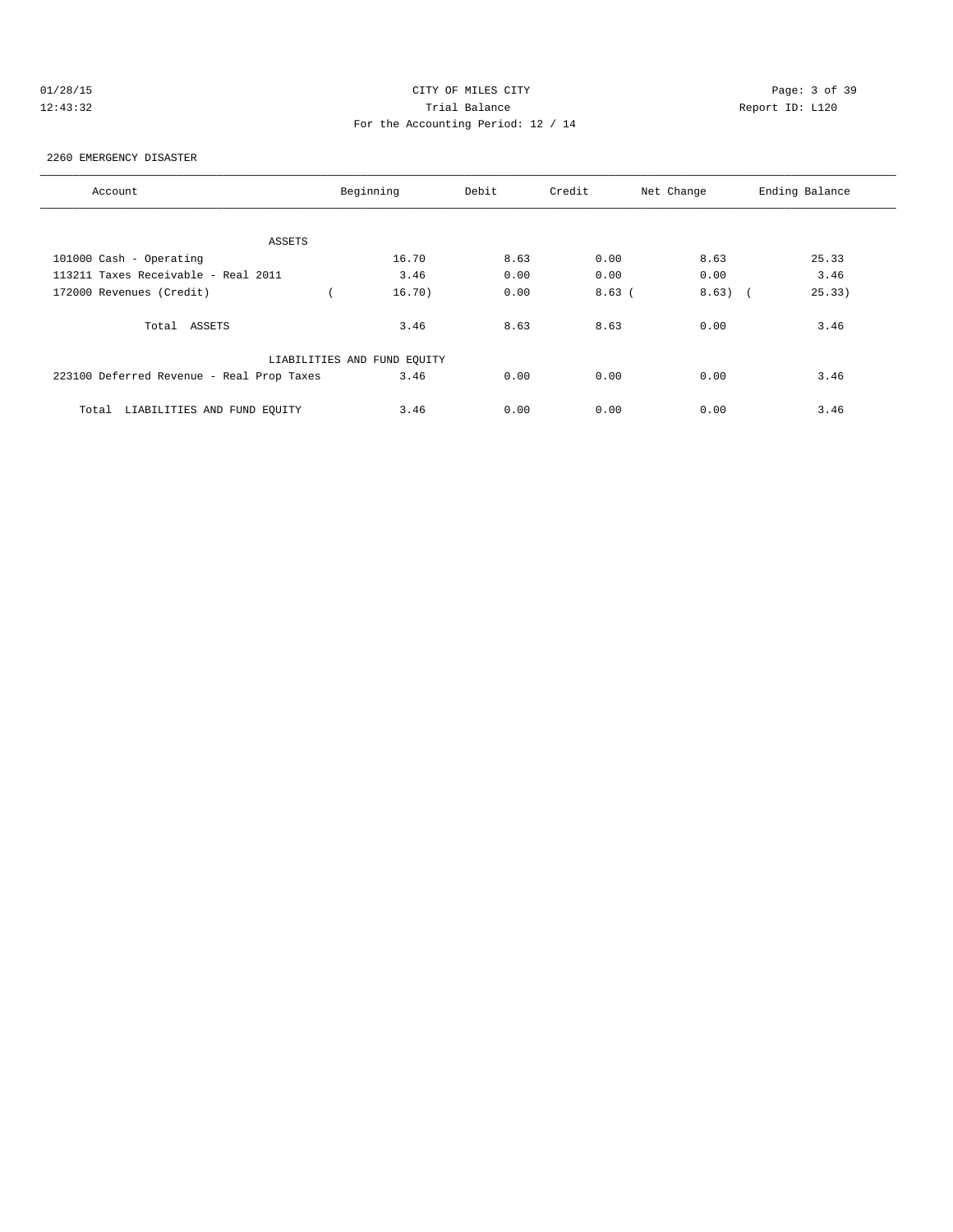# 01/28/15 CITY OF MILES CITY Page: 4 of 39 12:43:32 Trial Balance Report ID: L120 For the Accounting Period: 12 / 14

### 2270 Health

| Account                              |               | Beginning                   | Debit     | Credit        | Net Change     | Ending Balance |
|--------------------------------------|---------------|-----------------------------|-----------|---------------|----------------|----------------|
|                                      |               |                             |           |               |                |                |
|                                      | <b>ASSETS</b> |                             |           |               |                |                |
| 101000 Cash - Operating              |               | 14,916.61                   | 30,000.00 | 5,500.00      | 24,500.00      | 39,416.61      |
| 172000 Revenues (Credit)             |               | 16, 925.50)                 | 0.00      | $30,000.00$ ( | $30,000.00)$ ( | 46,925.50)     |
| Total ASSETS                         |               | 2,008.89                    | 30,000.00 | $35,500.00$ ( | 5,500.00)      | 7,508.89)      |
|                                      |               | LIABILITIES AND FUND EQUITY |           |               |                |                |
| 202000 Accounts Payable              |               | 0.00                        | 5,500.00  | 5,500.00      | 0.00           | 0.00           |
| 242000 Expenditures (Debit)          |               | 13,753.78)                  | 5,500.00  | 0.00(         | 5,500.00)      | 19,253.78)     |
| 271000 Unreserved Fund Balance       |               | 11,744.89                   | 0.00      | 0.00          | 0.00           | 11,744.89      |
| LIABILITIES AND FUND EQUITY<br>Total |               | 2,008.89                    | 11,000.00 | $5,500.00$ (  | 5,500.00)      | 7,508.89       |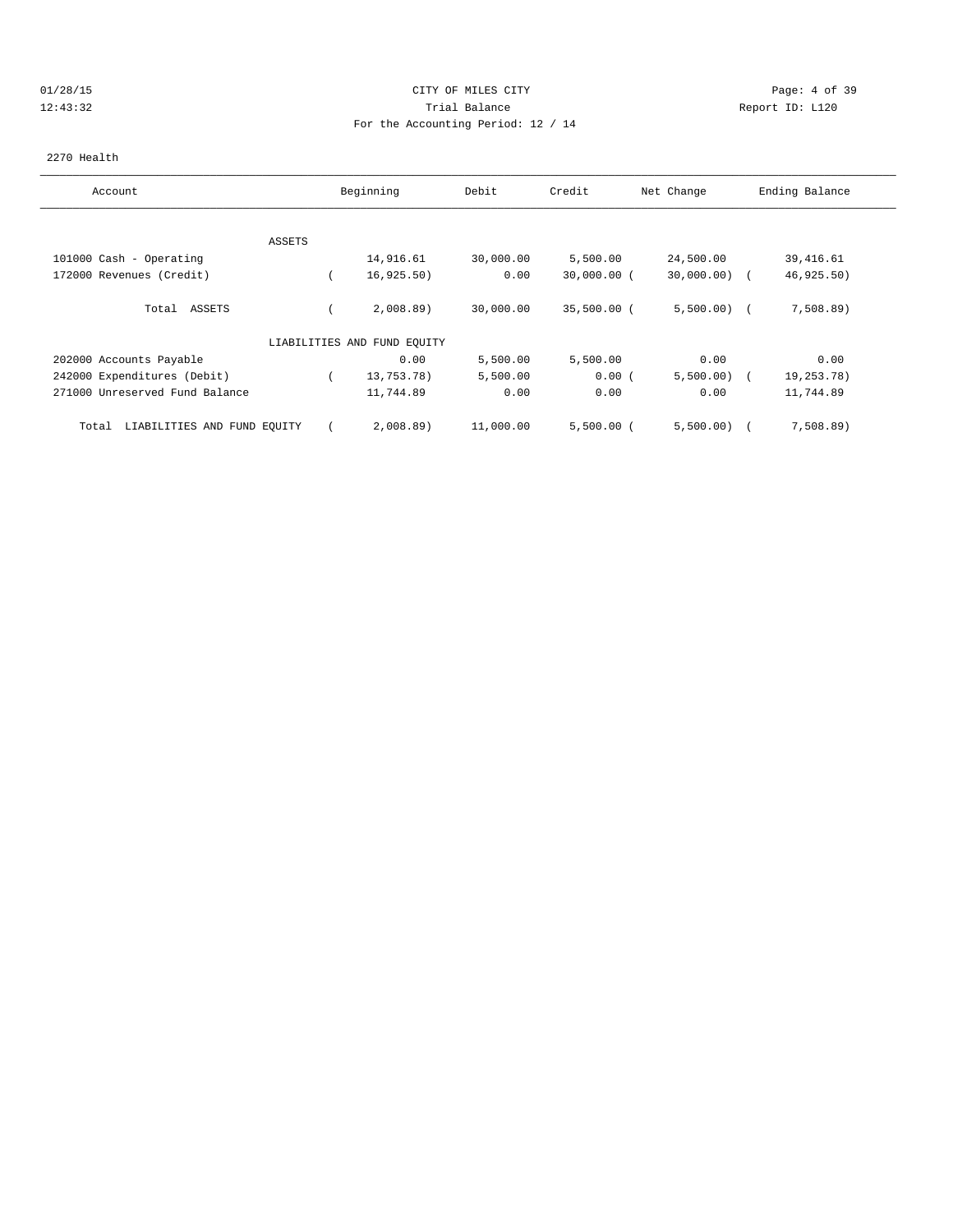# 01/28/15 CITY OF MILES CITY Page: 5 of 39 12:43:32 Trial Balance Report ID: L120 For the Accounting Period: 12 / 14

### 2350 Local Government/Study Commission

| Account                                   | Beginning                   | Debit    | Credit     | Net Change   | Ending Balance |
|-------------------------------------------|-----------------------------|----------|------------|--------------|----------------|
|                                           |                             |          |            |              |                |
| ASSETS                                    |                             |          |            |              |                |
| 101000 Cash - Operating                   | 2,527.40                    | 252.24   | 437.44 (   | 185.20)      | 2,342.20       |
| 113214 Taxes Receivable- Real 2014        | 3,230.70                    | 0.00     | $252.24$ ( | 252.24)      | 2,978.46       |
| 172000 Revenues (Credit)                  | 3,602.85)                   | 0.00     | $252.24$ ( | $252.24$ ) ( | 3,855.09       |
|                                           |                             |          |            |              |                |
| Total ASSETS                              | 2,155.25                    | 252.24   | 941.92 (   | 689.68)      | 1,465.57       |
|                                           | LIABILITIES AND FUND EQUITY |          |            |              |                |
| 202000 Accounts Payable                   | 0.00                        | 437.44   | 437.44     | 0.00         | 0.00           |
| 223100 Deferred Revenue - Real Prop Taxes | 3,230.70                    | 252.24   | 0.00(      | 252.24)      | 2,978.46       |
| 242000 Expenditures (Debit)               | 1,075.45)                   | 437.44   | 0.00(      | 437.44) (    | 1, 512.89)     |
|                                           |                             |          |            |              |                |
| LIABILITIES AND FUND EQUITY<br>Total      | 2,155.25                    | 1,127.12 | 437.44 (   | 689.68)      | 1,465.57       |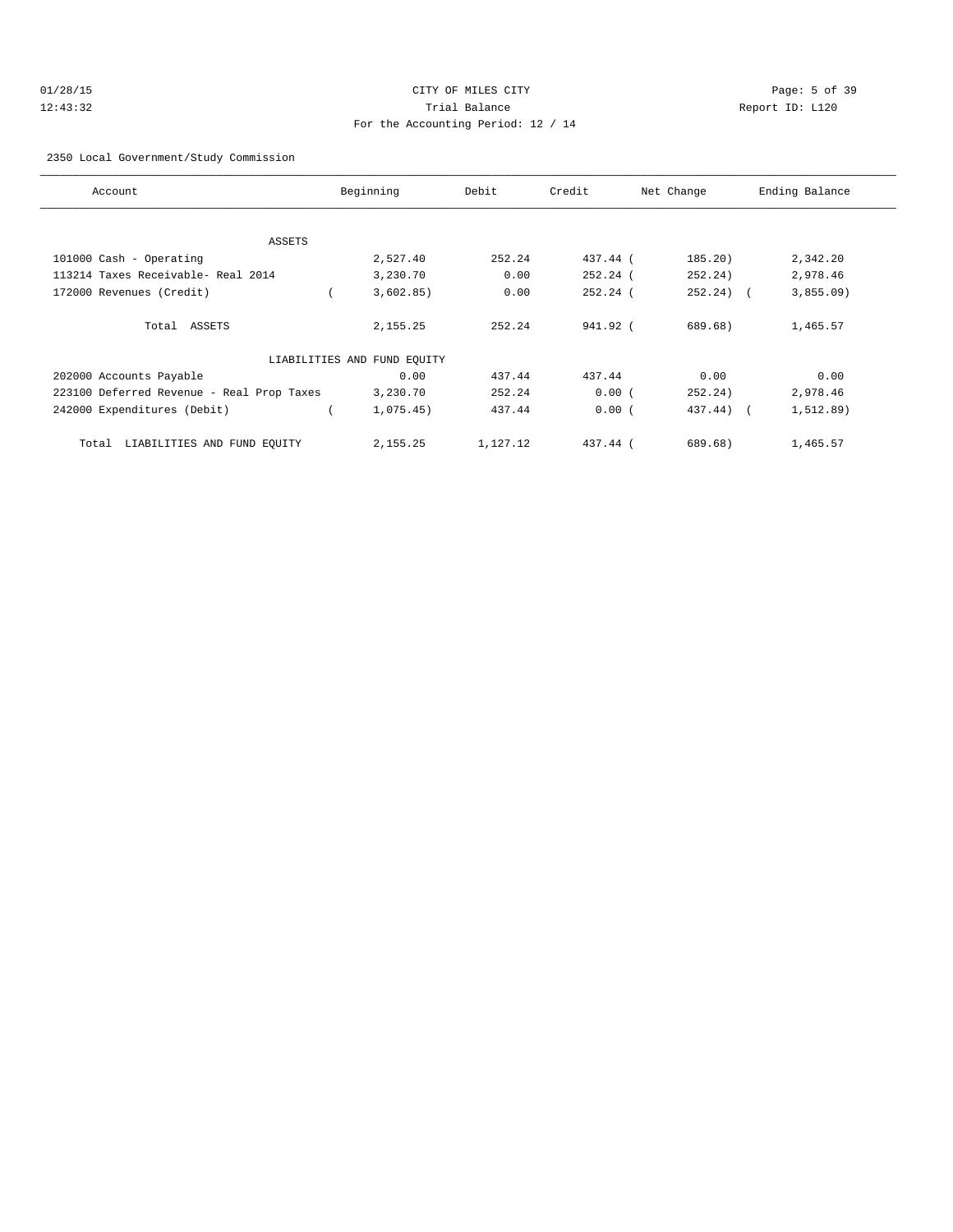# 01/28/15 CITY OF MILES CITY Page: 6 of 39 12:43:32 Trial Balance Report ID: L120 For the Accounting Period: 12 / 14

2372 Permissive Medical Levy

| Account                                   | Beginning                   | Debit      | Credit       | Net Change    | Ending Balance |  |
|-------------------------------------------|-----------------------------|------------|--------------|---------------|----------------|--|
|                                           |                             |            |              |               |                |  |
| <b>ASSETS</b>                             |                             |            |              |               |                |  |
| 101000 Cash - Operating                   | 89,519.23                   | 6, 354.01  | 81,032.00 (  | 74,677.99)    | 14,841.24      |  |
| 113211 Taxes Receivable - Real 2011       | 5.80)                       | 0.00       | 0.00         | 0.00          | 5.80)          |  |
| 113212 Taxes Receivable- Real 2012        | 10.11                       | 0.00       | $1.34$ (     | 1.34)         | 8.77           |  |
| 113213 Tax Receivables Real-2013          | 1,088.59                    | 0.00       | $508.48$ (   | $508.48$ )    | 580.11         |  |
| 113214 Taxes Receivable- Real 2014        | 73,657.33                   | 0.00       | $5,750.82$ ( | 5,750.82)     | 67,906.51      |  |
| 115212 Taxes Receivable Personal 2012     | 0.01                        | 0.00       | $0.01$ (     | 0.01)         | 0.00           |  |
| 115213 Taxes Receivable Personal 2013     | 0.01                        | 0.00       | $0.01$ (     | 0.01)         | 0.00           |  |
| 115214 Taxes Receivable Personal 2014     | 210.79                      | 0.00       | $63.18$ (    | 63.18)        | 147.61         |  |
| 172000 Revenues (Credit)                  | 85, 138. 33)                | 0.00       | $6,354.01$ ( | $6,354.01)$ ( | 91,492.34)     |  |
| Total ASSETS                              | 79,341.94                   | 6,354.01   | 93,709.85 (  | 87,355.84) (  | 8,013.90)      |  |
|                                           | LIABILITIES AND FUND EQUITY |            |              |               |                |  |
| 223100 Deferred Revenue - Real Prop Taxes | 74,750.20                   | 6,260.64   | 0.00(        | 6, 260.64)    | 68,489.56      |  |
| 223200 Deferred Revenue - Pers Prop Taxes | 208.21                      | 63.20      | 0.00(        | 63.20         | 145.01         |  |
| 242000 Expenditures (Debit)               | 0.00                        | 81,032.00  | 0.00(        | $81.032.00$ ( | 81,032.00)     |  |
| 271000 Unreserved Fund Balance            | 4,383.53                    | 0.00       | 0.00         | 0.00          | 4,383.53       |  |
| Total LIABILITIES AND FUND EQUITY         | 79, 341.94                  | 87, 355.84 | 0.00(        | 87, 355.84)   | 8,013.90)      |  |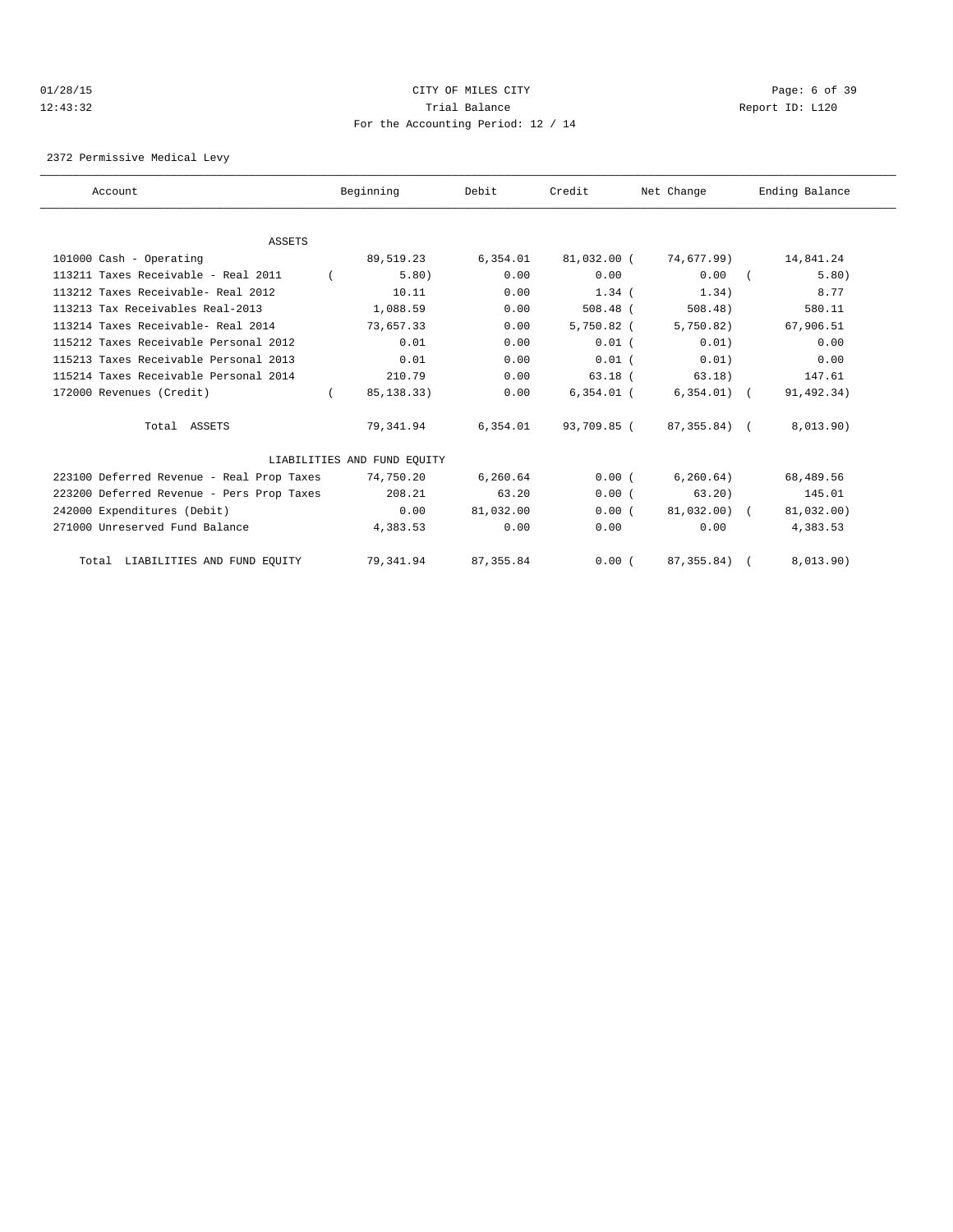# 01/28/15 CITY OF MILES CITY Page: 7 of 39 12:43:32 Trial Balance Report ID: L120 For the Accounting Period: 12 / 14

2394 BUILDING CODE ENFORCEMENT

| Account                              |        | Beginning                   | Debit    | Credit       | Net Change   | Ending Balance |
|--------------------------------------|--------|-----------------------------|----------|--------------|--------------|----------------|
|                                      |        |                             |          |              |              |                |
|                                      | ASSETS |                             |          |              |              |                |
| 101000 Cash - Operating              |        | 109,553.28                  | 251.00   | 2,899.73 (   | 2,648.73)    | 106,904.55     |
| 172000 Revenues (Credit)             |        | 20,057.46)                  | 0.00     | $251.00$ (   | $251.00$ ) ( | 20, 308.46)    |
| Total ASSETS                         |        | 89,495.82                   | 251.00   | $3,150.73$ ( | 2,899.73)    | 86,596.09      |
|                                      |        | LIABILITIES AND FUND EQUITY |          |              |              |                |
| 202000 Accounts Payable              |        | 0.00                        | 1,469.74 | 1,469.74     | 0.00         | 0.00           |
| 242000 Expenditures (Debit)          |        | 28,855.92)                  | 2,899.73 | 0.00(        | $2,899.73$ ( | 31,755.65)     |
| 271000 Unreserved Fund Balance       |        | 118, 351. 74                | 0.00     | 0.00         | 0.00         | 118,351.74     |
| LIABILITIES AND FUND EQUITY<br>Total |        | 89,495.82                   | 4,369.47 | $1.469.74$ ( | 2,899.73)    | 86,596.09      |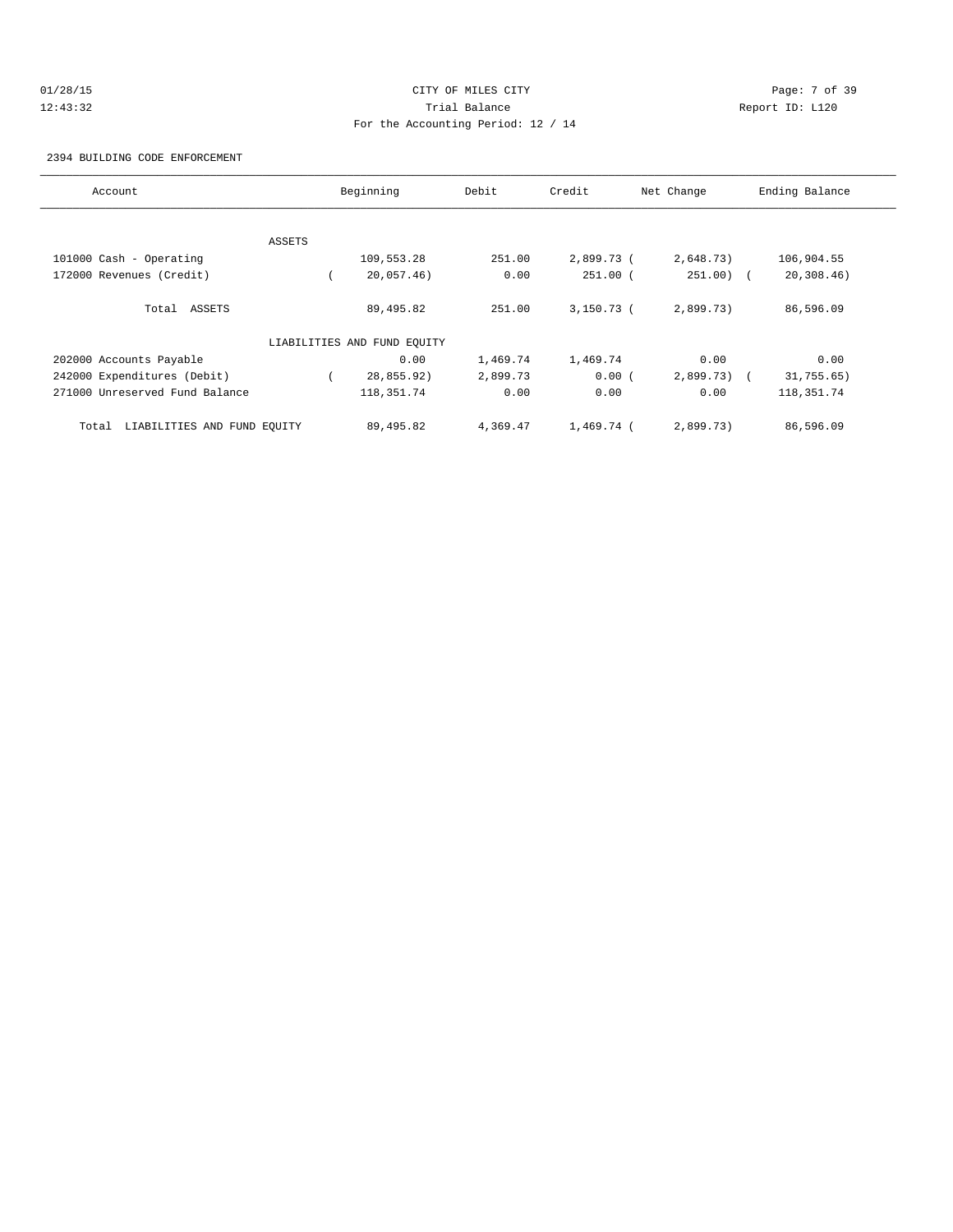# 01/28/15 CITY OF MILES CITY Page: 8 of 39 12:43:32 Trial Balance Report ID: L120 For the Accounting Period: 12 / 14

2400 LTG M D#165-(Gen City)

| Account                                    | Beginning                   | Debit      | Credit       | Net Change    | Ending Balance |  |
|--------------------------------------------|-----------------------------|------------|--------------|---------------|----------------|--|
|                                            |                             |            |              |               |                |  |
| <b>ASSETS</b>                              |                             |            |              |               |                |  |
| 101000 Cash - Operating                    | 80,968.31                   | 8,031.55   | 14,955.26 (  | 6,923.71)     | 74,044.60      |  |
| 118080 Special Assessments Receivable 2008 | 45.01                       | 0.00       | $45.01$ (    | 45.01)        | 0.00           |  |
| 118090 Special Assessment Receivable 2009  | 118.67                      | 0.00       | 118.67 (     | 118.67)       | 0.00           |  |
| 118100 Special Assessments Receivable 2010 | 97.74                       | 0.00       | $97.74$ (    | 97.74)        | 0.00           |  |
| 118110 Special Assessments Receivable 2011 | 124.74                      | 0.00       | $124.74$ (   | 124.74)       | 0.00           |  |
| 118120 Special Assessments Receivable 2012 | 124.68                      | 0.00       | 0.00         | 0.00          | 124.68         |  |
| 118130 Special Assessments Receivable 2013 | 2,182.63                    | 0.00       | $515.22$ (   | 515.22)       | 1,667.41       |  |
| 118140 Special Assessments Receivables-201 | 73,893.65                   | 0.00       | 7,402.61 (   | 7,402.61)     | 66,491.04      |  |
| 172000 Revenues (Credit)                   | 92,957.10)                  | 0.00       | $8,031.55$ ( | $8,031.55)$ ( | 100,988.65)    |  |
| Total ASSETS                               | 64,598.33                   | 8,031.55   | 31,290.80 (  | 23, 259. 25)  | 41,339.08      |  |
|                                            | LIABILITIES AND FUND EOUITY |            |              |               |                |  |
| 202000 Accounts Payable                    | 0.00                        | 14,955.26  | 14,955.26    | 0.00          | 0.00           |  |
| 223000 Deferred Revenue/Uncollected Taxes  | 76,588.48                   | 8,303.99   | 0.00(        | 8,303.99      | 68,284.49      |  |
| 242000 Expenditures (Debit)                | 57,395.35)                  | 14,955.26  | 0.00(        | $14,955.26$ ( | 72, 350.61)    |  |
| 271000 Unreserved Fund Balance             | 45,405.20                   | 0.00       | 0.00         | 0.00          | 45,405.20      |  |
| Total LIABILITIES AND FUND EQUITY          | 64,598.33                   | 38, 214.51 | 14,955.26 (  | 23, 259.25)   | 41,339.08      |  |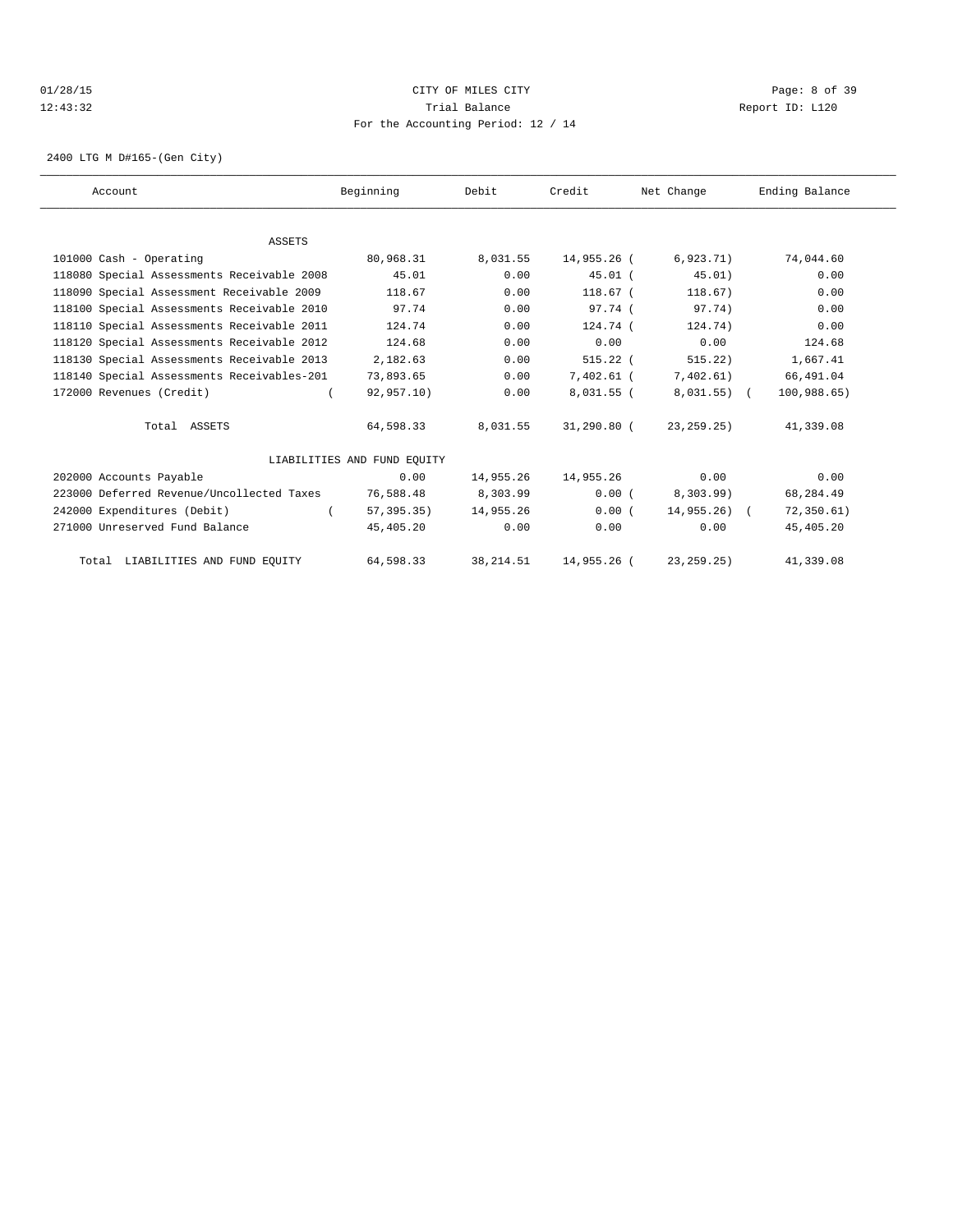# 01/28/15 CITY OF MILES CITY Page: 9 of 39 12:43:32 Trial Balance Report ID: L120 For the Accounting Period: 12 / 14

2420 LTG M D#167-(MilesAddn Etc)

| Account                                     | Beginning                   | Debit    | Credit       | Net Change   | Ending Balance |
|---------------------------------------------|-----------------------------|----------|--------------|--------------|----------------|
|                                             |                             |          |              |              |                |
| ASSETS                                      |                             |          |              |              |                |
| 101000 Cash - Operating                     | 15,388.46                   | 1,751.80 | 2,581.61 (   | 829.81)      | 14,558.65      |
| 118090 Special Assessment Receivable 2009 ( | 0.06)                       | 0.06     | 0.00         | 0.06         | 0.00           |
| 118130 Special Assessments Receivable 2013  | 504.77                      | 0.00     | 286.37 (     | 286.37)      | 218.40         |
| 118140 Special Assessments Receivables-201  | 15,002.83                   | 0.00     | 1,426.22 (   | 1,426.22)    | 13,576.61      |
| 172000 Revenues (Credit)                    | 18,682.91)                  | 0.00     | 1,751.80 (   | 1,751.80) (  | 20,434.71)     |
| Total ASSETS                                | 12,213.09                   | 1,751.86 | $6,046.00$ ( | 4, 294.14)   | 7,918.95       |
|                                             | LIABILITIES AND FUND EQUITY |          |              |              |                |
| 202000 Accounts Payable                     | 0.00                        | 2,581.61 | 2,581.61     | 0.00         | 0.00           |
| 223000 Deferred Revenue/Uncollected Taxes   | 15,507.54                   | 1,712.59 | $0.06$ (     | 1,712.53)    | 13,795.01      |
| 242000 Expenditures (Debit)                 | 13, 151. 17)                | 2,581.61 | 0.00(        | $2,581.61$ ( | 15,732.78)     |
| 271000 Unreserved Fund Balance              | 9,856.72                    | 0.00     | 0.00         | 0.00         | 9,856.72       |
| Total LIABILITIES AND FUND EQUITY           | 12,213.09                   | 6,875.81 | 2,581.67 (   | 4, 294.14)   | 7,918.95       |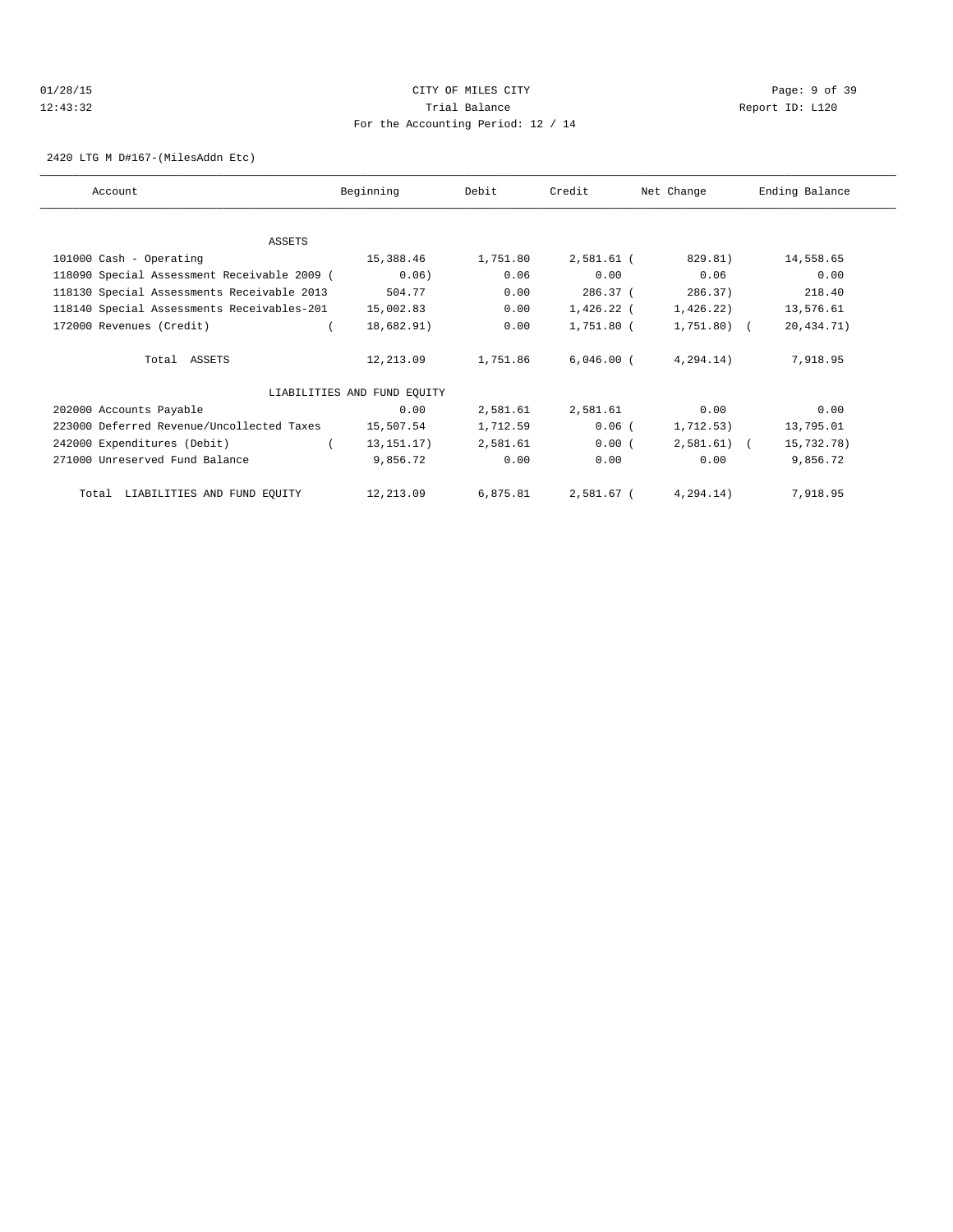# 01/28/15 Page: 10 of 39 12:43:32 Trial Balance Report ID: L120 For the Accounting Period: 12 / 14

2430 LTG M D#171-(Balsam Est)

| Account                                    | Beginning                   | Debit  | Credit   | Net Change   | Ending Balance |
|--------------------------------------------|-----------------------------|--------|----------|--------------|----------------|
|                                            |                             |        |          |              |                |
| ASSETS                                     |                             |        |          |              |                |
| 101000 Cash - Operating                    | 1,723.55                    | 144.56 | 134.90   | 9.66         | 1,733.21       |
| 118140 Special Assessments Receivables-201 | 1,895.78                    | 0.00   | 143.25 ( | 143.25)      | 1,752.53       |
| 172000 Revenues (Credit)                   | 2, 191, 20)                 | 0.00   | 144.56 ( | $144.56$ ) ( | 2,335.76)      |
| Total ASSETS                               | 1,428.13                    | 144.56 | 422.71 ( | 278.15)      | 1,149.98       |
|                                            | LIABILITIES AND FUND EQUITY |        |          |              |                |
| 202000 Accounts Payable                    | 0.00                        | 134.90 | 134.90   | 0.00         | 0.00           |
| 223000 Deferred Revenue/Uncollected Taxes  | 1,895.78                    | 143.25 | 0.00(    | 143.25)      | 1,752.53       |
| 242000 Expenditures (Debit)                | 1,620.94)                   | 134.90 | 0.00(    | $134.90$ ) ( | 1,755.84)      |
| 271000 Unreserved Fund Balance             | 1,153.29                    | 0.00   | 0.00     | 0.00         | 1,153.29       |
| LIABILITIES AND FUND EQUITY<br>Total       | 1,428.13                    | 413.05 | 134.90 ( | 278.15)      | 1,149.98       |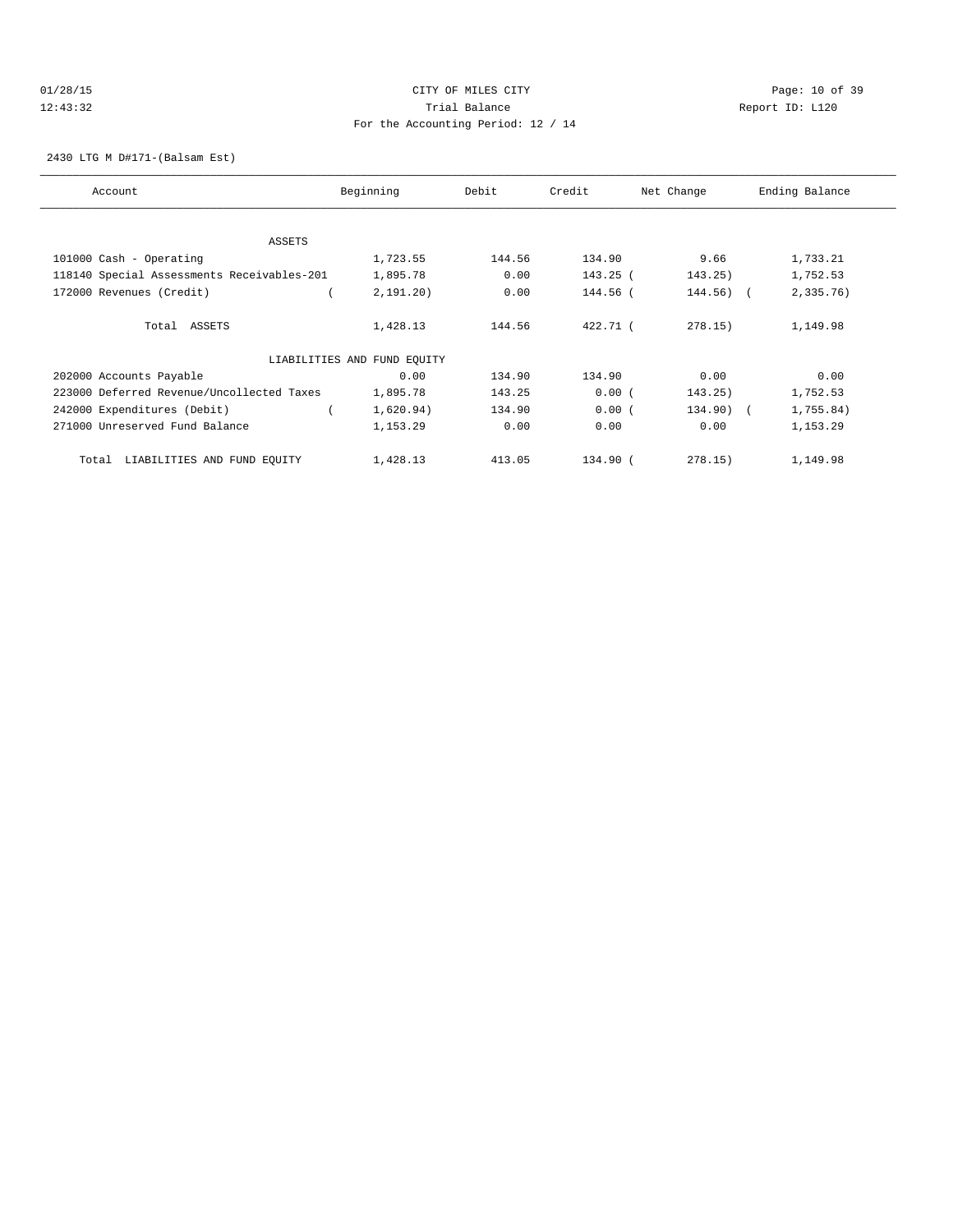# 01/28/15 Page: 11 of 39 12:43:32 Trial Balance Report ID: L120 For the Accounting Period: 12 / 14

2440 LTG M D#172-(Main Str)

| Account                                    | Beginning                   | Debit    | Credit       | Net Change     | Ending Balance |
|--------------------------------------------|-----------------------------|----------|--------------|----------------|----------------|
|                                            |                             |          |              |                |                |
| ASSETS                                     |                             |          |              |                |                |
| 101000 Cash - Operating                    | 8,764.01                    | 1,111.66 | 1,353.77 (   | 242.11)        | 8,521.90       |
| 118090 Special Assessment Receivable 2009  | 0.01                        | 0.00     | $0.01$ (     | 0.01)          | 0.00           |
| 118130 Special Assessments Receivable 2013 | 200.37                      | 0.00     | $200.37$ (   | 200.37)        | 0.00           |
| 118140 Special Assessments Receivables-201 | 8,451.80                    | 0.00     | 884.99 (     | 884.99)        | 7,566.81       |
| 172000 Revenues (Credit)                   | 11,452.46)                  | 0.00     | 1,111.66 (   | $1,111.66$ ) ( | 12,564.12)     |
| Total ASSETS                               | 5,963.73                    | 1,111.66 | $3,550.80$ ( | 2,439.14)      | 3,524.59       |
|                                            | LIABILITIES AND FUND EQUITY |          |              |                |                |
| 202000 Accounts Payable                    | 0.00                        | 1,353.77 | 1,353.77     | 0.00           | 0.00           |
| 223000 Deferred Revenue/Uncollected Taxes  | 8,652.18                    | 1,085.37 | 0.00(        | 1,085.37)      | 7,566.81       |
| 242000 Expenditures (Debit)                | 6, 598.73)                  | 1,353.77 | 0.00(        | $1,353.77$ ) ( | 7,952.50)      |
| 271000 Unreserved Fund Balance             | 3,910.28                    | 0.00     | 0.00         | 0.00           | 3,910.28       |
| Total LIABILITIES AND FUND EQUITY          | 5,963.73                    | 3,792.91 | 1,353.77 (   | 2,439.14)      | 3,524.59       |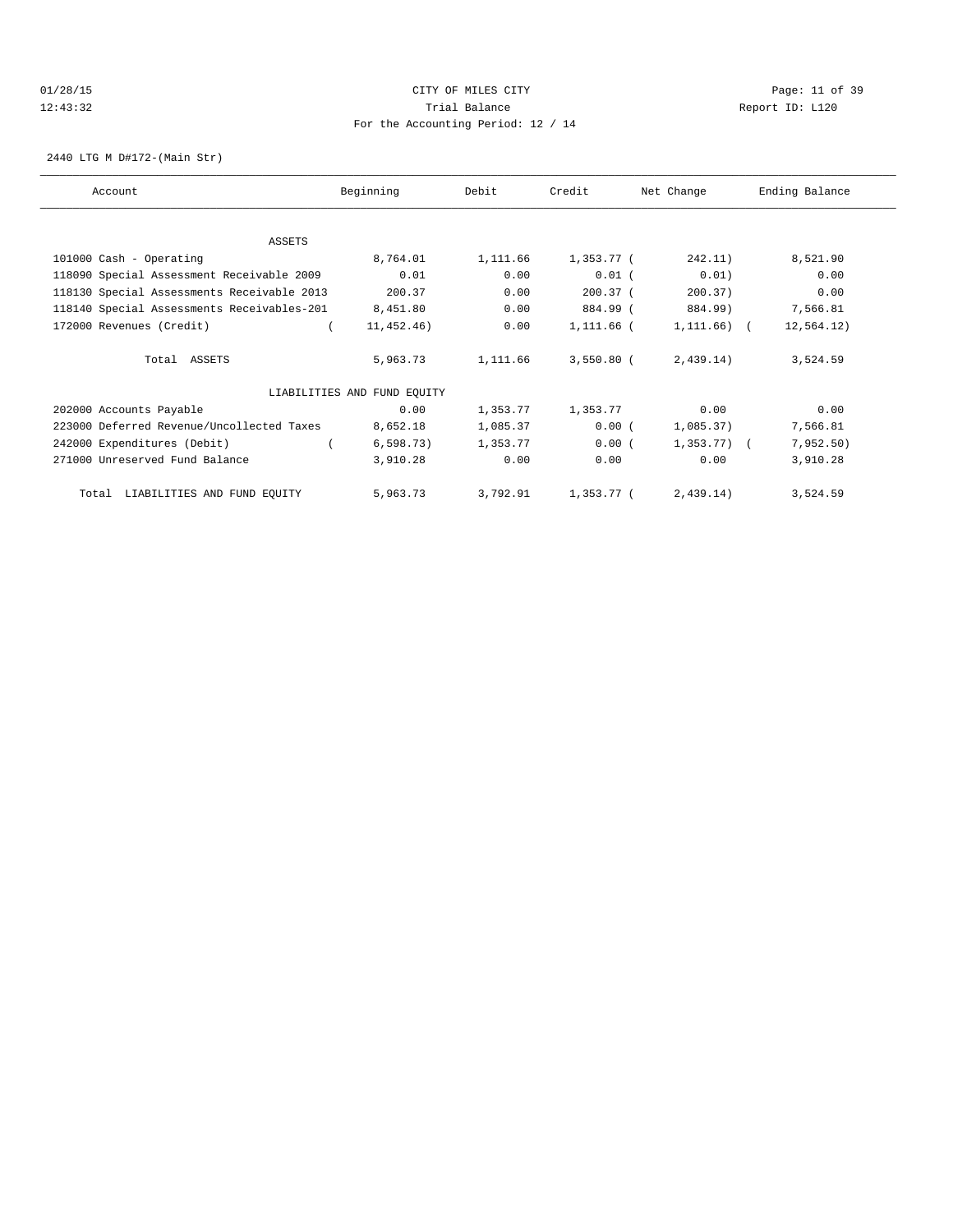# 01/28/15 Page: 12 of 39 12:43:32 Trial Balance Report ID: L120 For the Accounting Period: 12 / 14

2450 LTG M D#195-(SG-Trico)

| Account                                     | Beginning                   | Debit | Credit   | Net Change | Ending Balance |
|---------------------------------------------|-----------------------------|-------|----------|------------|----------------|
|                                             |                             |       |          |            |                |
| ASSETS                                      |                             |       |          |            |                |
| 101000 Cash - Operating                     | 2,585.48                    | 66.25 | 0.00     | 66.25      | 2,651.73       |
| 118090 Special Assessment Receivable 2009 ( | 0.02)                       | 0.02  | 0.00     | 0.02       | 0.00           |
| 118120 Special Assessments Receivable 2012  | 254.88                      | 0.00  | 0.00     | 0.00       | 254.88         |
| 118140 Special Assessments Receivables-201  | 3, 273.37                   | 0.00  | 65.33(   | 65.33)     | 3,208.04       |
| 172000 Revenues (Credit)                    | 3,779.80)                   | 0.00  | 66.25(   | $66.25$ (  | 3,846.05)      |
| Total ASSETS                                | 2,333.91                    | 66.27 | 131.58 ( | 65.31)     | 2,268.60       |
|                                             | LIABILITIES AND FUND EQUITY |       |          |            |                |
| 223000 Deferred Revenue/Uncollected Taxes   | 3,528.23                    | 65.33 | $0.02$ ( | 65.31)     | 3,462.92       |
| 242000 Expenditures (Debit)                 | 3,009.20)                   | 0.00  | 0.00     | 0.00       | 3,009.20)      |
| 271000 Unreserved Fund Balance              | 1,814.88                    | 0.00  | 0.00     | 0.00       | 1,814.88       |
| LIABILITIES AND FUND EQUITY<br>Total        | 2,333.91                    | 65.33 | $0.02$ ( | 65.31)     | 2,268.60       |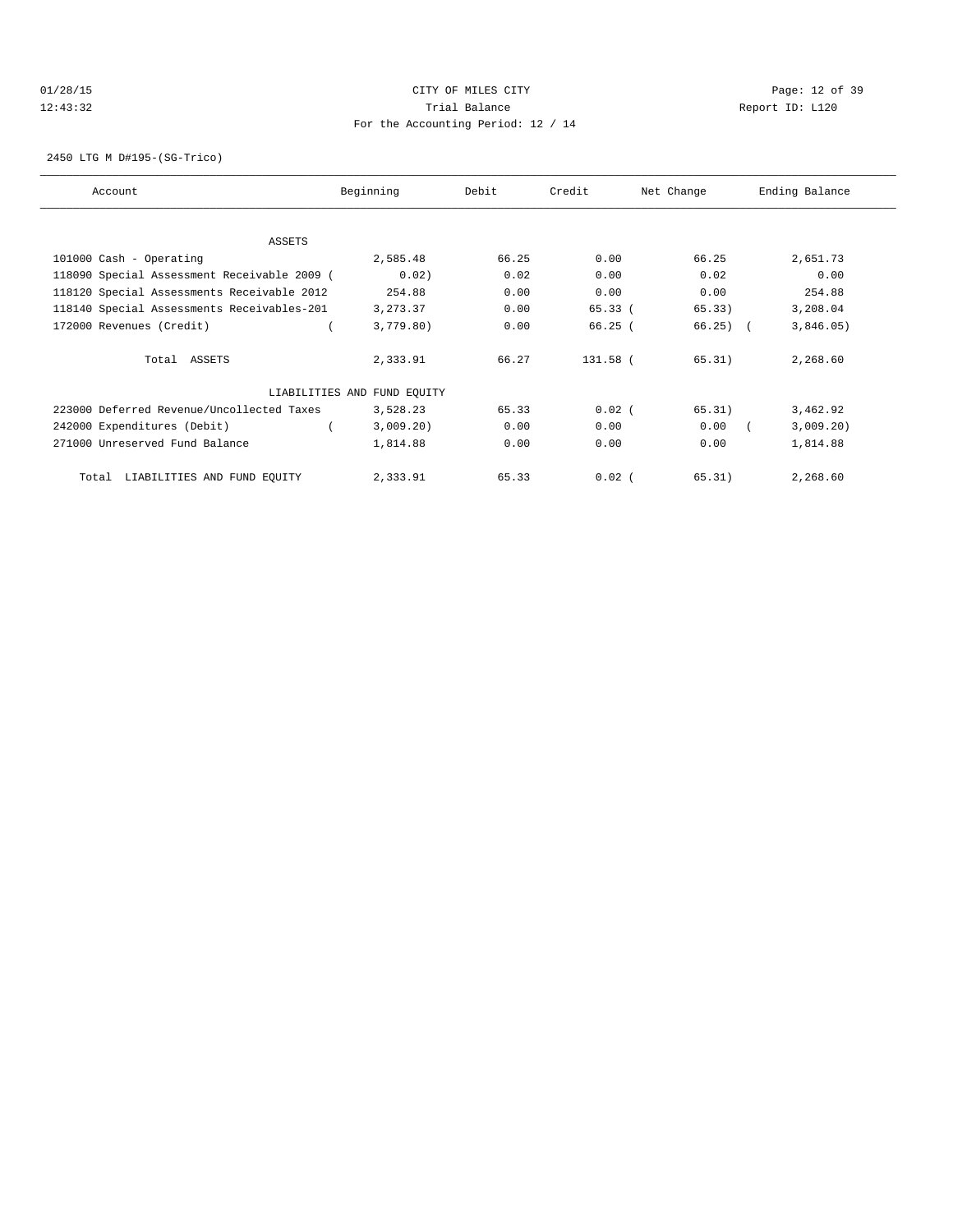# 01/28/15 Page: 13 of 39 12:43:32 Trial Balance Report ID: L120 For the Accounting Period: 12 / 14

2470 LTG M D#202-(SG-MDU&NV)

| Account                                    | Beginning                   | Debit    | Credit   | Net Change  | Ending Balance |
|--------------------------------------------|-----------------------------|----------|----------|-------------|----------------|
| ASSETS                                     |                             |          |          |             |                |
| 101000 Cash - Operating                    | 3,889.96                    | 188.53   | 592.74 ( | 404.21)     | 3,485.75       |
| 118140 Special Assessments Receivables-201 | 3,461.06                    | 0.00     | 186.54 ( | 186.54)     | 3,274.52       |
| 172000 Revenues (Credit)                   | 4,454.20                    | 0.00     | 188.53 ( | $188.53)$ ( | 4,642.73)      |
| Total ASSETS                               | 2,896.82                    | 188.53   | 967.81 ( | 779.28)     | 2,117.54       |
|                                            | LIABILITIES AND FUND EQUITY |          |          |             |                |
| 202000 Accounts Payable                    | 0.00                        | 592.74   | 592.74   | 0.00        | 0.00           |
| 223000 Deferred Revenue/Uncollected Taxes  | 3,461.06                    | 186.54   | 0.00(    | 186.54)     | 3, 274.52      |
| 242000 Expenditures (Debit)                | 3, 269.03)                  | 592.74   | 0.00(    | 592.74) (   | 3,861.77)      |
| 271000 Unreserved Fund Balance             | 2,704.79                    | 0.00     | 0.00     | 0.00        | 2,704.79       |
| LIABILITIES AND FUND EQUITY<br>Total       | 2,896.82                    | 1,372.02 | 592.74 ( | 779.28)     | 2,117.54       |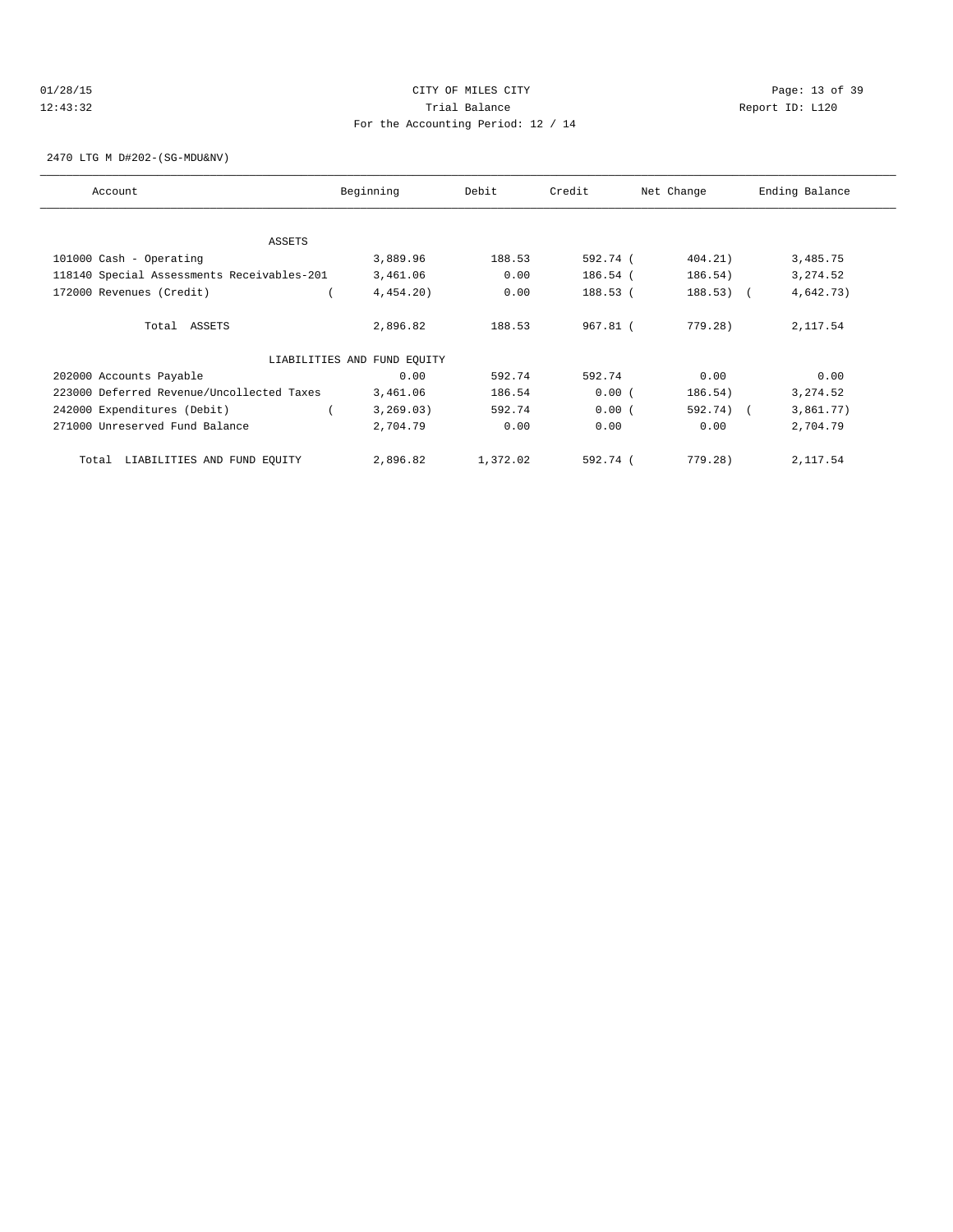# 01/28/15 Page: 14 of 39 12:43:32 Trial Balance Report ID: L120 For the Accounting Period: 12 / 14

2480 LTG M M#173-(Milestown Estates)

| Account                                    | Beginning                   | Debit  | Credit   | Net Change  | Ending Balance |
|--------------------------------------------|-----------------------------|--------|----------|-------------|----------------|
|                                            |                             |        |          |             |                |
| ASSETS                                     |                             |        |          |             |                |
| 101000 Cash - Operating                    | 1,779.00                    | 79.04  | 174.15 ( | 95.11)      | 1,683.89       |
| 118130 Special Assessments Receivable 2013 | 7.35                        | 0.00   | 7.35(    | 7.35)       | 0.00           |
| 118140 Special Assessments Receivables-201 | 453.84                      | 0.00   | 70.20(   | 70.20)      | 383.64         |
| 172000 Revenues (Credit)                   | 1, 270.29                   | 0.00   | 79.04 (  | $79.04)$ (  | 1,349.33)      |
| Total ASSETS                               | 969.90                      | 79.04  | 330.74 ( | 251.70)     | 718.20         |
|                                            | LIABILITIES AND FUND EQUITY |        |          |             |                |
| 202000 Accounts Payable                    | 0.00                        | 174.15 | 174.15   | 0.00        | 0.00           |
| 223000 Deferred Revenue/Uncollected Taxes  | 461.19                      | 77.55  | 0.00(    | 77.55)      | 383.64         |
| 242000 Expenditures (Debit)                | 731.31)                     | 174.15 | 0.00(    | $174.15)$ ( | 905.46)        |
| 271000 Unreserved Fund Balance             | 1,240.02                    | 0.00   | 0.00     | 0.00        | 1,240.02       |
| LIABILITIES AND FUND EQUITY<br>Total       | 969.90                      | 425.85 | 174.15 ( | 251.70)     | 718.20         |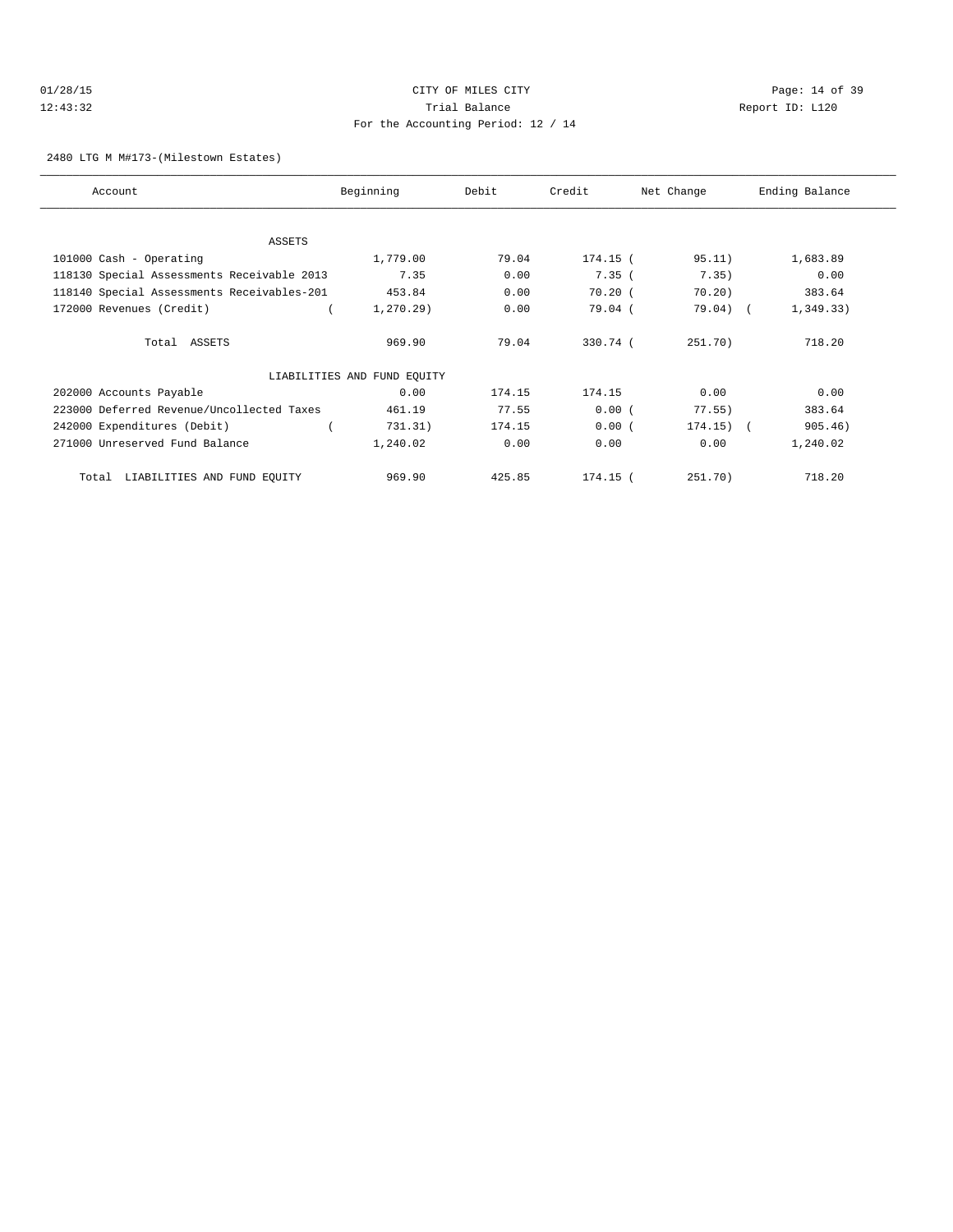# 01/28/15 Page: 15 of 39 12:43:32 Trial Balance Report ID: L120 For the Accounting Period: 12 / 14

2510 STR MAINT DIST #204

| Account                                    | Beginning                   | Debit      | Credit       | Net Change     | Ending Balance |  |
|--------------------------------------------|-----------------------------|------------|--------------|----------------|----------------|--|
|                                            |                             |            |              |                |                |  |
| ASSETS                                     |                             |            |              |                |                |  |
| 101000 Cash - Operating                    | 650,111.48                  | 39,028.45  | 56,091.33 (  | 17,062.88)     | 633,048.60     |  |
| 118080 Special Assessments Receivable 2008 | 17.02                       | 0.00       | $17.02$ (    | 17.02)         | 0.00           |  |
| 118090 Special Assessment Receivable 2009  | 17.24                       | 0.00       | $17.24$ (    | 17.24)         | 0.00           |  |
| 118100 Special Assessments Receivable 2010 | 17.89                       | 0.00       | $17.89$ $($  | 17.89)         | 0.00           |  |
| 118110 Special Assessments Receivable 2011 | 30.99                       | 0.00       | $30.99$ (    | 30.99)         | 0.00           |  |
| 118120 Special Assessments Receivable 2012 | 1,192.52                    | 0.00       | 0.00         | 0.00           | 1,192.52       |  |
| 118130 Special Assessments Receivable 2013 | 8,866.89                    | 0.00       | 3,148.87 (   | 3,148.87)      | 5,718.02       |  |
| 118140 Special Assessments Receivables-201 | 433,484.01                  | 0.00       | 35,226.79 (  | 35, 226. 79)   | 398, 257.22    |  |
| 172000 Revenues (Credit)                   | 542, 277.05)                | 0.00       | 39,028.45 (  | $39,028.45$ (  | 581, 305.50)   |  |
| Total ASSETS                               | 551,460.99                  | 39,028.45  | 133,578.58 ( | 94,550.13)     | 456,910.86     |  |
|                                            | LIABILITIES AND FUND EOUITY |            |              |                |                |  |
| 202000 Accounts Payable                    | 0.00                        | 9,921.56   | 9,921.56     | 0.00           | 0.00           |  |
| 223000 Deferred Revenue/Uncollected Taxes  | 443,626.57                  | 38,458.80  | 0.00(        | 38,458.80)     | 405,167.77     |  |
| 242000 Expenditures (Debit)                | 173,562.16)                 | 56,091.33  | 0.00(        | $56,091.33)$ ( | 229, 653.49)   |  |
| 271000 Unreserved Fund Balance             | 281,396.58                  | 0.00       | 0.00         | 0.00           | 281,396.58     |  |
| Total LIABILITIES AND FUND EQUITY          | 551,460.99                  | 104,471.69 | $9,921.56$ ( | 94,550.13)     | 456,910.86     |  |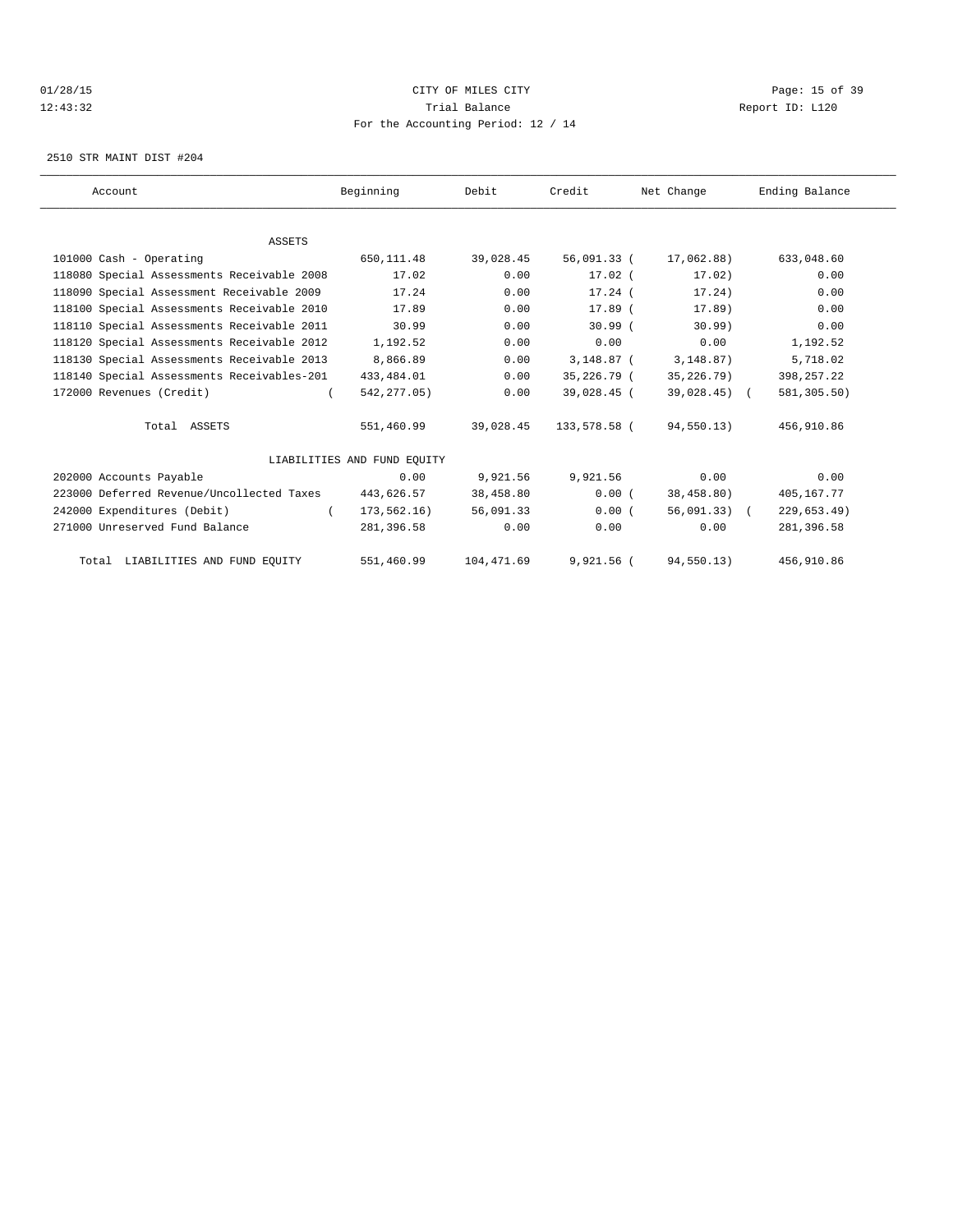# 01/28/15 Page: 16 of 39 12:43:32 Trial Balance Report ID: L120 For the Accounting Period: 12 / 14

2520 STR MAINT DIST #205

| Account                                    | Beginning                   | Debit     | Credit      | Net Change    | Ending Balance |  |
|--------------------------------------------|-----------------------------|-----------|-------------|---------------|----------------|--|
|                                            |                             |           |             |               |                |  |
| ASSETS                                     |                             |           |             |               |                |  |
| 101000 Cash - Operating                    | 307,529.14                  | 38,091.57 | 19,562.59   | 18,528.98     | 326,058.12     |  |
| 118080 Special Assessments Receivable 2008 | 151.97                      | 0.00      | 151.97 (    | 151.97)       | 0.00           |  |
| 118090 Special Assessment Receivable 2009  | 303.97                      | 0.00      | $303.97$ (  | 303.97)       | 0.00           |  |
| 118100 Special Assessments Receivable 2010 | 319.12                      | 0.00      | $319.12$ (  | 319.12)       | 0.00           |  |
| 118110 Special Assessments Receivable 2011 | 297.18                      | 0.00      | 297.18 (    | 297.18)       | 0.00           |  |
| 118120 Special Assessments Receivable 2012 | 762.36                      | 0.00      | 0.00        | 0.00          | 762.36         |  |
| 118130 Special Assessments Receivable 2013 | 7,371.63                    | 0.00      | 1,462.26 (  | 1,462.26      | 5,909.37       |  |
| 118140 Special Assessments Receivables-201 | 112,668.37                  | 0.00      | 13,363.81 ( | 13,363.81)    | 99,304.56      |  |
| 172000 Revenues (Credit)                   | 145,496.37)                 | 0.00      | 38,091.57 ( | 38,091.57) (  | 183,587.94)    |  |
| Total ASSETS                               | 283,907.37                  | 38,091.57 | 73,552.47 ( | 35,460.90)    | 248,446.47     |  |
|                                            | LIABILITIES AND FUND EOUITY |           |             |               |                |  |
| 202000 Accounts Payable                    | 0.00                        | 2,441.37  | 2,441.37    | 0.00          | 0.00           |  |
| 223000 Deferred Revenue/Uncollected Taxes  | 121,874.44                  | 15,898.31 | 0.00(       | 15,898.31)    | 105,976.13     |  |
| 242000 Expenditures (Debit)                | 67,745.04)                  | 19,562.59 | 0.00(       | $19,562.59$ ( | 87, 307.63)    |  |
| 271000 Unreserved Fund Balance             | 229,777.97                  | 0.00      | 0.00        | 0.00          | 229,777.97     |  |
| Total LIABILITIES AND FUND EQUITY          | 283,907.37                  | 37,902.27 | 2,441.37 (  | 35,460.90)    | 248, 446. 47   |  |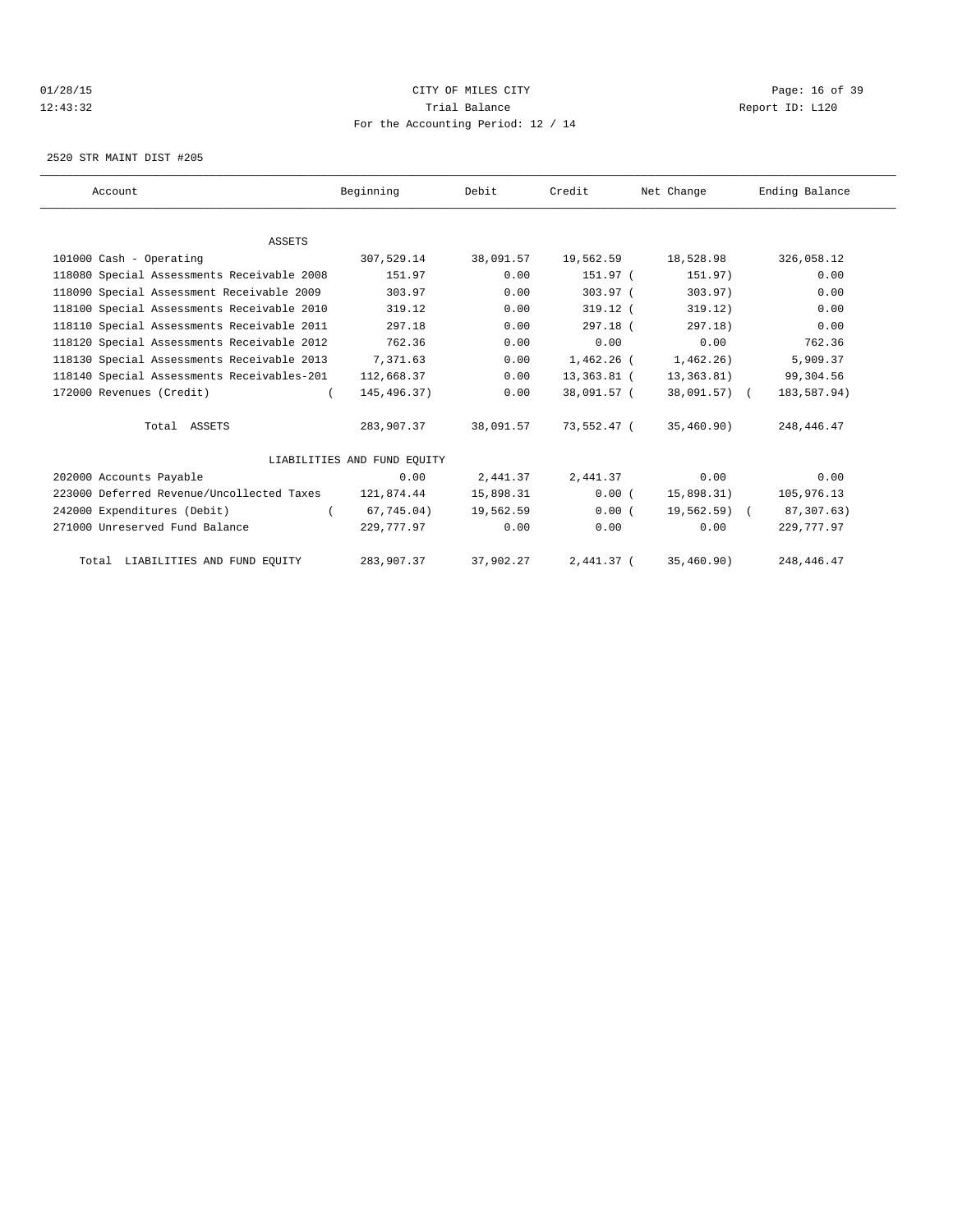# 01/28/15 Page: 17 of 39 12:43:32 Trial Balance Report ID: L120 For the Accounting Period: 12 / 14

#### 2540 STR MAINT DIST#207-(MILESTOWN ESTATES)

| Account                                    | Beginning                   | Debit  | Credit     | Net Change   | Ending Balance |  |  |
|--------------------------------------------|-----------------------------|--------|------------|--------------|----------------|--|--|
|                                            |                             |        |            |              |                |  |  |
| ASSETS                                     |                             |        |            |              |                |  |  |
| 101000 Cash - Operating                    | 3,934.59                    | 214.26 | 390.27 (   | 176.01)      | 3,758.58       |  |  |
| 118130 Special Assessments Receivable 2013 | 39.04                       | 0.00   | $39.04$ (  | 39.04)       | 0.00           |  |  |
| 118140 Special Assessments Receivables-201 | 1,097.43                    | 0.00   | 169.72 (   | 169.72)      | 927.71         |  |  |
| 172000 Revenues (Credit)                   | 3,442.65)                   | 0.00   | $214.26$ ( | $214.26$ ) ( | 3,656.91)      |  |  |
| Total ASSETS                               | 1,628.41                    | 214.26 | 813.29 (   | 599.03)      | 1,029.38       |  |  |
|                                            | LIABILITIES AND FUND EQUITY |        |            |              |                |  |  |
| 223000 Deferred Revenue/Uncollected Taxes  | 1,136.47                    | 208.76 | 0.00(      | 208.76)      | 927.71         |  |  |
| 242000 Expenditures (Debit)                | 1,925.01)                   | 390.27 | 0.00(      | $390.27$ ) ( | 2,315.28)      |  |  |
| 271000 Unreserved Fund Balance             | 2,416.95                    | 0.00   | 0.00       | 0.00         | 2,416.95       |  |  |
| LIABILITIES AND FUND EQUITY<br>Total       | 1,628.41                    | 599.03 | 0.00(      | 599.03)      | 1,029.38       |  |  |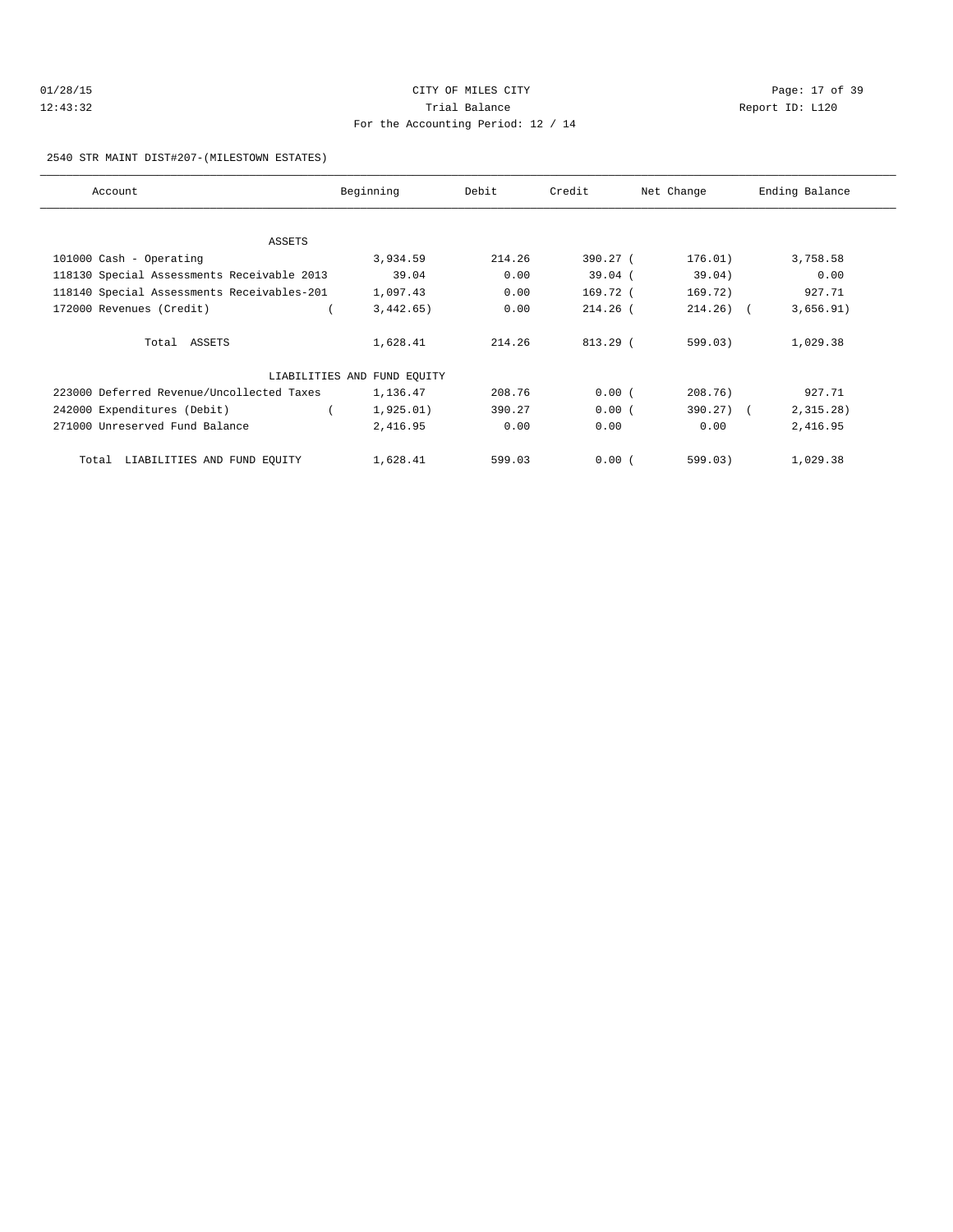| 01/28/15 | CITY OF MILES CITY                 | Page: 18 of 39  |
|----------|------------------------------------|-----------------|
| 12:43:32 | Trial Balance                      | Report ID: L120 |
|          | For the Accounting Period: 12 / 14 |                 |

2701 Fire Grants

| Account                              | Beginning                   | Debit | Credit | Net Change | Ending Balance |
|--------------------------------------|-----------------------------|-------|--------|------------|----------------|
| ASSETS                               |                             |       |        |            |                |
| 101000 Cash - Operating              | 100.15                      | 0.00  | 0.00   | 0.00       | 100.15         |
| Total ASSETS                         | 100.15                      | 0.00  | 0.00   | 0.00       | 100.15         |
|                                      | LIABILITIES AND FUND EOUITY |       |        |            |                |
| 271000 Unreserved Fund Balance       | 100.15                      | 0.00  | 0.00   | 0.00       | 100.15         |
| LIABILITIES AND FUND EQUITY<br>Total | 100.15                      | 0.00  | 0.00   | 0.00       | 100.15         |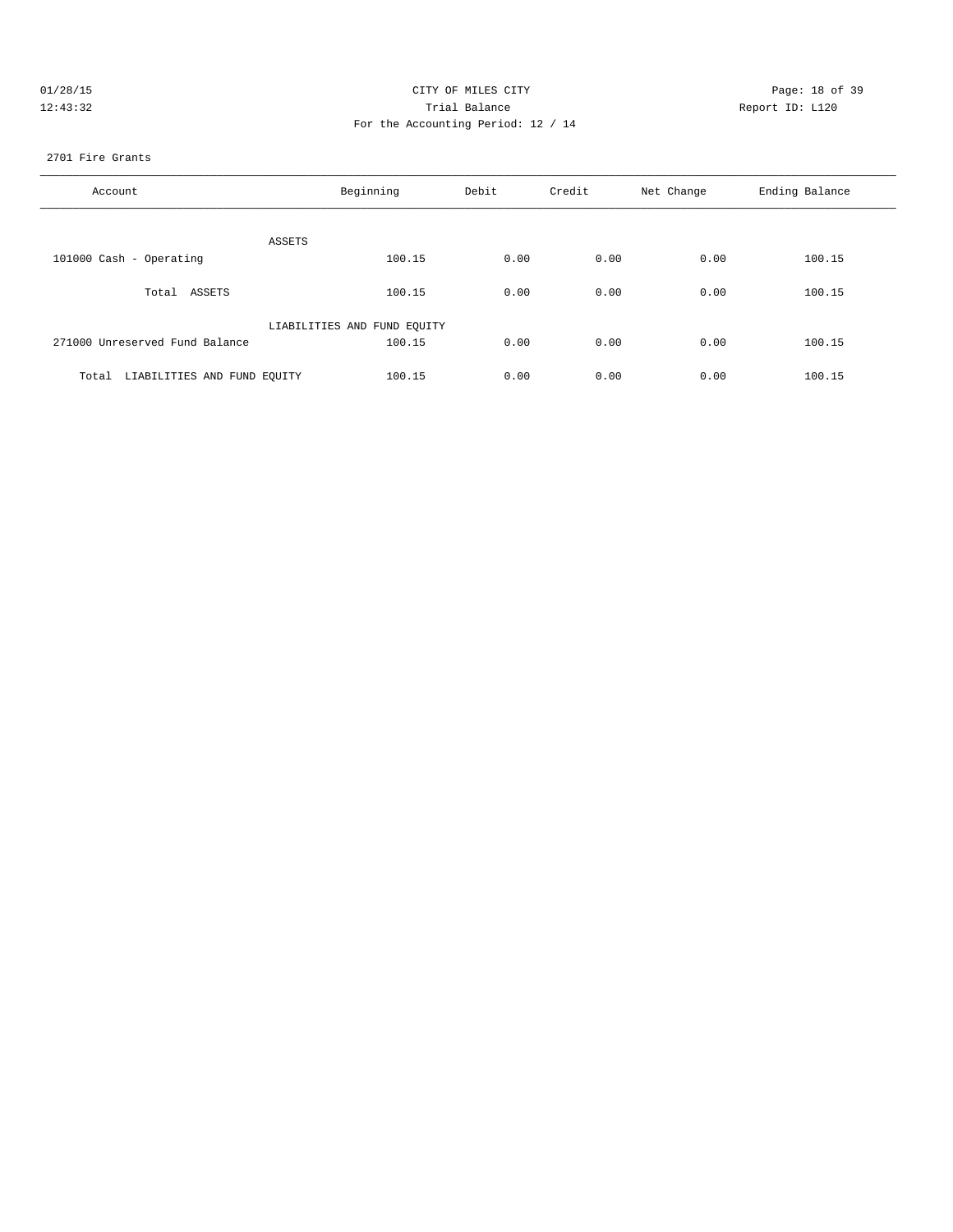# 01/28/15 Page: 19 of 39 12:43:32 Trial Balance Report ID: L120 For the Accounting Period: 12 / 14

### 2820 GAS TAX

| Account                              | Beginning |                             | Debit     | Credit      | Net Change   | Ending Balance |
|--------------------------------------|-----------|-----------------------------|-----------|-------------|--------------|----------------|
|                                      |           |                             |           |             |              |                |
| ASSETS                               |           |                             |           |             |              |                |
| 101000 Cash - Operating              |           | 72,248.22                   | 15,056.44 | 510.72      | 14,545.72    | 86,793.94      |
| 172000 Revenues (Credit)             |           | 75,282.21)                  | 0.00      | 15,056.44 ( | 15,056.44)   | 90,338.65)     |
| ASSETS<br>Total                      |           | 3,033.99                    | 15,056.44 | 15,567.16 ( | $510.72$ ) ( | 3,544.71)      |
|                                      |           | LIABILITIES AND FUND EQUITY |           |             |              |                |
| 242000 Expenditures (Debit)          |           | 3.033.99                    | 510.72    | 0.00(       | $510.72$ ) ( | 3,544.71)      |
| LIABILITIES AND FUND EQUITY<br>Total |           | 3,033.99                    | 510.72    | 0.00(       | 510.72)      | 3, 544.71)     |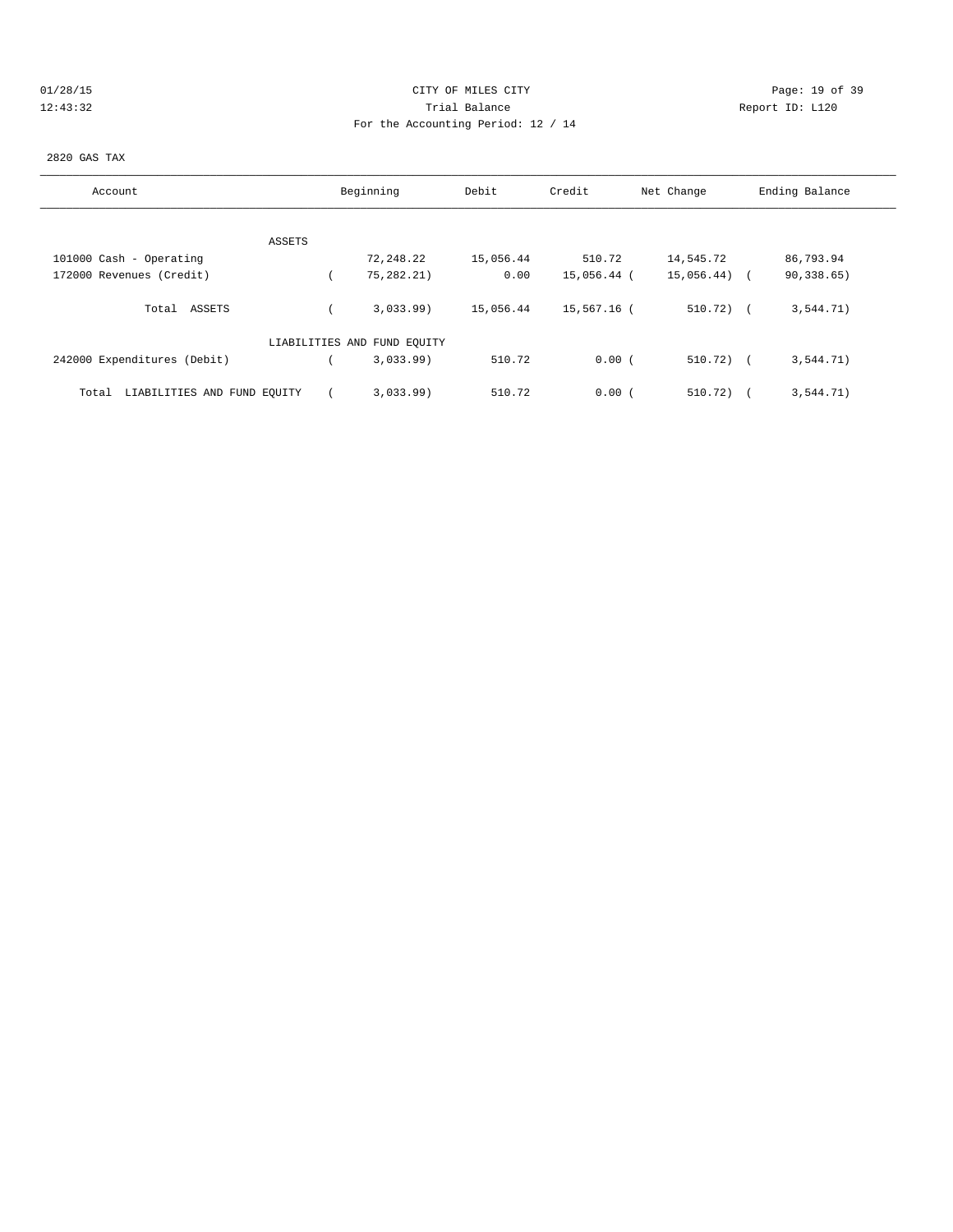# 01/28/15 Page: 20 of 39 12:43:32 Trial Balance Report ID: L120 For the Accounting Period: 12 / 14

#### 2850 911 EMERGENCY

| Account                              | Beginning |                             | Credit<br>Debit |                | Net Change   | Ending Balance |  |  |
|--------------------------------------|-----------|-----------------------------|-----------------|----------------|--------------|----------------|--|--|
|                                      |           |                             |                 |                |              |                |  |  |
|                                      | ASSETS    |                             |                 |                |              |                |  |  |
| 101000 Cash - Operating              |           | 94,076.95                   | 66,509.03       | 39, 443. 22    | 27,065.81    | 121,142.76     |  |  |
| 172000 Revenues (Credit)             |           | 65, 371.47)                 | 0.00            | 66,509.03 (    | 66,509.03) ( | 131,880.50)    |  |  |
| Total ASSETS                         |           | 28,705.48                   | 66,509.03       | $105,952.25$ ( | 39,443.22)   | 10,737.74)     |  |  |
|                                      |           | LIABILITIES AND FUND EQUITY |                 |                |              |                |  |  |
| 202000 Accounts Payable              |           | 0.00                        | 12,054.87       | 12,054.87      | 0.00         | 0.00           |  |  |
| 242000 Expenditures (Debit)          |           | 79,896.67)                  | 39,443.22       | 0.00(          | 39,443.22)   | 119,339.89)    |  |  |
| 271000 Unreserved Fund Balance       |           | 108,602.15                  | 0.00            | 0.00           | 0.00         | 108,602.15     |  |  |
| LIABILITIES AND FUND EQUITY<br>Total |           | 28,705.48                   | 51,498.09       | 12,054.87 (    | 39,443.22)   | 10,737.74)     |  |  |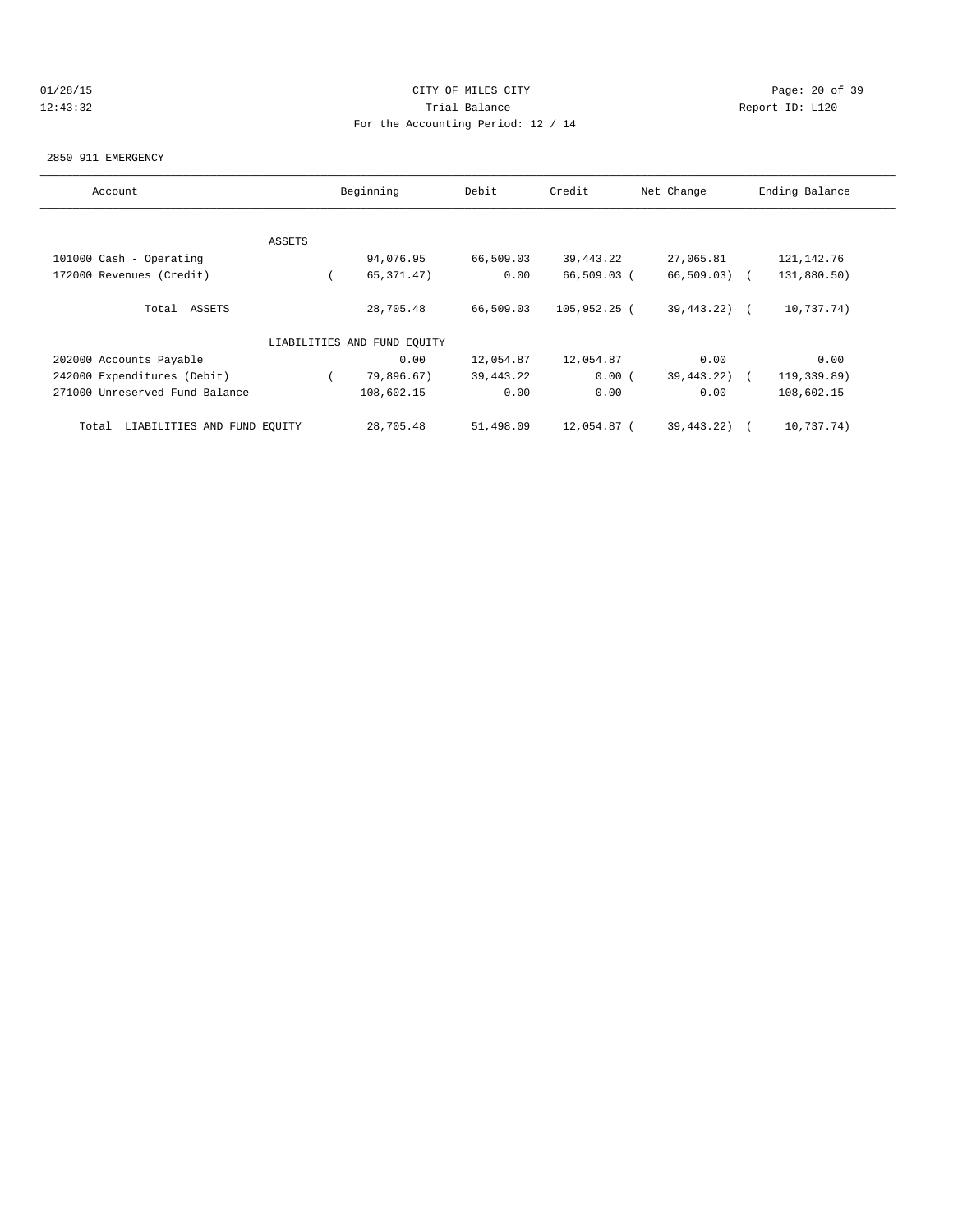# 01/28/15 Page: 21 of 39 12:43:32 Trial Balance Report ID: L120 For the Accounting Period: 12 / 14

### 2880 LIBRARY GRANTS

| Account                                |  | Beginning                   | Debit  | Credit    | Net Change  | Ending Balance |             |  |  |
|----------------------------------------|--|-----------------------------|--------|-----------|-------------|----------------|-------------|--|--|
|                                        |  |                             |        |           |             |                |             |  |  |
| <b>ASSETS</b>                          |  |                             |        |           |             |                |             |  |  |
| 101000 Cash - Operating                |  | 295.00)                     | 0.00   | 385.00 (  | $385.00$ (  |                | 680.00)     |  |  |
| 101003 Cash - per capita               |  | 16,188.09                   | 0.00   | 0.00      | 0.00        |                | 16,188.09   |  |  |
| $101020$ Cash - Op/ILL                 |  | 46,965.70                   | 0.00   | 0.00      | 0.00        |                | 46,965.70   |  |  |
| 101030 Cash - Sagebrush Fed/Base Grant |  | 3,995.53                    | 0.00   | $60.33$ ( | 60.33)      |                | 3,935.20    |  |  |
| 101033 Library - Humanities Grant      |  | 502.08                      | 0.00   | 0.00      | 0.00        |                | 502.08      |  |  |
| 172000 Revenues (Credit)               |  | 11,557.69)                  | 0.00   | 0.00      | 0.00        |                | 11, 557.69) |  |  |
| Total ASSETS                           |  | 55,798.71                   | 0.00   | 445.33 (  | 445.33)     |                | 55, 353. 38 |  |  |
|                                        |  | LIABILITIES AND FUND EQUITY |        |           |             |                |             |  |  |
| 202000 Accounts Payable                |  | 0.00                        | 445.33 | 445.33    | 0.00        |                | 0.00        |  |  |
| 242000 Expenditures (Debit)            |  | 2,756.03)                   | 445.33 | 0.00(     | $445.33)$ ( |                | 3, 201.36)  |  |  |
| 271000 Unreserved Fund Balance         |  | 58,554.74                   | 0.00   | 0.00      | 0.00        |                | 58,554.74   |  |  |
| LIABILITIES AND FUND EQUITY<br>Total   |  | 55,798.71                   | 890.66 | 445.33 (  | 445.33)     |                | 55, 353. 38 |  |  |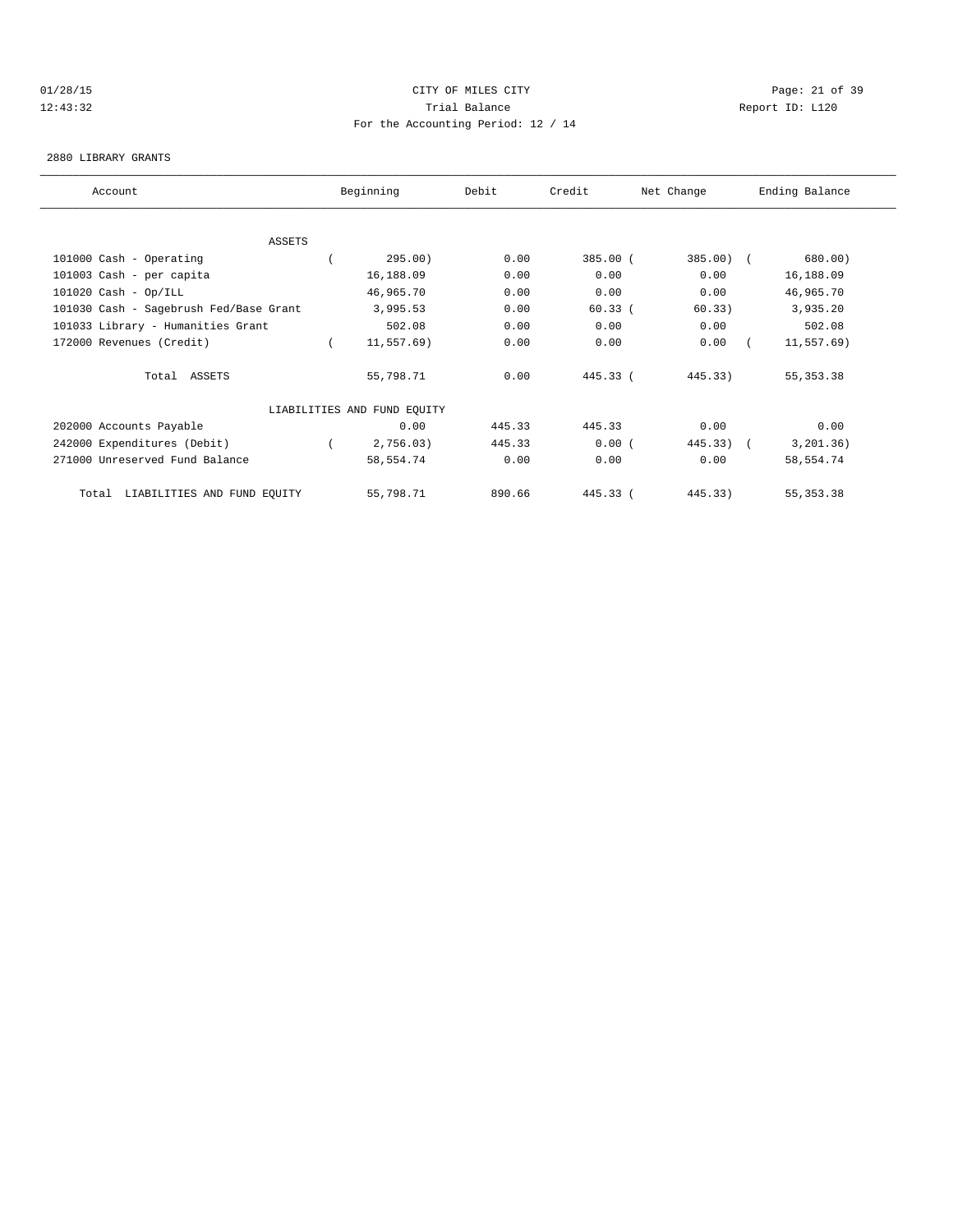# 01/28/15 Page: 22 of 39 12:43:32 Trial Balance Report ID: L120 For the Accounting Period: 12 / 14

2935 Historic Preservation

| Account                                    |  | Beginning                   | Debit     | Credit        | Net Change     | Ending Balance |              |  |  |
|--------------------------------------------|--|-----------------------------|-----------|---------------|----------------|----------------|--------------|--|--|
|                                            |  |                             |           |               |                |                |              |  |  |
| <b>ASSETS</b>                              |  |                             |           |               |                |                |              |  |  |
| 101000 Cash - Operating                    |  | 5, 165.40)                  | 13,385.47 | 3,927.69      | 9,457.78       |                | 4,292.38     |  |  |
| 101034 Cash-LP Anderson Grants             |  | 111.90)                     | 111.90    | 0.00          | 111.90         |                | 0.00         |  |  |
| 101036 Cash HP- CDBG-ED Grant              |  | 3,993.76)                   | 5,834.69  | 1,379.09      | 4,455.60       |                | 461.84       |  |  |
| 101037 Cash HP- Montana Main St            |  | 225.00)                     | 0.00      | $5,312.50$ (  | $5,312.50$ (   |                | 5,537.50     |  |  |
| 101038 Cash HP- Sandra Anderson Charitable |  | 238.50                      | 0.00      | 0.00          | 0.00           |                | 238.50       |  |  |
| 132000 Due From Government (Short Term)    |  | 3,286.38                    | 0.00      | 0.00          | 0.00           |                | 3,286.38     |  |  |
| 172000 Revenues (Credit)                   |  | 12,347.36)                  | 1,306.25  | $11,250.18$ ( | $9,943.93)$ (  |                | 22, 291, 29) |  |  |
| Total ASSETS                               |  | 18,318.54)                  | 20,638.31 | 21,869.46 (   | $1,231.15$ ) ( |                | 19,549.69)   |  |  |
|                                            |  | LIABILITIES AND FUND EQUITY |           |               |                |                |              |  |  |
| 202000 Accounts Payable                    |  | 0.00                        | 1,036.07  | 1,036.07      | 0.00           |                | 0.00         |  |  |
| 242000 Expenditures (Debit)                |  | 19,343.29)                  | 1,325.85  | 94.70 (       | $1,231.15$ ) ( |                | 20,574.44)   |  |  |
| 271000 Unreserved Fund Balance             |  | 1,024.75                    | 0.00      | 0.00          | 0.00           |                | 1,024.75     |  |  |
| Total LIABILITIES AND FUND EQUITY          |  | 18,318.54)                  | 2,361.92  | 1,130.77 (    | $1,231.15$ (   |                | 19,549.69)   |  |  |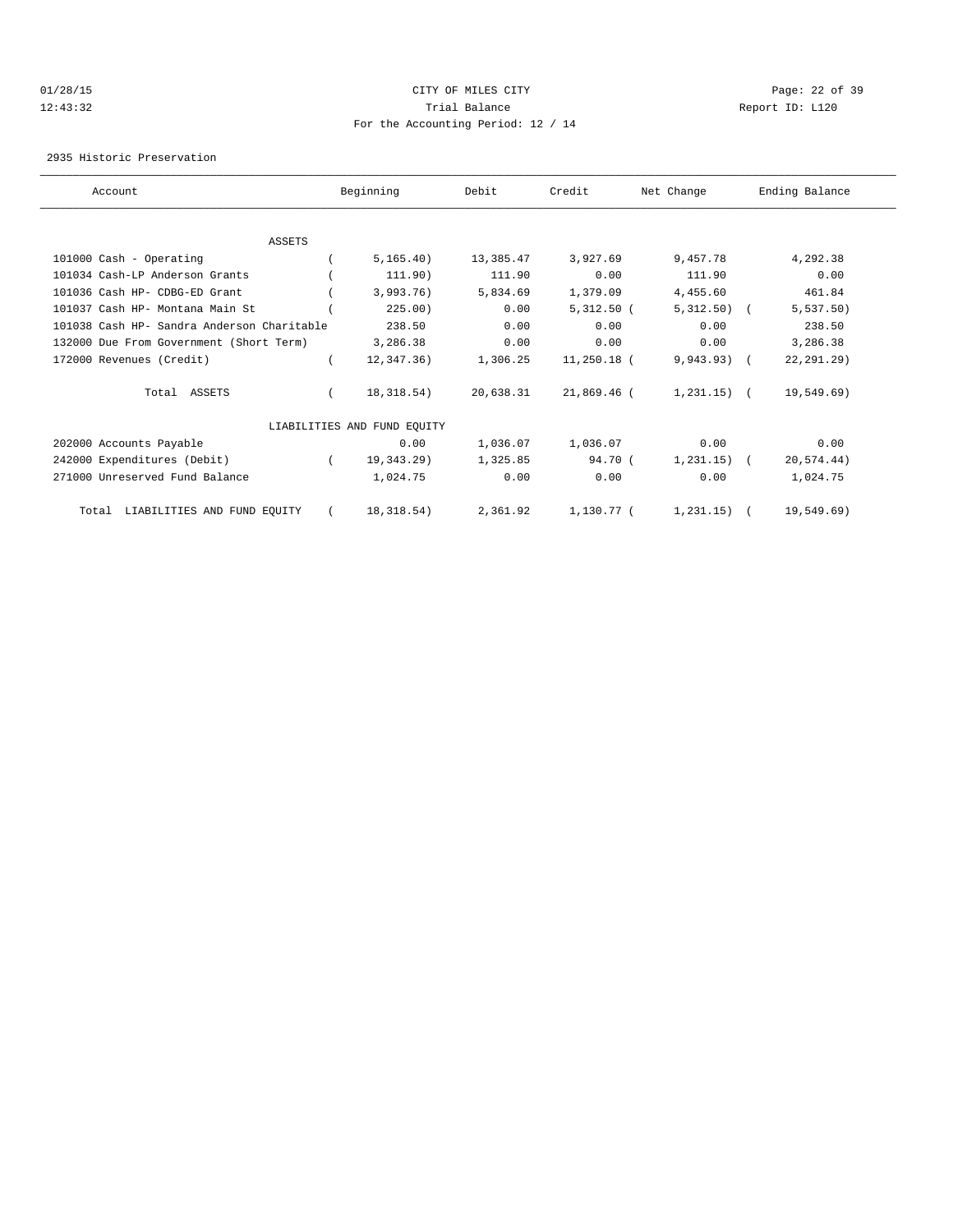# 01/28/15 Page: 23 of 39 12:43:32 Trial Balance Report ID: L120 For the Accounting Period: 12 / 14

### 2985 RETIRED SENIOR VOLUNTEER PROG (RSVP)

| Account |                                            | Beginning  |                             | Debit     | Credit      | Net Change     | Ending Balance |            |  |
|---------|--------------------------------------------|------------|-----------------------------|-----------|-------------|----------------|----------------|------------|--|
|         |                                            |            |                             |           |             |                |                |            |  |
|         | <b>ASSETS</b>                              |            |                             |           |             |                |                |            |  |
|         | 101000 Cash - Operating                    |            | 12, 455.59)                 | 11,429.98 | 7,538.09    | 3,891.89       |                | 8,563.70)  |  |
|         | 101004 RSVP Non-Federal Cash Operating-Cus |            | 12,381.08                   | 3,500.00  | 370.70      | 3,129.30       |                | 15,510.38  |  |
|         | 101006 Cash- operating-Fallon              |            | 290.40)                     | 1,490.40  | 1,452.65    | 37.75          |                | 252.65)    |  |
|         | 101007 RSVP Non-Federal Cash Operating- Fa |            | 0.00                        | 1,527.65  | 252.65      | 1,275.00       |                | 1,275.00   |  |
|         | 103100 Petty Cash-                         |            | 200.00                      | 0.00      | 0.00        | 0.00           |                | 200.00     |  |
|         | 172000 Revenues (Credit)                   |            | 30,036.17)                  | 3,275.00  | 17,495.38 ( | $14,220.38$ (  |                | 44,256.55) |  |
|         | Total ASSETS                               |            | 30,201.08)                  | 21,223.03 | 27,109.47 ( | $5,886.44$ ) ( |                | 36,087.52) |  |
|         |                                            |            | LIABILITIES AND FUND EQUITY |           |             |                |                |            |  |
|         | 202000 Accounts Payable                    |            | 0.00                        | 1,072.55  | 1,072.55    | 0.00           |                | 0.00       |  |
|         | 242000 Expenditures (Debit)                | $\sqrt{2}$ | 32,281.64)                  | 6,475.94  | 589.50 (    | $5,886.44$ ) ( |                | 38,168.08) |  |
|         | 271000 Unreserved Fund Balance             |            | 2,080.56                    | 0.00      | 0.00        | 0.00           |                | 2,080.56   |  |
|         | LIABILITIES AND FUND EQUITY<br>Total       |            | 30, 201.08)                 | 7,548.49  | 1,662.05 (  | 5,886.44)      |                | 36,087.52) |  |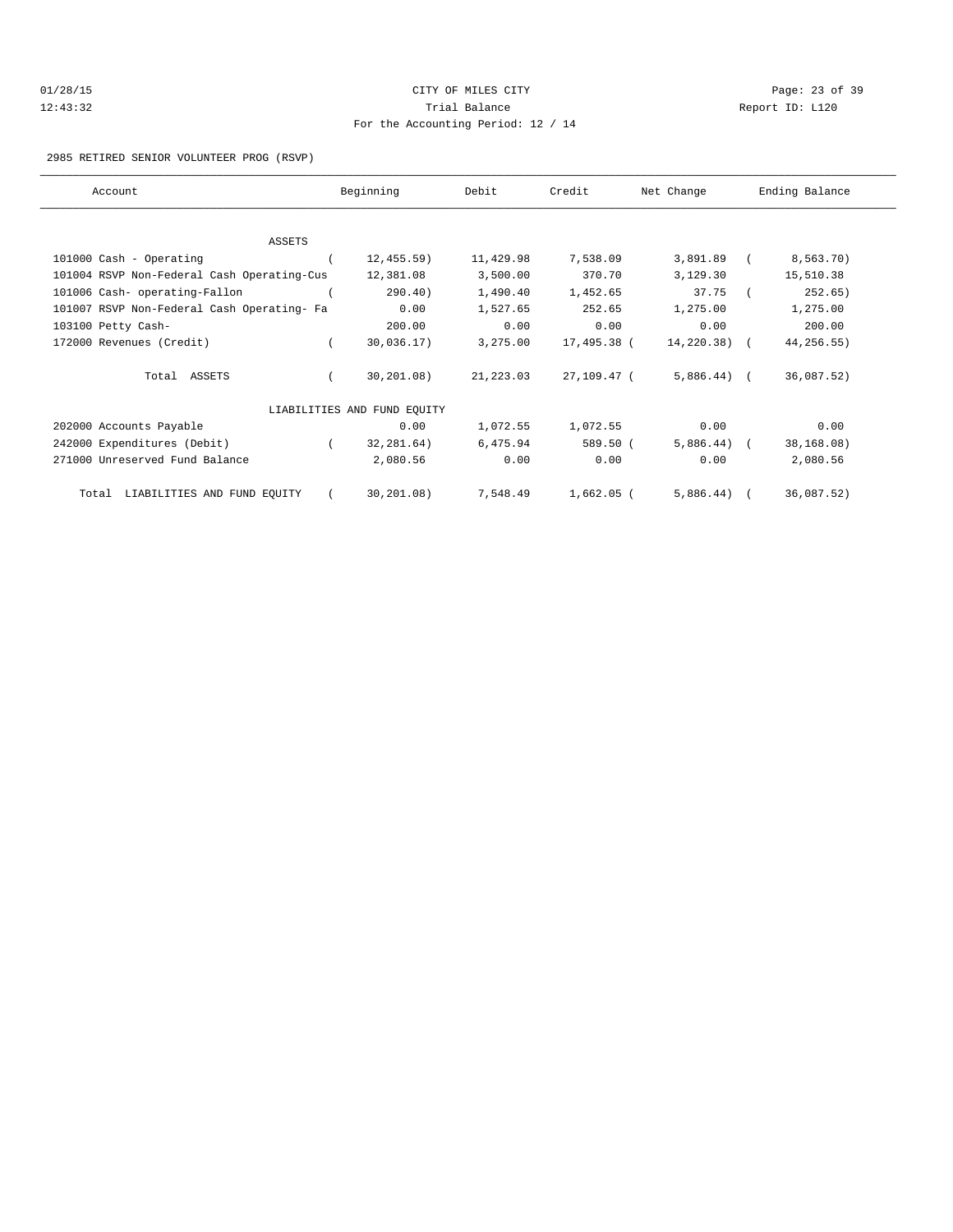# 01/28/15 Page: 24 of 39 12:43:32 Trial Balance Report ID: L120 For the Accounting Period: 12 / 14

### 4000 General Fund Capitol Improvement Fund

| Account                              | Beginning                   | Debit | Credit    | Net Change | Ending Balance |
|--------------------------------------|-----------------------------|-------|-----------|------------|----------------|
|                                      |                             |       |           |            |                |
| ASSETS                               |                             |       |           |            |                |
| 101000 Cash - Operating              | 107,073.67                  | 19.01 | 0.00      | 19.01      | 107,092.68     |
| 141000 Prepaid Expense               | 78,002.00                   | 0.00  | 0.00      | 0.00       | 78,002.00      |
| 172000 Revenues (Credit)             | 88.14)                      | 0.00  | $19.01$ ( | $19.01)$ ( | 107.15)        |
| Total ASSETS                         | 184,987.53                  | 19.01 | 19.01     | 0.00       | 184,987.53     |
|                                      | LIABILITIES AND FUND EQUITY |       |           |            |                |
| 242000 Expenditures (Debit)          | 29,975.00)                  | 0.00  | 0.00      | 0.00       | 29,975.00)     |
| 271000 Unreserved Fund Balance       | 214,962.53                  | 0.00  | 0.00      | 0.00       | 214,962.53     |
| LIABILITIES AND FUND EQUITY<br>Total | 184,987.53                  | 0.00  | 0.00      | 0.00       | 184,987.53     |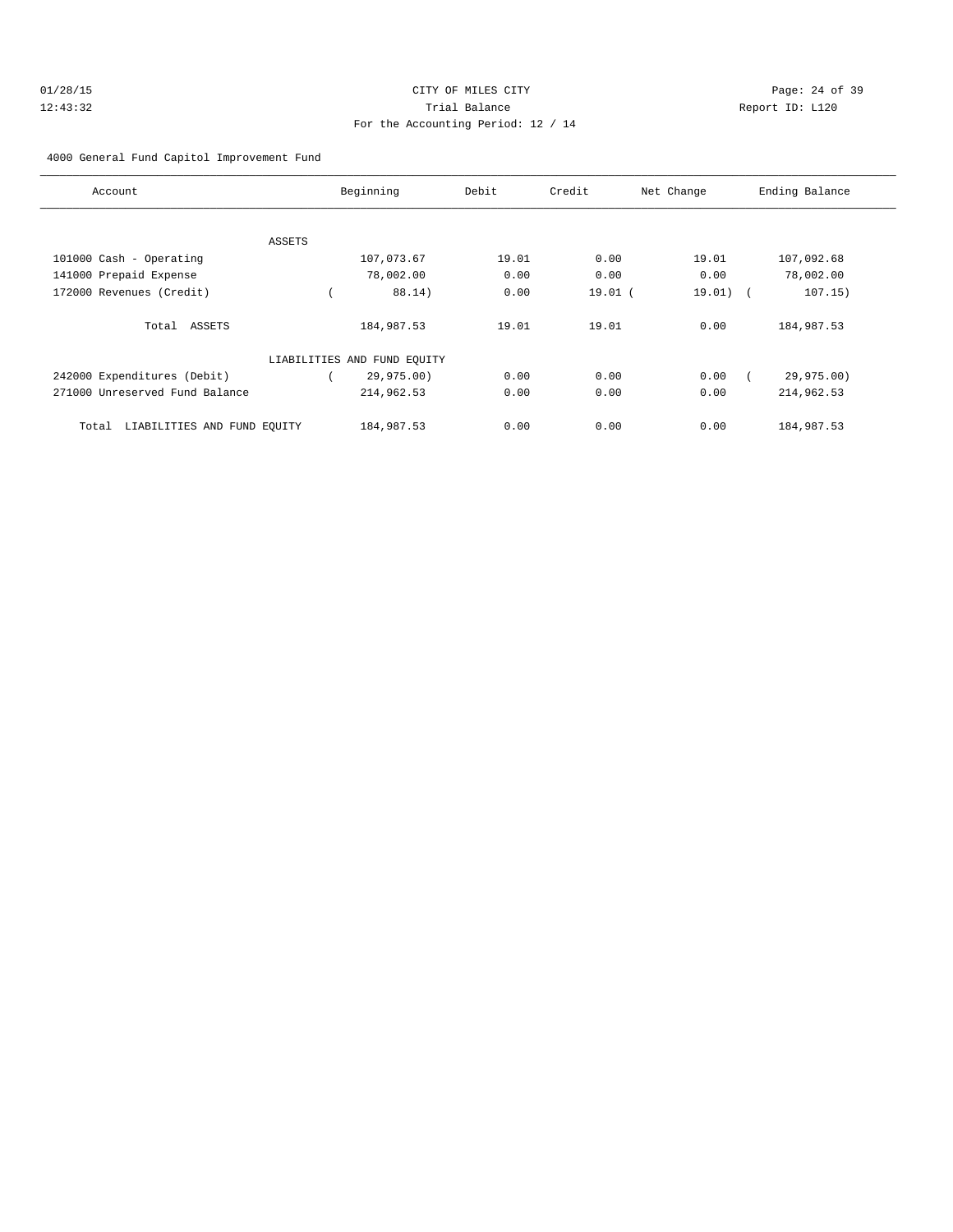# 01/28/15 Page: 25 of 39 12:43:32 Trial Balance Report ID: L120 For the Accounting Period: 12 / 14

4060 CAPITAL IMPROV-PUBLIC WORKS

| Account                              |        | Beginning                   | Debit      | Credit      | Net Change   | Ending Balance |
|--------------------------------------|--------|-----------------------------|------------|-------------|--------------|----------------|
|                                      |        |                             |            |             |              |                |
|                                      | ASSETS |                             |            |             |              |                |
| 101000 Cash - Operating              |        | 68, 122. 41                 | 352.10     | 86,062.50 ( | 85,710.40) ( | 17,587.99)     |
| 172000 Revenues (Credit)             |        | 7,858.38)                   | 0.00       | $352.10$ (  | $352.10$ (   | 8, 210.48)     |
| Total ASSETS                         |        | 60,264.03                   | 352.10     | 86,414.60 ( | 86,062.50) ( | 25,798.47)     |
|                                      |        | LIABILITIES AND FUND EOUITY |            |             |              |                |
| 202000 Accounts Payable              |        | 0.00                        | 86,062.50  | 86,062.50   | 0.00         | 0.00           |
| 242000 Expenditures (Debit)          |        | 11, 417.50)                 | 86,062.50  | 0.00(       | 86,062.50) ( | 97,480.00)     |
| 271000 Unreserved Fund Balance       |        | 71,681.53                   | 0.00       | 0.00        | 0.00         | 71,681.53      |
| LIABILITIES AND FUND EQUITY<br>Total |        | 60,264.03                   | 172,125.00 | 86,062.50 ( | 86,062.50)   | 25,798.47)     |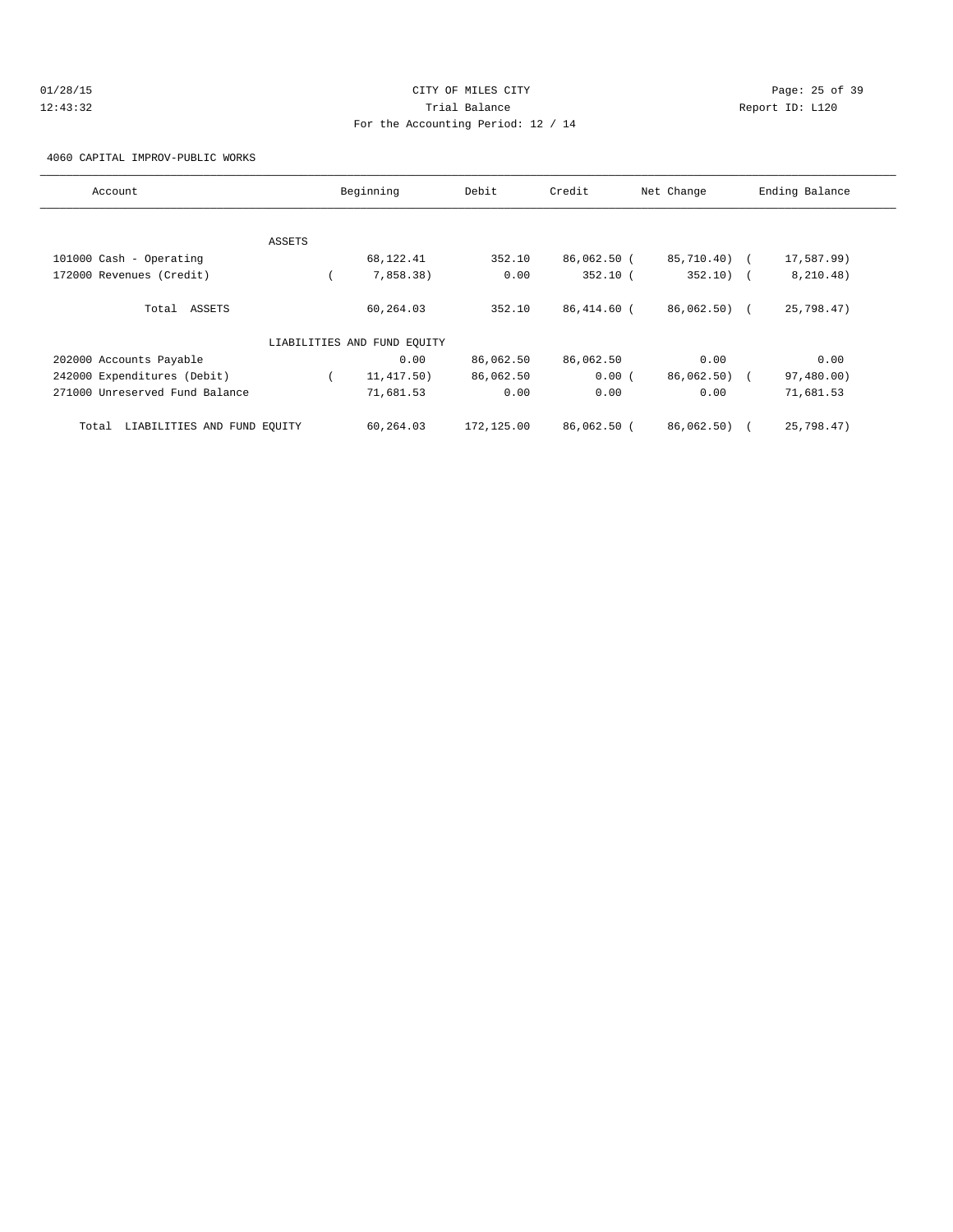### 01/28/15 Page: 26 of 39 12:43:32 Trial Balance Report ID: L120 For the Accounting Period: 12 / 14

#### 5210 WATER UTILITY

| Account                                                   | Beginning                   | Debit      | Credit         | Net Change    | Ending Balance          |
|-----------------------------------------------------------|-----------------------------|------------|----------------|---------------|-------------------------|
|                                                           |                             |            |                |               |                         |
| ASSETS                                                    |                             |            |                |               |                         |
| 101000 Cash - Operating                                   | 1,715,018.82                | 145,556.70 | 309,767.58 (   | 164,210.88)   | 1,550,807.94            |
| 101010 Deposit Cash                                       | 61,250.00                   | 7,120.00   | 1,220.00       | 5,900.00      | 67,150.00               |
| 102240 Cash - Replacement & Depreciation                  | 1,489,589.35                | 0.00       | 0.00           | 0.00          | 1,489,589.35            |
| 102250 Cash - System Devlopment Fees                      | 260,753.25                  | 0.00       | 0.00           | 0.00          | 260,753.25              |
| 102270 Cash - Curb Stop Replacement Fee                   | 214, 124. 14                | 3,644.74   | 160.73         | 3,484.01      | 217,608.15              |
| 102312 RevBnd/CurYearDebt-DNRC/CarbonTank                 | 75, 358.13                  | 11,454.38  | 0.00           | 11,454.38     | 86,812.51               |
| 102313 RevBnd/CurYearDebt-DNRC/NE WtrLine                 | 64,631.08                   | 11,749.79  | 0.00           | 11,749.79     | 76,380.87               |
| 102315 RevBnd/CurYearDebt-ARRA/NE Water Li                | 7,469.83                    | 1,493.96   | 0.00           | 1,493.96      | 8,963.79                |
| 102322 RevBnd/Reserve-DNRC/CarbonTank                     | 153,009.00                  | 0.00       | 0.00           | 0.00          | 153,009.00              |
| 102323 RevBnd/Reserve-DNRC/NE WtrLine                     | 128,653.00                  | 0.00       | 0.00           | 0.00          | 128,653.00              |
| 102325 RevBnd/Reserve-ARRA B-NE Waterline                 | 18,245.00                   | 0.00       | 0.00           | 0.00          | 18,245.00               |
| 103000 Petty Cash                                         | 330.00                      | 0.00       | 0.00           | 0.00          | 330.00                  |
| 122000 Accounts Receivable                                | 164, 442. 48                | 137,012.51 | 148, 154. 63 ( | 11, 142. 12)  | 153,300.36              |
| 122020 Accounts Receivable-\$2.00 State Ass               | 10.00                       | 0.00       | $14.00$ (      | 14.00)        | $\sqrt{ }$<br>4.00      |
| 172000 Revenues (Credit)<br>$\overline{ }$                | 952,983.29)                 | 2,418.41   | 134,782.55 (   | 132, 364. 14) | 1,085,347.43)           |
| 181000 Land                                               | 41,844.00                   | 0.00       | 0.00           | 0.00          | 41,844.00               |
| 182000 Buildings                                          | 22,997.00                   | 0.00       | 0.00           | 0.00          | 22,997.00               |
| 182100 Allowance for Depr - Buildings (Cre(               | 22,997.00)                  | 0.00       | 0.00           | 0.00          | 22,997.00)              |
| 186000 Machinery and Equipment                            | 378,485.70                  | 0.00       | 0.00           | 0.00          | 378,485.70              |
| 186100 Allowance for Depr - Machinery & Eq(               | 217,584.00)                 | 0.00       | 0.00           | 0.00          | 217,584.00)             |
| 188000 Const. Work in Progress-NE Wtr Line                | 1.42                        | 0.00       | 0.00           | 0.00          | 1.42                    |
| 189100 Source of Supply                                   | 3, 448, 234.49              | 0.00       | 0.00           | 0.00          | 3, 448, 234.49          |
| 189110 Allowance for Depreciation - Source(               | 432,197.00)                 | 0.00       | 0.00           | 0.00          | 432,197.00)<br>$\left($ |
| 189300 Treatment Plant                                    | 3,716,158.00                | 0.00       | 0.00           | 0.00          | 3,716,158.00            |
| 189310 Allowance for Depr - Treatment Plan( 1,781,483.00) |                             | 0.00       | 0.00           | 0.00          | (1, 781, 483.00)        |
| 189400 Transmission & Distribution                        | 12,951,364.97               | 0.00       | 0.00           | 0.00          | 12,951,364.97           |
| 189410 Allowance for Depr - Trans & Distri( 3,288,323.00) |                             | 0.00       | 0.00           | 0.00          | (3, 288, 323.00)        |
| Total ASSETS                                              | 18, 216, 402.37             | 320,450.49 | 594,099.49 (   | 273,649.00)   | 17,942,753.37           |
|                                                           | LIABILITIES AND FUND EQUITY |            |                |               |                         |
| 202000 Accounts Payable                                   | 0.00                        | 214,069.99 | 214,069.99     | 0.00          | 0.00                    |
| 214000 Deposits Payable                                   | 61,099.50                   | 1,220.00   | 7,120.00       | 5,900.00      | 66,999.50               |
| 214010 Refunds Payable<br>$\left($                        | 530.79)                     | 284.75     | 284.75         | 0.00          | 530.79)                 |
| 231000 BONDS PAYABLE                                      | 4,983,000.00                | 0.00       | 0.00           | 0.00          | 4,983,000.00            |
| 238000 Other Post Employment Benefits                     | 28,280.00                   | 0.00       | 0.00           | 0.00          | 28,280.00               |
| 239000 Compensated Absences Payable                       | 80,052.00                   | 0.00       | 0.00           | 0.00          | 80,052.00               |
| 242000 Expenditures (Debit)<br>$\left($                   | 476,970.86)                 | 281,166.11 | $1,617.11$ (   | 279,549.00) ( | 756,519.86)             |
| 250300 Reserve Revenue Bond - Current Debt                | 323, 303.85                 | 0.00       | 0.00           | 0.00          | 323,303.85              |
| 250500 Reserve - System Dev Fees                          | 171,098.25                  | 0.00       | 0.00           | 0.00          | 171,098.25              |
| 250600 Reserve for Replacement & Depreciat                | 1,351,889.30                | 0.00       | 0.00           | 0.00          | 1,351,889.30            |
| 272000 Unreserved Retained Earnings                       | 11,695,181.12               | 0.00       | 0.00           | 0.00          | 11,695,181.12           |
| Total LIABILITIES AND FUND EQUITY                         | 18,216,402.37               | 496,740.85 | 223,091.85 (   | 273,649.00)   | 17,942,753.37           |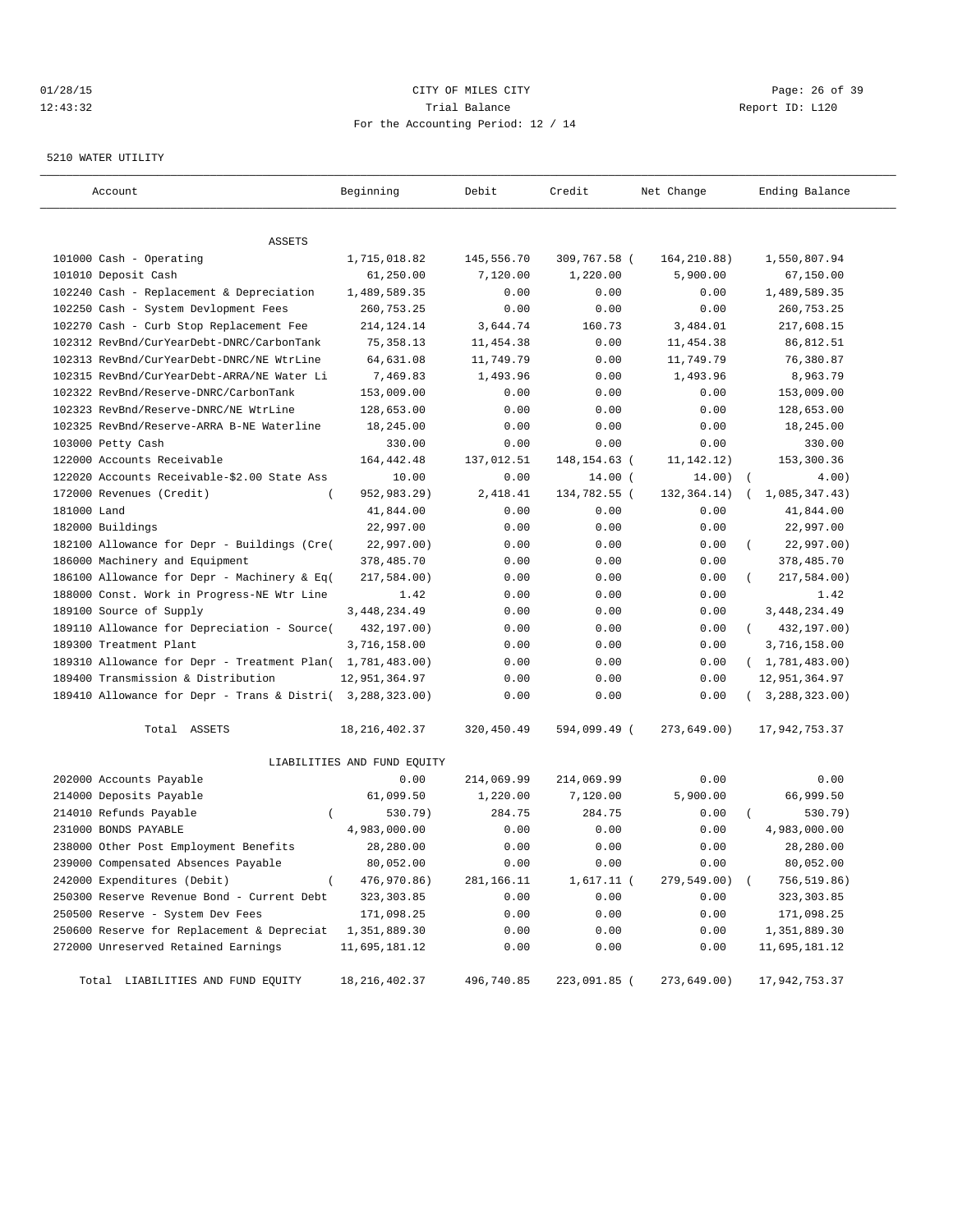### 01/28/15 Page: 27 of 39 12:43:32 Trial Balance Report ID: L120 For the Accounting Period: 12 / 14

### 5310 SEWER UTILITY

| Account                                     | Beginning                   | Debit        | Credit       | Net Change  | Ending Balance   |
|---------------------------------------------|-----------------------------|--------------|--------------|-------------|------------------|
|                                             |                             |              |              |             |                  |
| ASSETS                                      |                             |              |              |             |                  |
| 101000 Cash - Operating                     | 574,061.76                  | 93,627.34    | 170,536.88 ( | 76,909.54)  | 497, 152. 22     |
| 102240 Cash - Replacement & Depreciation    | 195,098.39                  | 0.00         | 0.00         | 0.00        | 195,098.39       |
| 102250 Cash - System Devlopment Fees        | 131,850.91                  | 0.00         | 0.00         | 0.00        | 131,850.91       |
| 102280 WWtr Treatment Plant-Phase I Constr  | 575,694.46                  | 0.00         | 0.00         | 0.00        | 575,694.46       |
| 102316 RevBnd/CurYearDebt-Phase 1 Haynes L  | 142, 376.44                 | 8,452.50     | 0.00         | 8,452.50    | 150,828.94       |
| 102390 REV BOND/RESERVE-Sewer Phase 1       | 101,735.00                  | 0.00         | 0.00         | 0.00        | 101,735.00       |
| 122000 Accounts Receivable                  | 108,376.22                  | 90, 323. 23  | 93,158.67 (  | 2,835.44)   | 105,540.78       |
| 172000 Revenues (Credit)                    | 467,625.97)                 | 1,126.02     | 91,907.92 (  | 90,781.90)  | 558,407.87)      |
| 181000 Land                                 | 2.00                        | 0.00         | 0.00         | 0.00        | 2.00             |
| 186000 Machinery and Equipment              | 600,909.18                  | 0.00         | 0.00         | 0.00        | 600,909.18       |
| 186100 Allowance for Depr - Machinery & Eq( | 344,225.00)                 | 0.00         | 0.00         | 0.00        | 344,225.00)      |
| 188000 Const. Work in Progress-NE Wtr Line  | 1,625,790.72                | 0.00         | 0.00         | 0.00        | 1,625,790.72     |
| 189300 Treatment Plant                      | 2,928,761.61                | 0.00         | 0.00         | 0.00        | 2,928,761.61     |
| 189310 Allowance for Depr - Treatment Plan( | 1,235,318.00)               | 0.00         | 0.00         | 0.00        | (1, 235, 318.00) |
| 189400 Transmission & Distribution          | 4,028,819.40                | 0.00         | 0.00         | 0.00        | 4,028,819.40     |
| 189410 Allowance for Depr - Trans & Distri( | 1,205,307.00)               | 0.00         | 0.00         | 0.00        | 1, 205, 307.00   |
| Total ASSETS                                | 7,761,000.12                | 193,529.09   | 355,603.47 ( | 162,074.38) | 7,598,925.74     |
|                                             | LIABILITIES AND FUND EQUITY |              |              |             |                  |
| 202000 Accounts Payable                     | 0.00                        | 109, 213. 11 | 109, 213. 11 | 0.00        | 0.00             |
| 231300 Bonds Pay 1979 Issue                 | 1,396,000.00                | 0.00         | 0.00         | 0.00        | 1,396,000.00     |
| 238000 Other Post Employment Benefits       | 20,235.00                   | 0.00         | 0.00         | 0.00        | 20,235.00        |
| 239000 Compensated Absences Payable         | 58,969.00                   | 0.00         | 0.00         | 0.00        | 58,969.00        |
| 242000 Expenditures (Debit)                 | 423, 117. 71)               | 162,084.38   | $10.00$ (    | 162,074.38) | 585,192.09)      |
| 250500 Reserve - System Dev Fees            | 82,925.91                   | 0.00         | 0.00         | 0.00        | 82,925.91        |
| 250600 Reserve for Replacement & Depreciat  | 1,666,491.83                | 0.00         | 0.00         | 0.00        | 1,666,491.83     |
| 272000 Unreserved Retained Earnings         | 4,959,496.09                | 0.00         | 0.00         | 0.00        | 4,959,496.09     |
| LIABILITIES AND FUND EQUITY<br>Total        | 7,761,000.12                | 271,297.49   | 109,223.11 ( | 162,074.38) | 7,598,925.74     |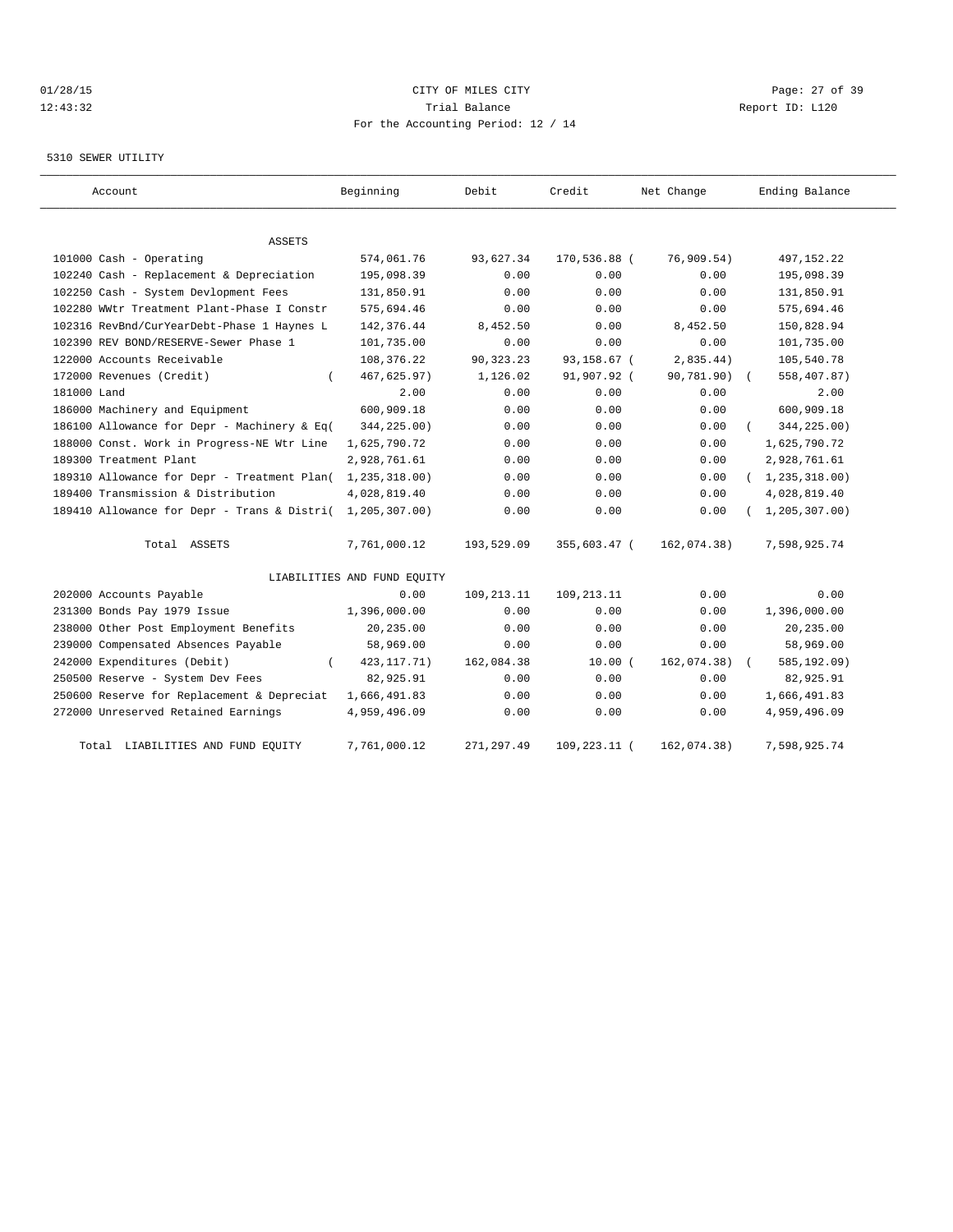# 01/28/15 Page: 28 of 39 12:43:32 Trial Balance Report ID: L120 For the Accounting Period: 12 / 14

5510 AMBULANCE FUND

| Account                                     |          | Beginning                   | Debit      | Credit       | Net Change      |            | Ending Balance |
|---------------------------------------------|----------|-----------------------------|------------|--------------|-----------------|------------|----------------|
| <b>ASSETS</b>                               |          |                             |            |              |                 |            |                |
| 101000 Cash - Operating                     |          | 308,012.47)                 | 35,609.29  | 41,854.12 (  | $6, 244.83$ ) ( |            | 314, 257.30)   |
| 113211 Taxes Receivable - Real 2011         |          | 19.68                       | 0.00       | 0.00         | 0.00            |            | 19.68          |
| 113212 Taxes Receivable- Real 2012          |          | 0.50                        | 0.00       | $0.07$ (     | 0.07)           |            | 0.43           |
| 113213 Tax Receivables Real-2013            |          | 53.33                       | 0.00       | $24.92$ (    | 24.92)          |            | 28.41          |
| 113214 Taxes Receivable- Real 2014          |          | 3,230.70                    | 0.00       | 252.24 (     | 252.24)         |            | 2,978.46       |
| 115208 Taxes Receivable - Personal 2008     |          | 0.12                        | 0.00       | 0.00         | 0.00            |            | 0.12           |
| 115212 Taxes Receivable Personal 2012       |          | 0.02                        | 0.00       | $0.02$ (     | 0.02)           |            | 0.00           |
| 115214 Taxes Receivable Personal 2014       |          | 10.33                       | 0.00       | 3.10(        | 3.10)           |            | 7.23           |
| 116000 Protested Taxes Receivable - Reals ( |          | 5.97)                       | 5.97       | 0.00         | 5.97            |            | 0.00           |
| 122000 Accounts Receivable                  |          | 250,798.86                  | 71,108.15  | 84,536.14 (  | 13,427.99)      |            | 237, 370.87    |
| 122100 Acct Receivable                      | $\left($ | 177, 105.67)                | 0.00       | 0.00         | 0.00            |            | 177, 105.67)   |
| 172000 Revenues (Credit)                    |          | 409, 242. 23)               | 643.31     | 73,613.49 (  | 72,970.18)      | $\sqrt{2}$ | 482, 212.41)   |
| 186000 Machinery and Equipment              |          | 372,186.93                  | 0.00       | 0.00         | 0.00            |            | 372,186.93     |
| 186100 Allowance for Depr - Machinery & Eq( |          | 211, 306.00)                | 0.00       | 0.00         | 0.00            |            | 211, 306.00)   |
| Total ASSETS                                |          | 479, 371.87)                | 107,366.72 | 200,284.10 ( | 92,917.38) (    |            | 572, 289.25)   |
|                                             |          | LIABILITIES AND FUND EQUITY |            |              |                 |            |                |
| 202000 Accounts Payable                     |          | 0.00                        | 6,511.05   | 6,511.05     | 0.00            |            | 0.00           |
| 223100 Deferred Revenue - Real Prop Taxes   |          | 3,097.41                    | 277.23     | 5.97(        | 271.26)         |            | 2,826.15       |
| 223200 Deferred Revenue - Pers Prop Taxes ( |          | 10.90)                      | 3.12       | 0.00(        | 3.12)           |            | 14.02)         |
| 235000 CONTRACTS/NOTES/LOANS PAYABLE        |          | 65, 314.26                  | 0.00       | 0.00         | 0.00            |            | 65, 314.26     |
| 238000 Other Post Employment Benefits       |          | 16,024.00                   | 0.00       | 0.00         | 0.00            |            | 16,024.00      |
| 239000 Compensated Absences Payable         |          | 27,037.00                   | 0.00       | 0.00         | 0.00            |            | 27,037.00      |
| 242000 Expenditures (Debit)                 |          | 366,108.92)                 | 92,643.00  | 0.00(        | 92,643.00)      |            | 458,751.92)    |
| 272000 Unreserved Retained Earnings         |          | 224,724.72)                 | 0.00       | 0.00         | 0.00            |            | 224,724.72)    |
| Total LIABILITIES AND FUND EQUITY           |          | 479, 371.87)                | 99, 434.40 | $6,517.02$ ( | 92, 917.38)     |            | 572,289.25)    |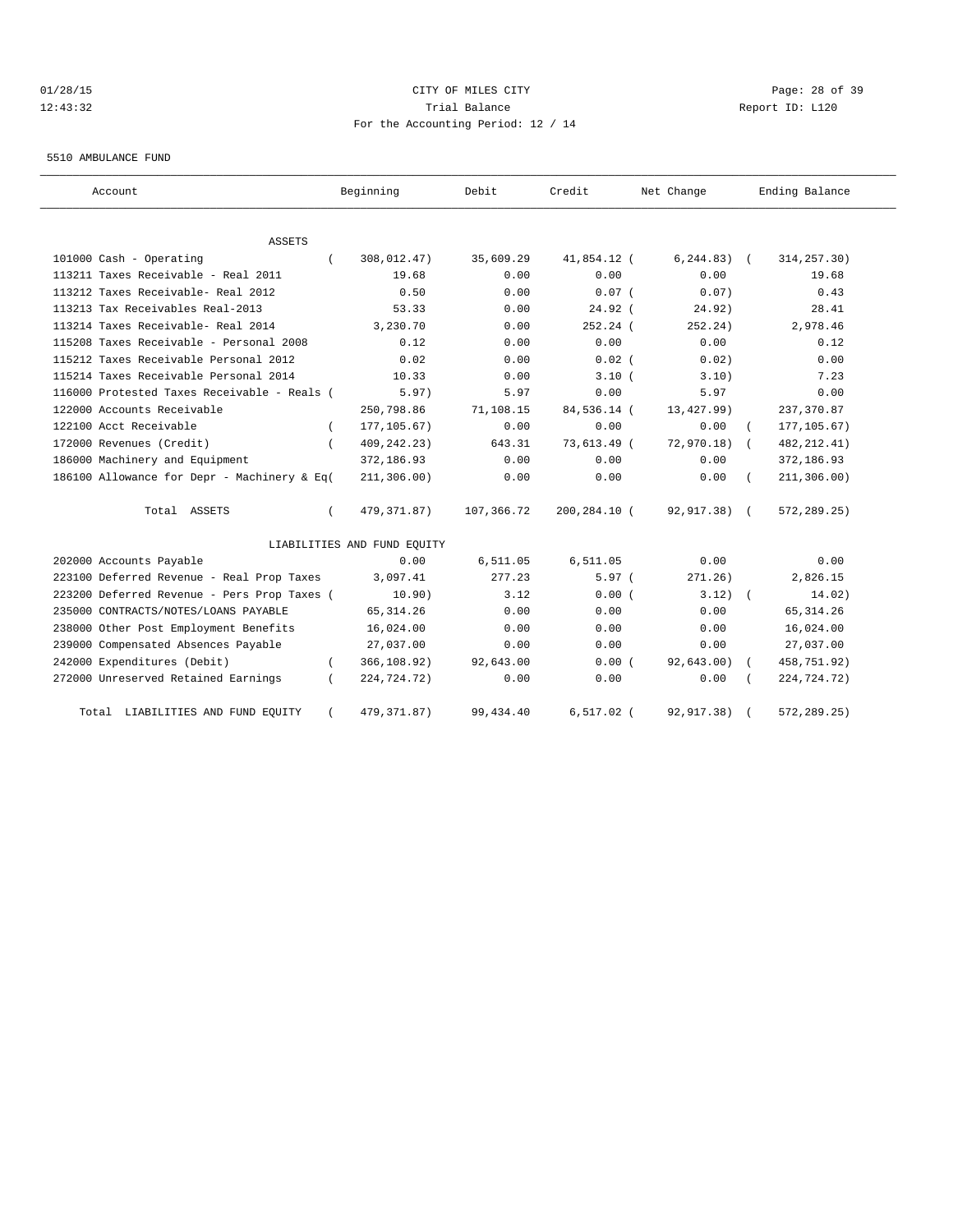# 01/28/15 Page: 29 of 39 12:43:32 Trial Balance Report ID: L120 For the Accounting Period: 12 / 14

5610 AIRPORT OPERATING

| Account                                           | Beginning                   | Debit      | Credit       | Net Change | Ending Balance              |
|---------------------------------------------------|-----------------------------|------------|--------------|------------|-----------------------------|
| <b>ASSETS</b>                                     |                             |            |              |            |                             |
| 101000 Cash - Operating                           | 44,719.90                   | 10,987.46  | 98,687.44 (  | 87,699.98) | 42,980.08)<br>$\sqrt{ }$    |
| 101100 Cash-FAA Grant/St Loan-2008                | 6,673.74                    | 75.00      | 0.00         | 75.00      | 6,748.74                    |
| 102230 Cash - Surplus/Credit Card Acct            | 100.00                      | 8,778.02   | 0.00         | 8,778.02   | 8,878.02                    |
| 103000 Petty Cash                                 | 100.00                      | 0.00       | 0.00         | 0.00       | 100.00                      |
| 113211 Taxes Receivable - Real 2011               | 11.57                       | 0.00       | 0.00         | 0.00       | 11.57                       |
| 113212 Taxes Receivable- Real 2012                | 0.75                        | 0.00       | 0.10(        | 0.10)      | 0.65                        |
| 113213 Tax Receivables Real-2013                  | 79.99                       | 0.00       | 37.37 (      | 37.37)     | 42.62                       |
| 113214 Taxes Receivable- Real 2014                | 4,846.05                    | 0.00       | 378.36 (     | 378.36)    | 4,467.69                    |
| 115208 Taxes Receivable - Personal 2008           | 0.19                        | 0.00       | 0.00         | 0.00       | 0.19                        |
| 115212 Taxes Receivable Personal 2012             | 0.01                        | 0.00       | 0.01(        | 0.01)      | 0.00                        |
| 115213 Taxes Receivable Personal 2013<br>$\left($ | 0.02)                       | 0.02       | 0.00         | 0.02       | 0.00                        |
| 115214 Taxes Receivable Personal 2014             | 15.49                       | 0.00       | $4.64$ (     | 4.64)      | 10.85                       |
| 116000 Protested Taxes Receivable - Reals (       | 18.13)                      | 18.13      | 0.00         | 18.13      | 0.00                        |
| 132000 Due From Government (Short Term)           | 83, 213.00                  | 0.00       | 0.00         | 0.00       | 83,213.00                   |
| 141000 Prepaid Expense                            | 4,500.00                    | 0.00       | 0.00         | 0.00       | 4,500.00                    |
| 172000 Revenues (Credit)<br>$\overline{(\ }$      | 371,756.45)                 | 0.00       | 19,840.48 (  | 19,840.48) | 391,596.93)                 |
| 181000 Land                                       | 19,983.00                   | 0.00       | 0.00         | 0.00       | 19,983.00                   |
| 182000 Buildings                                  | 677,537.00                  | 0.00       | 0.00         | 0.00       | 677,537.00                  |
| 182100 Allowance for Depr - Buildings (Cre(       | 337,537.00)                 | 0.00       | 0.00         | 0.00       | 337,537.00)                 |
| 184000 Improvements Other Than Buildings          | 8,543,759.48                | 0.00       | 0.00         | 0.00       | 8,543,759.48                |
| 184100 Allowance for Depr - Imp Other Than(       | 2, 207, 093.00              | 0.00       | 0.00         | 0.00       | 2,207,093.00)<br>$\sqrt{2}$ |
| 186000 Machinery and Equipment                    | 836, 463.59                 | 0.00       | 0.00         | 0.00       | 836, 463.59                 |
| 186100 Allowance for Depr - Machinery & Eq(       | 313,582.00)                 | 0.00       | 0.00         | 0.00       | 313,582.00)                 |
| 188000 Const. Work in Progress-NE Wtr Line        | 27,005.00                   | 0.00       | 0.00         | 0.00       | 27,005.00                   |
| Total ASSETS                                      | 7,019,022.16                | 19,858.63  | 118,948.40 ( | 99,089.77) | 6,919,932.39                |
|                                                   | LIABILITIES AND FUND EQUITY |            |              |            |                             |
| 202000 Accounts Payable                           | 0.00                        | 87,462.40  | 87, 462.40   | 0.00       | 0.00                        |
| 223100 Deferred Revenue - Real Prop Taxes         | 4,646.13                    | 415.83     | 18.13(       | 397.70)    | 4,248.43                    |
| 223200 Deferred Revenue - Pers Prop Taxes (       | 16.35)                      | 4.65       | $0.02$ (     | 4.63)      | 20.98)<br>$\sqrt{2}$        |
| 235150 LTrm Pay/MT Aeronautics                    | 19,684.00                   | 0.00       | 0.00         | 0.00       | 19,684.00                   |
| 238000 Other Post Employment Benefits             | 7,870.00                    | 0.00       | 0.00         | 0.00       | 7,870.00                    |
| 239000 Compensated Absences Payable               | 3,693.00                    | 0.00       | 0.00         | 0.00       | 3,693.00                    |
| 242000 Expenditures (Debit)                       | 253,863.96)                 | 98,687.44  | 0.00(        | 98,687.44) | 352,551.40)                 |
| 250600 Reserve for Replacement & Depreciat        | 18,913.67                   | 0.00       | 0.00         | 0.00       | 18,913.67                   |
| 272000 Unreserved Retained Earnings               | 7,218,095.67                | 0.00       | 0.00         | 0.00       | 7,218,095.67                |
| Total LIABILITIES AND FUND EQUITY                 | 7,019,022.16                | 186,570.32 | 87,480.55 (  | 99,089.77) | 6,919,932.39                |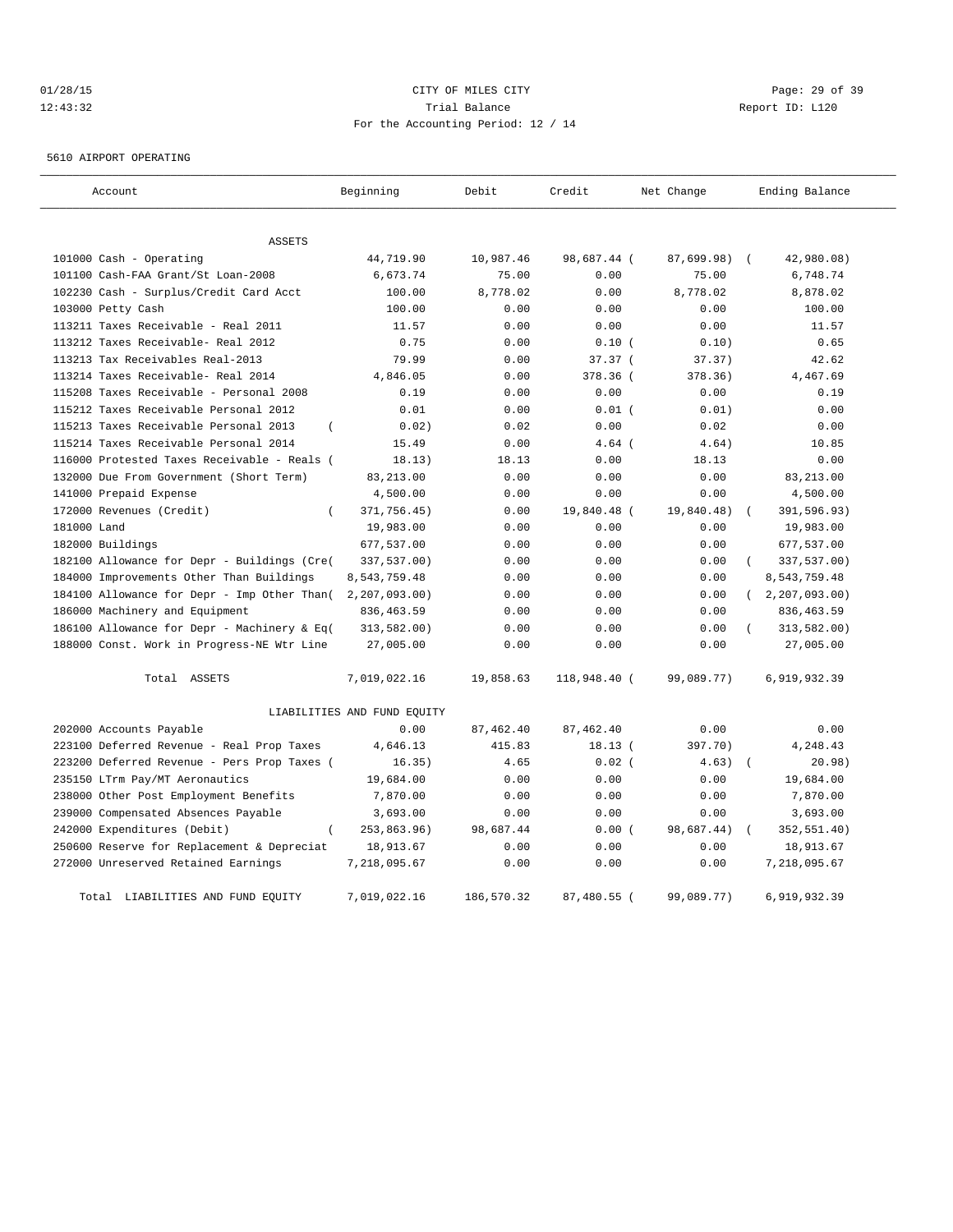# 01/28/15 Page: 30 of 39 12:43:32 Trial Balance Report ID: L120 For the Accounting Period: 12 / 14

#### 6040 PUBLIC WORKS

| Account                              |  | Beginning                   | Debit     | Credit      | Net Change      |  | Ending Balance |  |
|--------------------------------------|--|-----------------------------|-----------|-------------|-----------------|--|----------------|--|
|                                      |  |                             |           |             |                 |  |                |  |
| <b>ASSETS</b>                        |  |                             |           |             |                 |  |                |  |
| 101000 Cash - Operating              |  | 105,979.29                  | 38,786.45 | 13,894.46   | 24,891.99       |  | 130,871.28     |  |
| 172000 Revenues (Credit)             |  | 37,984.18)                  | 0.00      | 38,786.45 ( | 38,786.45) (    |  | 76,770.63)     |  |
| Total ASSETS                         |  | 67,995.11                   | 38,786.45 | 52,680.91 ( | 13,894.46)      |  | 54,100.65      |  |
|                                      |  | LIABILITIES AND FUND EQUITY |           |             |                 |  |                |  |
| 202000 Accounts Payable              |  | 0.00                        | 2,361.66  | 2,361.66    | 0.00            |  | 0.00           |  |
| 239000 Compensated Absences Payable  |  | 13,041.00                   | 0.00      | 0.00        | 0.00            |  | 13,041.00      |  |
| 242000 Expenditures (Debit)          |  | 58, 148. 12)                | 13,894.46 | 0.00(       | $13,894.46$ ) ( |  | 72,042.58)     |  |
| 271000 Unreserved Fund Balance       |  | 16,366.78                   | 0.00      | 0.00        | 0.00            |  | 16,366.78      |  |
| 272000 Unreserved Retained Earnings  |  | 96,735.45                   | 0.00      | 0.00        | 0.00            |  | 96,735.45      |  |
| LIABILITIES AND FUND EQUITY<br>Total |  | 67,995.11                   | 16,256.12 | 2,361.66 (  | 13,894.46)      |  | 54,100.65      |  |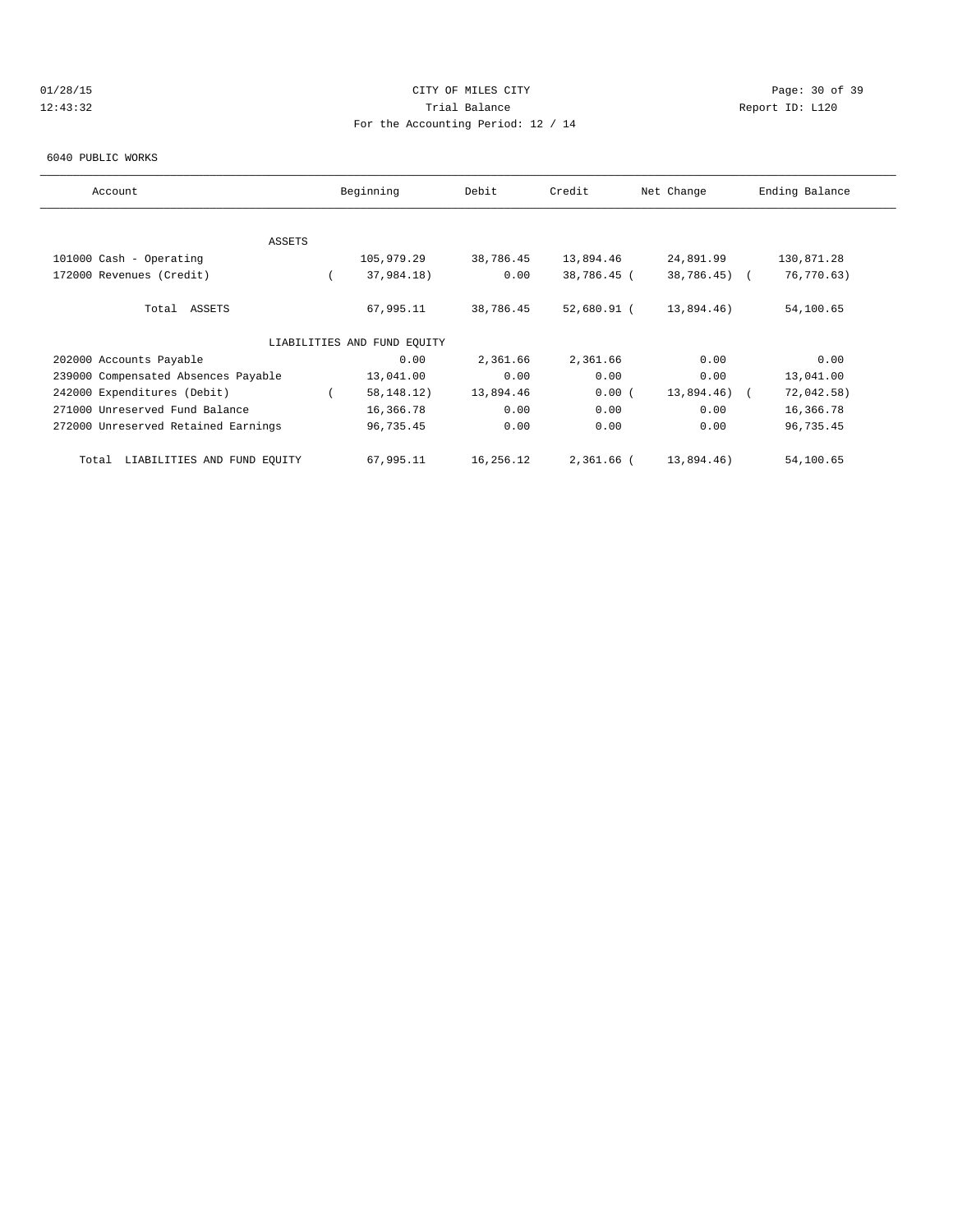# 01/28/15 Page: 31 of 39 12:43:32 Trial Balance Report ID: L120 For the Accounting Period: 12 / 14

# 7370 TBID

| Account                              | Beginning                   | Debit     | Credit       | Net Change | Ending Balance |
|--------------------------------------|-----------------------------|-----------|--------------|------------|----------------|
|                                      |                             |           |              |            |                |
| ASSETS                               |                             |           |              |            |                |
| 101000 Cash - Operating              | 7,688.00                    | 0.00      | 7,688.00 (   | 7,688.00)  | 0.00           |
|                                      |                             |           |              |            |                |
| Total ASSETS                         | 7,688.00                    | 0.00      | 7,688.00 (   | 7,688.00   | 0.00           |
|                                      | LIABILITIES AND FUND EQUITY |           |              |            |                |
| 202000 Accounts Payable              | 0.00                        | 7,688.00  | 7,688.00     | 0.00       | 0.00           |
| 212500 Due to Others                 | 7,688.00                    | 7,688.00  | 0.00(        | 7,688.00)  | 0.00           |
|                                      |                             |           |              |            |                |
| Total<br>LIABILITIES AND FUND EQUITY | 7,688.00                    | 15,376.00 | $7.688.00$ ( | 7,688.00   | 0.00           |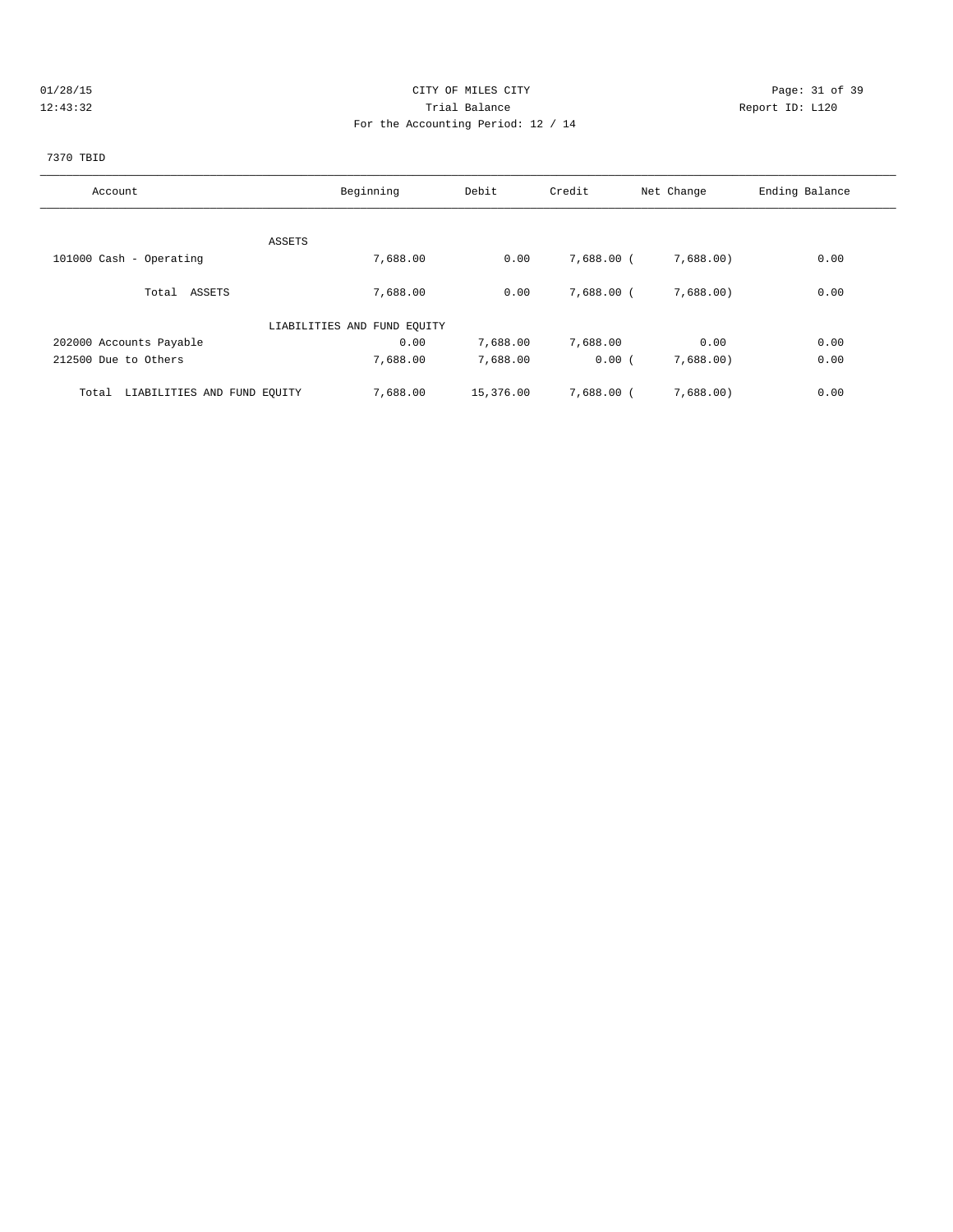### 7467 Law Enforcement Academy Surcharge

| Account                                   | Beginning                   | Debit      | Credit       | Net Change | Ending Balance |
|-------------------------------------------|-----------------------------|------------|--------------|------------|----------------|
|                                           |                             |            |              |            |                |
| ASSETS                                    |                             |            |              |            |                |
| 101000 Cash - Operating                   | 1,508.00                    | 605.15     | $2,113.15$ ( | 1,508.00)  | 0.00           |
|                                           |                             |            |              |            |                |
| Total ASSETS                              | 1,508.00                    | 605.15     | $2,113.15$ ( | 1,508.00)  | 0.00           |
|                                           | LIABILITIES AND FUND EQUITY |            |              |            |                |
| 202000 Accounts Payable                   | 0.00                        | 2, 113. 15 | 2, 113. 15   | 0.00       | 0.00           |
| 212200 Due to Federal, Soc Sec & Medicare | 1,508.00                    | 2, 113. 15 | $605.15$ (   | 1,508.00   | 0.00           |
| LIABILITIES AND FUND EQUITY<br>Total      | 1,508.00                    | 4,226.30   | 2,718.30 (   | 1,508.00   | 0.00           |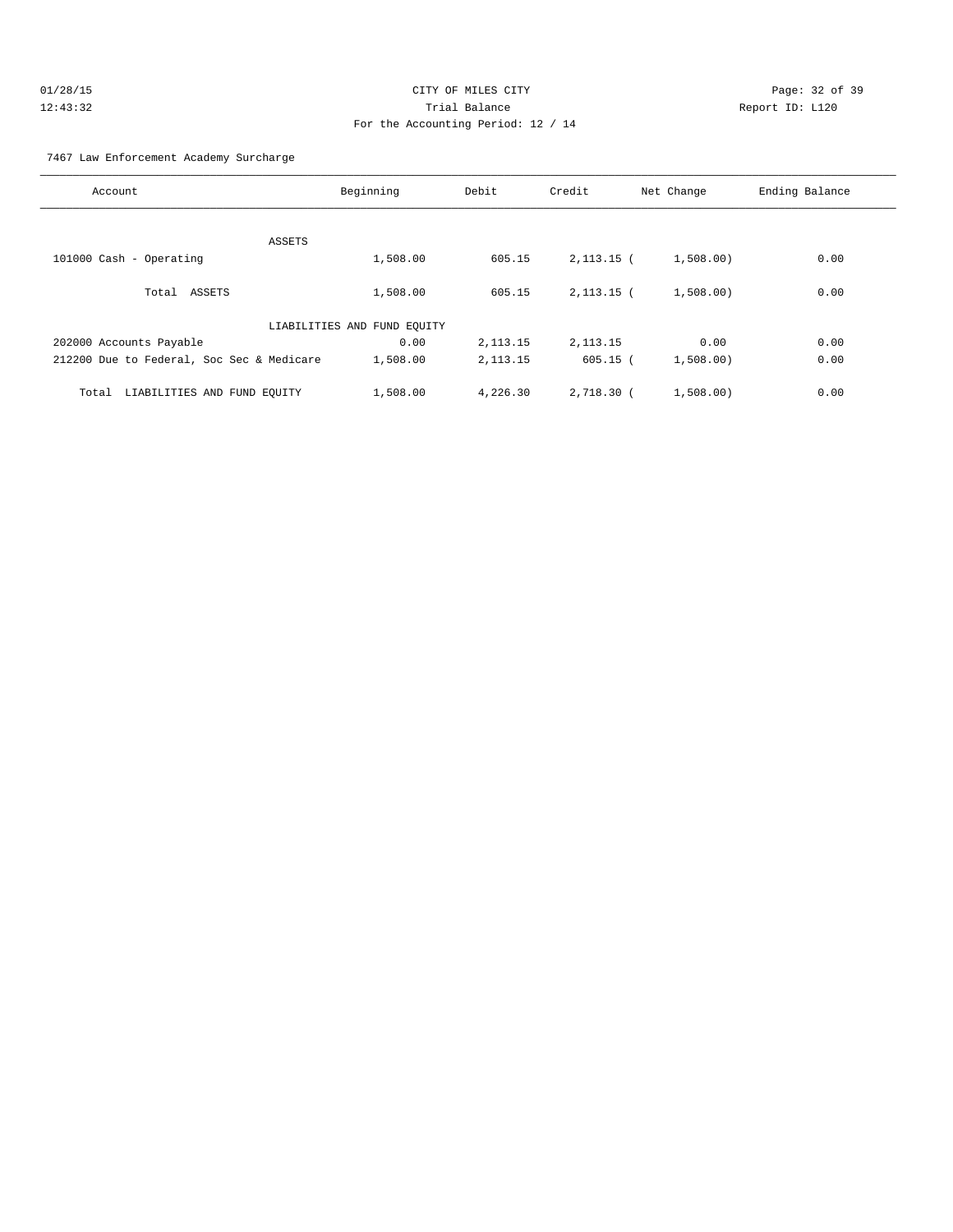| 01/28/15 | CITY OF MILES CITY                 | Page: 33 of 39  |
|----------|------------------------------------|-----------------|
| 12:43:32 | Trial Balance                      | Report ID: L120 |
|          | For the Accounting Period: 12 / 14 |                 |

7471 CIVIL LEGAL ASSIST/VICTIM DOM VIOLENCE PROG

| Account                              | Beginning                   | Debit    | Credit       | Net Change  | Ending Balance |
|--------------------------------------|-----------------------------|----------|--------------|-------------|----------------|
|                                      |                             |          |              |             |                |
| ASSETS<br>101000 Cash - Operating    | 3, 145. 15                  | 1,213.85 | $4,359.00$ ( | 3, 145, 15) | 0.00           |
| Total ASSETS                         | 3, 145. 15                  | 1,213.85 | $4,359.00$ ( | 3, 145, 15) | 0.00           |
|                                      | LIABILITIES AND FUND EQUITY |          |              |             |                |
| 202000 Accounts Payable              | 0.00                        | 4,359.00 | 4,359.00     | 0.00        | 0.00           |
| 212500 Due to Others                 | 3, 145. 15                  | 4,359.00 | $1,213.85$ ( | 3, 145, 15) | 0.00           |
| LIABILITIES AND FUND EQUITY<br>Total | 3, 145. 15                  | 8,718.00 | $5,572.85$ ( | 3, 145, 15) | 0.00           |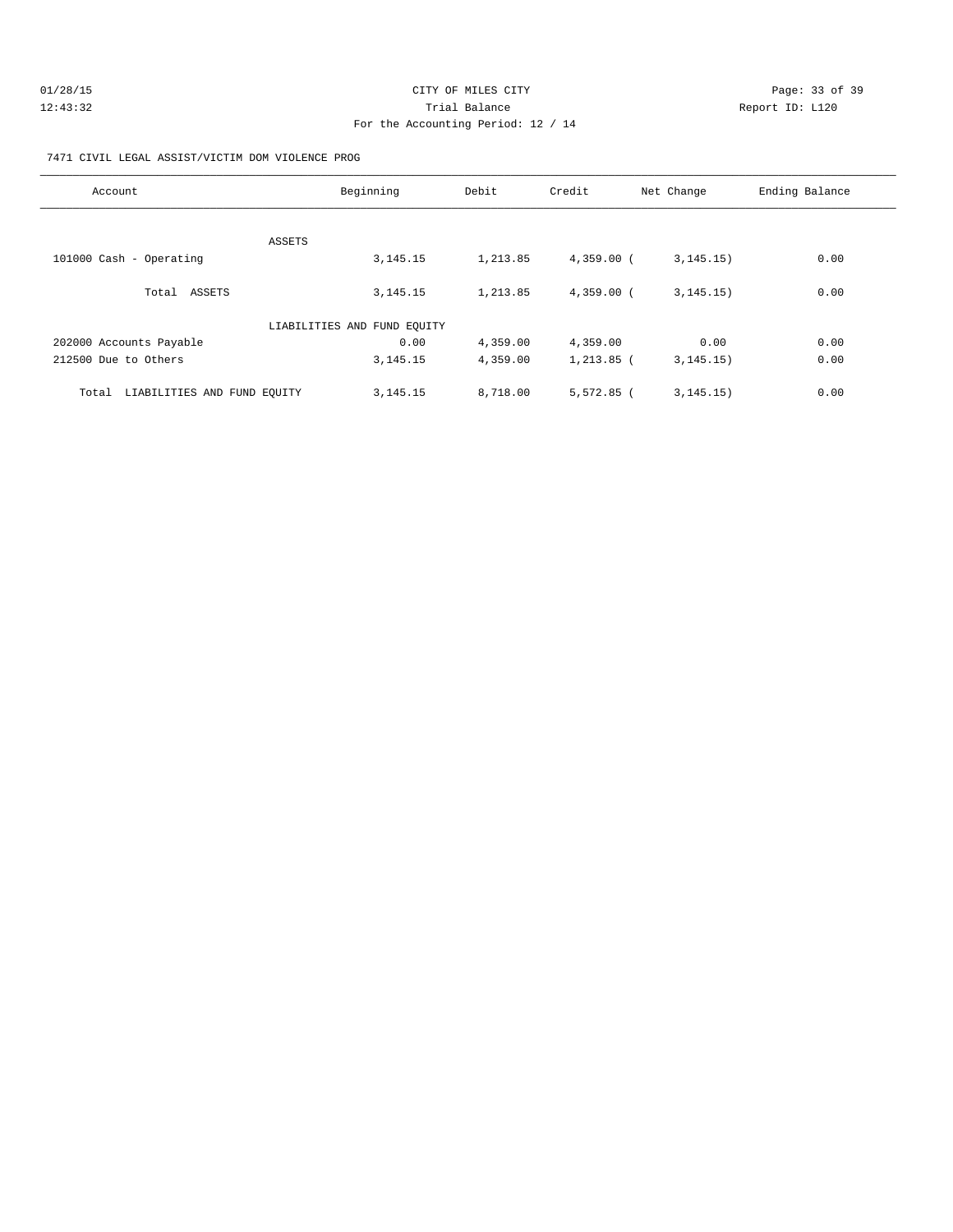# 01/28/15 Page: 34 of 39 12:43:32 Trial Balance Report ID: L120 For the Accounting Period: 12 / 14

7910 PAYROLL FUND

| Account                                   | Beginning                   | Debit      | Credit      | Net Change   | Ending Balance |  |
|-------------------------------------------|-----------------------------|------------|-------------|--------------|----------------|--|
|                                           |                             |            |             |              |                |  |
| <b>ASSETS</b>                             |                             |            |             |              |                |  |
| 101000 Cash - Operating                   | 96,546.13                   | 445,071.85 | 428,598.92  | 16,472.93    | 113,019.06     |  |
|                                           |                             |            |             |              |                |  |
| Total ASSETS                              | 96,546.13                   | 445,071.85 | 428,598.92  | 16,472.93    | 113,019.06     |  |
|                                           |                             |            |             |              |                |  |
|                                           | LIABILITIES AND FUND EQUITY |            |             |              |                |  |
| 201000 Warrants Payable                   | 67,348.98                   | 81,506.90  | 127, 176.99 | 45,670.09    | 113,019.07     |  |
| 212200 Due to Federal, Soc Sec & Medicare | 0.00                        | 64,407.07  | 64,407.07   | 0.00         | 0.00           |  |
| 212202 Due to State Unemployment          | 2,861.82                    | 4,326.11   | 1,464.28 (  | $2,861.83$ ( | 0.01)          |  |
| 212203 Due to Worker's Compensation       | 26,335.33                   | 40,136.26  | 13,800.93 ( | 26, 335.33)  | 0.00           |  |
| 212204 Due to State Income Tax            | 0.00                        | 14,200.00  | 14,200.00   | 0.00         | 0.00           |  |
| 212205 due to MPORS-GABA                  | 0.00                        | 14,461.04  | 14,461.04   | 0.00         | 0.00           |  |
| 212207 Due to AFLAC, AFLAC PRETAX         | 0.00                        | 340.31     | 340.31      | 0.00         | 0.00           |  |
| 212208 Due to Health Ins, Dental, Vision  | 0.00                        | 55,994.20  | 55,994.20   | 0.00         | 0.00           |  |
| 212209 Due to PERS Retirement             | 0.00                        | 30,807.10  | 30,807.10   | 0.00         | 0.00           |  |
| 212210 Due to FURS-GABA Retirement        | 0.00                        | 11,344.73  | 11,344.73   | 0.00         | 0.00           |  |
| Total LIABILITIES AND FUND EQUITY         | 96,546.13                   | 317,523.72 | 333,996.65  | 16,472.93    | 113,019.06     |  |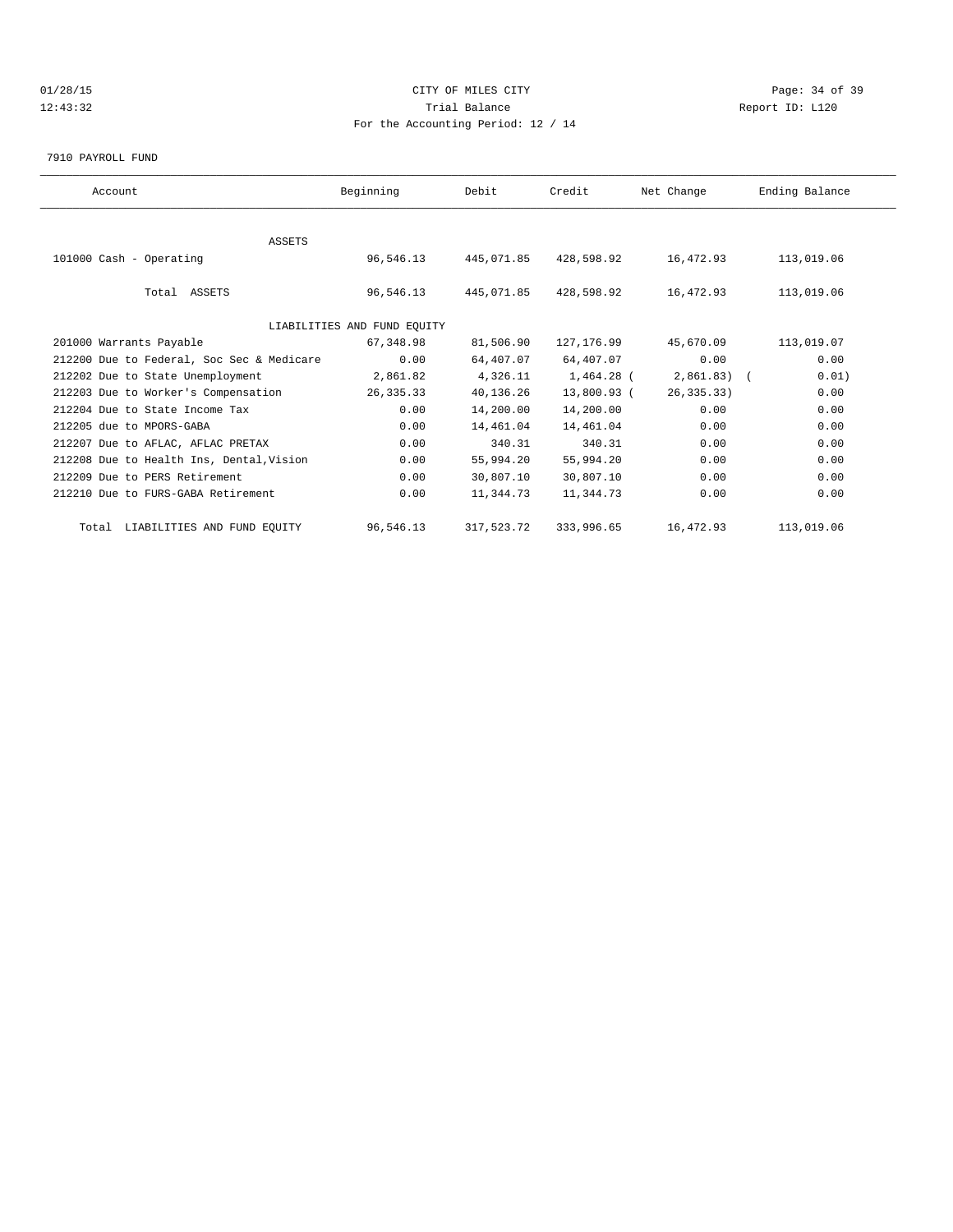| 01/28/15 | CITY OF MILES CITY                 | Page: 35 of 39  |
|----------|------------------------------------|-----------------|
| 12:43:32 | Trial Balance                      | Report ID: L120 |
|          | For the Accounting Period: 12 / 14 |                 |
|          |                                    |                 |

#### 7930 CLAIMS FUND

| Account                              | Beginning                   | Debit      | Credit     | Net Change  | Ending Balance |
|--------------------------------------|-----------------------------|------------|------------|-------------|----------------|
| ASSETS                               |                             |            |            |             |                |
| 101000 Cash - Operating              | 119,971.83                  | 628,120.16 | 394,606.33 | 233, 513.83 | 353, 485.66    |
| ASSETS<br>Total                      | 119,971.83                  | 628,120.16 | 394,606.33 | 233, 513.83 | 353, 485.66    |
|                                      | LIABILITIES AND FUND EOUITY |            |            |             |                |
| 201000 Warrants Payable              | 119,971.83                  | 394,606.33 | 628,120.16 | 233, 513.83 | 353, 485.66    |
| LIABILITIES AND FUND EQUITY<br>Total | 119,971.83                  | 394,606.33 | 628,120.16 | 233, 513.83 | 353, 485.66    |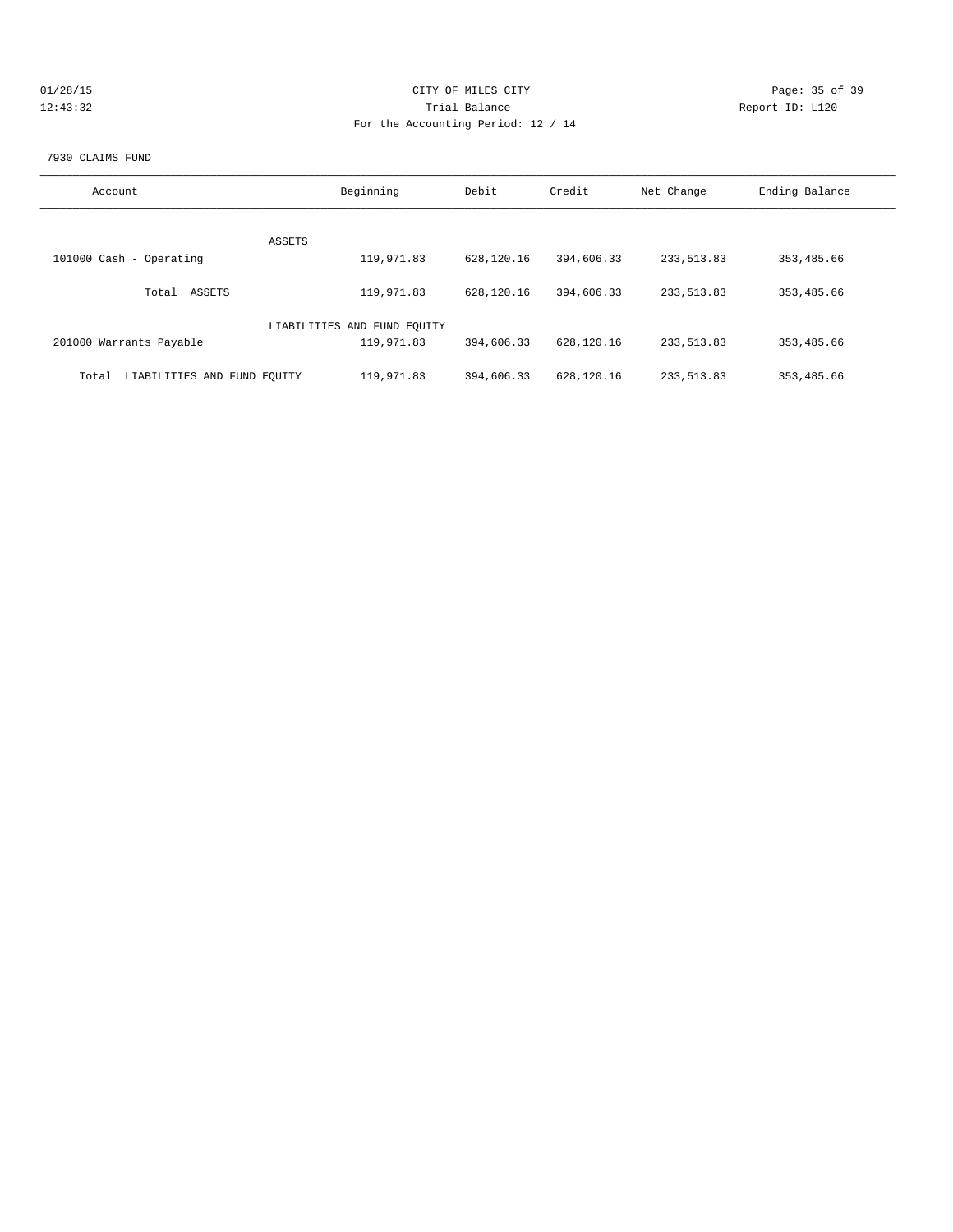# 01/28/15 Page: 36 of 39 12:43:32 Trial Balance Report ID: L120 For the Accounting Period: 12 / 14

7980 CUSTER CO WATER & SEWER DISTRICT

| Account                                 | Beginning                   |             | Credit        | Net Change  | Ending Balance |
|-----------------------------------------|-----------------------------|-------------|---------------|-------------|----------------|
|                                         |                             |             |               |             |                |
| ASSETS                                  |                             |             |               |             |                |
| 101000 Cash - Operating                 | 0.00                        | 12,243.82   | 12,243.82     | 0.00        | 0.00           |
| 122000 Accounts Receivable              | 13,170.82                   | 11,031.47   | 12,243.82 (   | 1, 212, 35) | 11,958.47      |
|                                         |                             |             |               |             |                |
| Total ASSETS                            | 13,170.82                   | 23, 275. 29 | 24,487.64 (   | 1, 212, 35) | 11,958.47      |
|                                         |                             |             |               |             |                |
|                                         | LIABILITIES AND FUND EQUITY |             |               |             |                |
| 202000 Accounts Payable                 | 0.00                        | 12,243.82   | 12,243.82     | 0.00        | 0.00           |
| 211020 Due to Custer Water & Sewer Dist | 13,170.82                   | 12,243.82   | 11,031.47 (   | 1, 212, 35) | 11,958.47      |
|                                         |                             |             |               |             |                |
| LIABILITIES AND FUND EOUITY<br>Total    | 13,170.82                   | 24,487.64   | $23.275.29$ ( | 1, 212, 35) | 11,958.47      |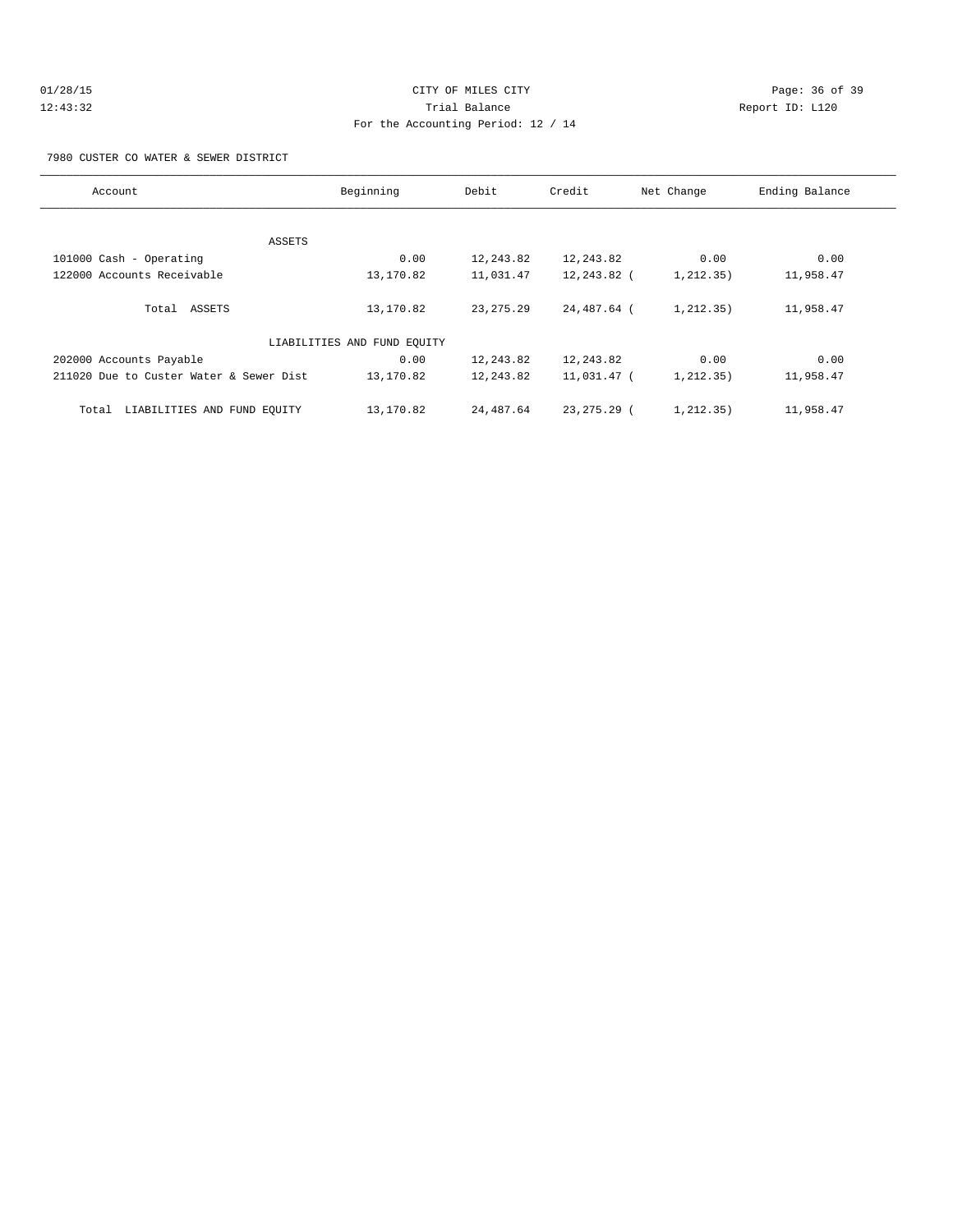| 01/28/15 | CITY OF MILES CITY                 | Page: 37 of 39  |
|----------|------------------------------------|-----------------|
| 12:43:32 | Trial Balance                      | Report ID: L120 |
|          | For the Accounting Period: 12 / 14 |                 |

7981 Interest Clearing

| Account                              |                             | Beginning | Debit    | Credit   | Net Change | Ending Balance |
|--------------------------------------|-----------------------------|-----------|----------|----------|------------|----------------|
|                                      | ASSETS                      |           |          |          |            |                |
| 101000 Cash - Operating              |                             | 866.10    | 1,365.20 | 1,364.33 | 0.87       | 865.23)        |
| ASSETS<br>Total                      |                             | 866.10)   | 1,365.20 | 1,364.33 | 0.87       | 865.23)        |
|                                      | LIABILITIES AND FUND EQUITY |           |          |          |            |                |
| 212500 Due to Others                 |                             | 866.10)   | 1,364.33 | 1,365.20 | 0.87       | 865.23         |
| LIABILITIES AND FUND EQUITY<br>Total |                             | 866.10    | 1,364.33 | 1,365.20 | 0.87       | 865.23)        |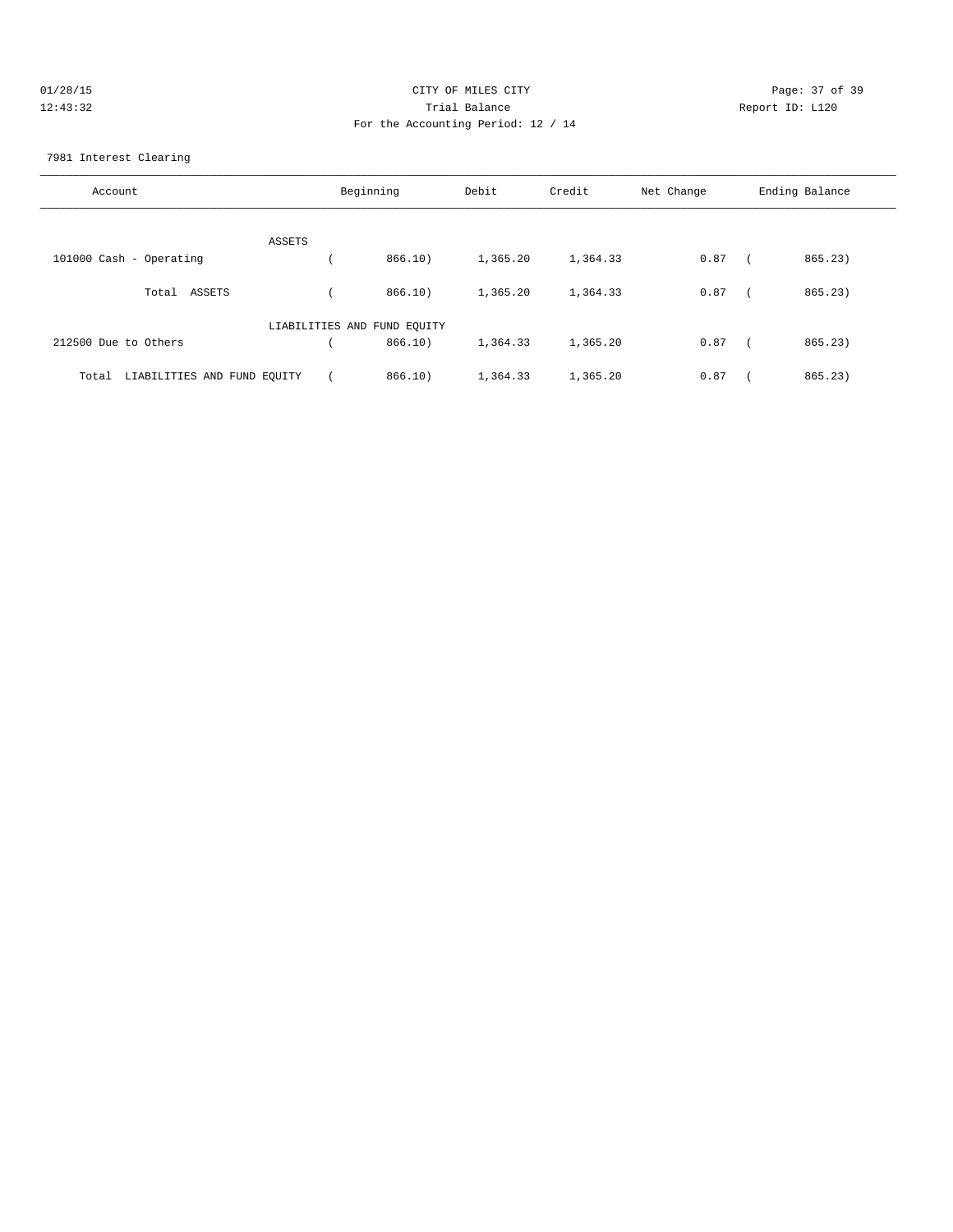# 01/28/15 Page: 38 of 39 12:43:32 Trial Balance Report ID: L120 For the Accounting Period: 12 / 14

### 9000 GENERAL FIXED ASSETS GROUP OF ACCOUNTS FUND

| Account                                                    | Beginning                   | Debit | Credit | Net Change | Ending Balance  |
|------------------------------------------------------------|-----------------------------|-------|--------|------------|-----------------|
|                                                            |                             |       |        |            |                 |
| ASSETS                                                     |                             |       |        |            |                 |
| 181000 Land                                                | 526,599.00                  | 0.00  | 0.00   | 0.00       | 526,599.00      |
| 182000 Buildings                                           | 1,986,836.00                | 0.00  | 0.00   | 0.00       | 1,986,836.00    |
| 182100 Allowance for Depr - Buildings (Cre(                | 684,991.00)                 | 0.00  | 0.00   | 0.00       | 684,991.00)     |
| 186000 Machinery and Equipment                             | 3,038,732.00                | 0.00  | 0.00   | 0.00       | 3,038,732.00    |
| 186100 Allowance for Depr - Machinery & Eq(                | 1,463,750.00)               | 0.00  | 0.00   | 0.00       | 1,463,750.00)   |
| 187000 Infrastructure                                      | 33,670,108.00               | 0.00  | 0.00   | 0.00       | 33,670,108.00   |
| 187100 Allowance For Depreciation - Infras( 16,321,771.00) |                             | 0.00  | 0.00   | 0.00       | (16,321,771.00) |
| Total ASSETS                                               | 20,751,763.00               | 0.00  | 0.00   | 0.00       | 20, 751, 763.00 |
|                                                            | LIABILITIES AND FUND EQUITY |       |        |            |                 |
| 280000 INVESTMENT IN GENERAL FIXED ASSETS                  | 20,751,763.00               | 0.00  | 0.00   | 0.00       | 20, 751, 763.00 |
| LIABILITIES AND FUND EQUITY<br>Total                       | 20,751,763.00               | 0.00  | 0.00   | 0.00       | 20, 751, 763.00 |